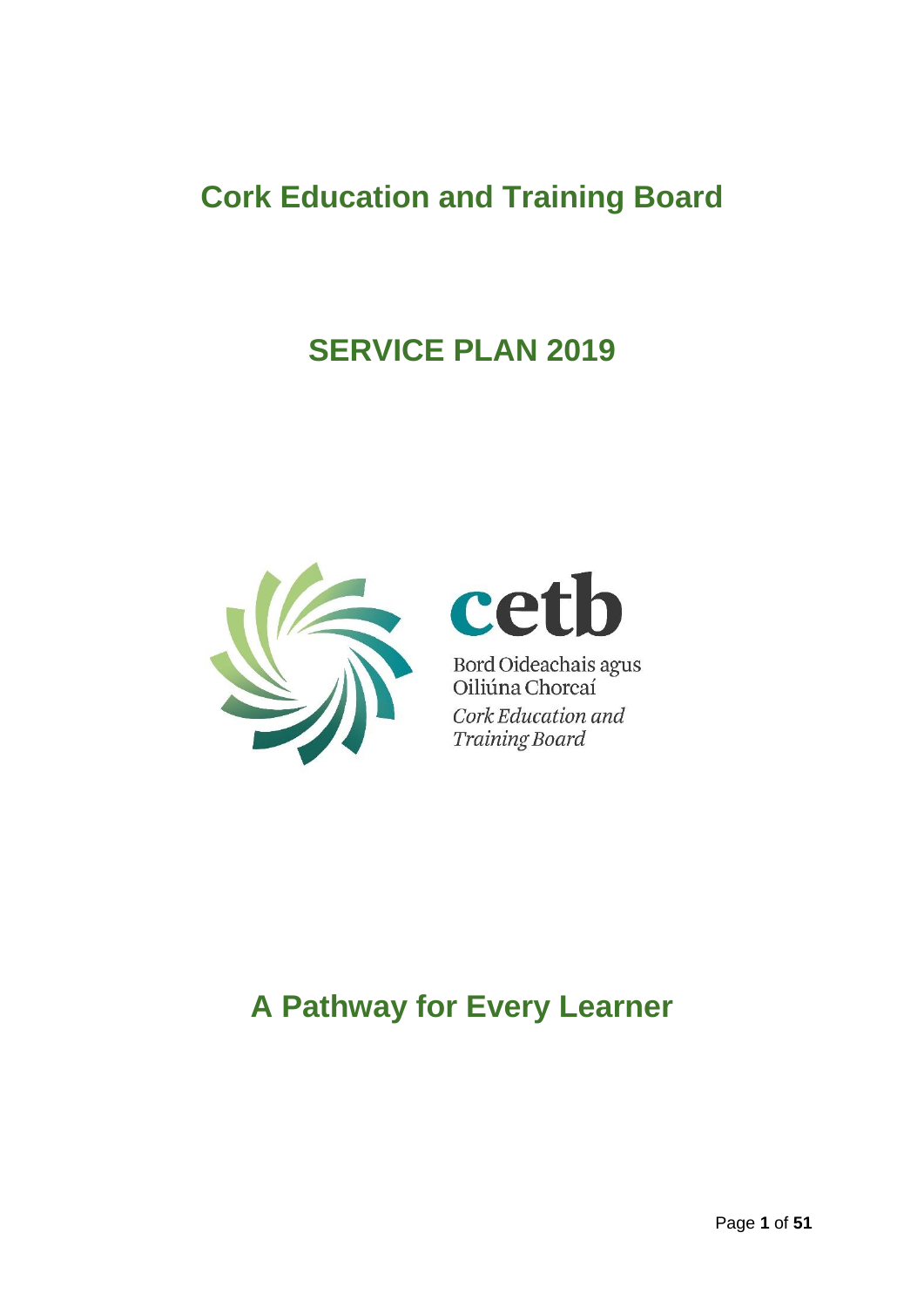# Table of Contents

| 1. | Message from the Cathaoirleach of Cork Education and Training Board  4                                                                                                                                                                                                                                                                           |  |
|----|--------------------------------------------------------------------------------------------------------------------------------------------------------------------------------------------------------------------------------------------------------------------------------------------------------------------------------------------------|--|
| 2. |                                                                                                                                                                                                                                                                                                                                                  |  |
| 3. |                                                                                                                                                                                                                                                                                                                                                  |  |
|    |                                                                                                                                                                                                                                                                                                                                                  |  |
| 4. |                                                                                                                                                                                                                                                                                                                                                  |  |
|    |                                                                                                                                                                                                                                                                                                                                                  |  |
|    |                                                                                                                                                                                                                                                                                                                                                  |  |
|    |                                                                                                                                                                                                                                                                                                                                                  |  |
|    |                                                                                                                                                                                                                                                                                                                                                  |  |
| 5. |                                                                                                                                                                                                                                                                                                                                                  |  |
|    |                                                                                                                                                                                                                                                                                                                                                  |  |
|    |                                                                                                                                                                                                                                                                                                                                                  |  |
|    | Our aim is to provide a high-quality learning experience for every learner 14                                                                                                                                                                                                                                                                    |  |
|    |                                                                                                                                                                                                                                                                                                                                                  |  |
|    | Our aim is to recruit, engage and develop high quality professionals across all our                                                                                                                                                                                                                                                              |  |
|    |                                                                                                                                                                                                                                                                                                                                                  |  |
|    | Our aim is to deliver high quality, appropriate and relevant education and training<br>programmes in a variety of environments and settings across primary, post primary,<br>further education and training where high-quality teaching and learning are at the centre<br>of all activities, with a focus on access, transfer and progression 30 |  |
|    |                                                                                                                                                                                                                                                                                                                                                  |  |
|    | Our aim is to enhance the profile of the organisation through the delivery of effective<br>and efficient services to support our education and training provision.  37                                                                                                                                                                           |  |
| 6. |                                                                                                                                                                                                                                                                                                                                                  |  |
|    |                                                                                                                                                                                                                                                                                                                                                  |  |
|    |                                                                                                                                                                                                                                                                                                                                                  |  |
|    |                                                                                                                                                                                                                                                                                                                                                  |  |
|    |                                                                                                                                                                                                                                                                                                                                                  |  |
|    |                                                                                                                                                                                                                                                                                                                                                  |  |
|    |                                                                                                                                                                                                                                                                                                                                                  |  |
|    |                                                                                                                                                                                                                                                                                                                                                  |  |
|    |                                                                                                                                                                                                                                                                                                                                                  |  |
|    |                                                                                                                                                                                                                                                                                                                                                  |  |
|    |                                                                                                                                                                                                                                                                                                                                                  |  |
|    |                                                                                                                                                                                                                                                                                                                                                  |  |
|    |                                                                                                                                                                                                                                                                                                                                                  |  |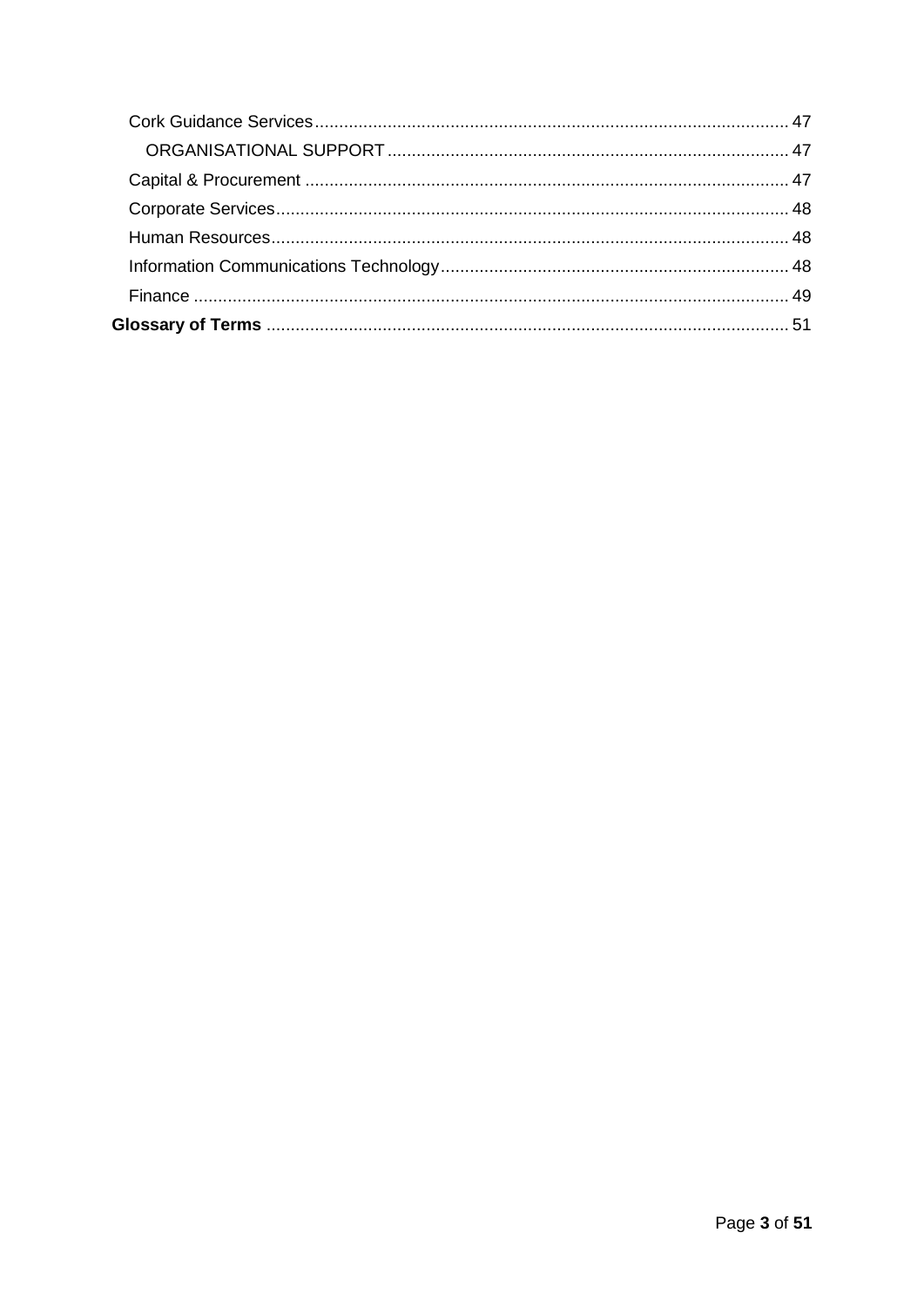## <span id="page-3-0"></span>**1. Message from the Cathaoirleach of Cork Education and Training Board**

It is with great pleasure that I introduce Cork Education and Training Board (Cork ETB) Service Plan 2019. The revised format of the Service Plan highlights the substantial work undertaken by the staff of Cork ETB and also how the priorities set out in the Strategy Statement continue to guide the organisation in the provision of services to the learners of Cork.

I would like to thank everyone who took time to contribute to the development of the Service Plan and to wish staff and learners every success as we work together to deliver on our objectives for 2019.

Cllr. Patrick Gerard Murphy Cathaoirleach, Cork Education and Training Board

## <span id="page-3-1"></span>**2. Foreword by the Chief Executive**

Our core business in Cork Education and Training Board is to deliver quality services for learners, across all our services and the communities we serve. Preparing and presenting our Annual Service Plan provides the organisation with an opportunity to review, assess and plan for the year ahead to ensure that we are delivering appropriate services in an efficient, effective and timely manner. It provides us, as an organisation, with the opportunity to ensure that Vision, Mission, Values and Priorities set out in our Strategy Statement are directing and informing all our actions.

As Acting Chief Executive and Director of Further Education and Training, I am aware of the invaluable work and unstinting efforts of all our staff to ensure that the services delivered to the learners of Cork provide them with opportunities to develop their knowledge, skills, interests and aptitudes, so that they may be better placed and prepared to avail of opportunities personal and economic that they may encounter. I have no doubt that for many learners, the experience provided by engagement with Cork ETB's services is life changing. In developing this Service Plan, it is appropriate that we demonstrate the progress made in delivering on our Strategy Statement, which very clearly puts people at the heart of what we do.

I would also like to echo the sentiments of the Cathaoirleach in thanking all staff for their contribution to the development of this years' Service Plan and wish them every success in its implementation.

John Fitzgibbons Acting Chief Executive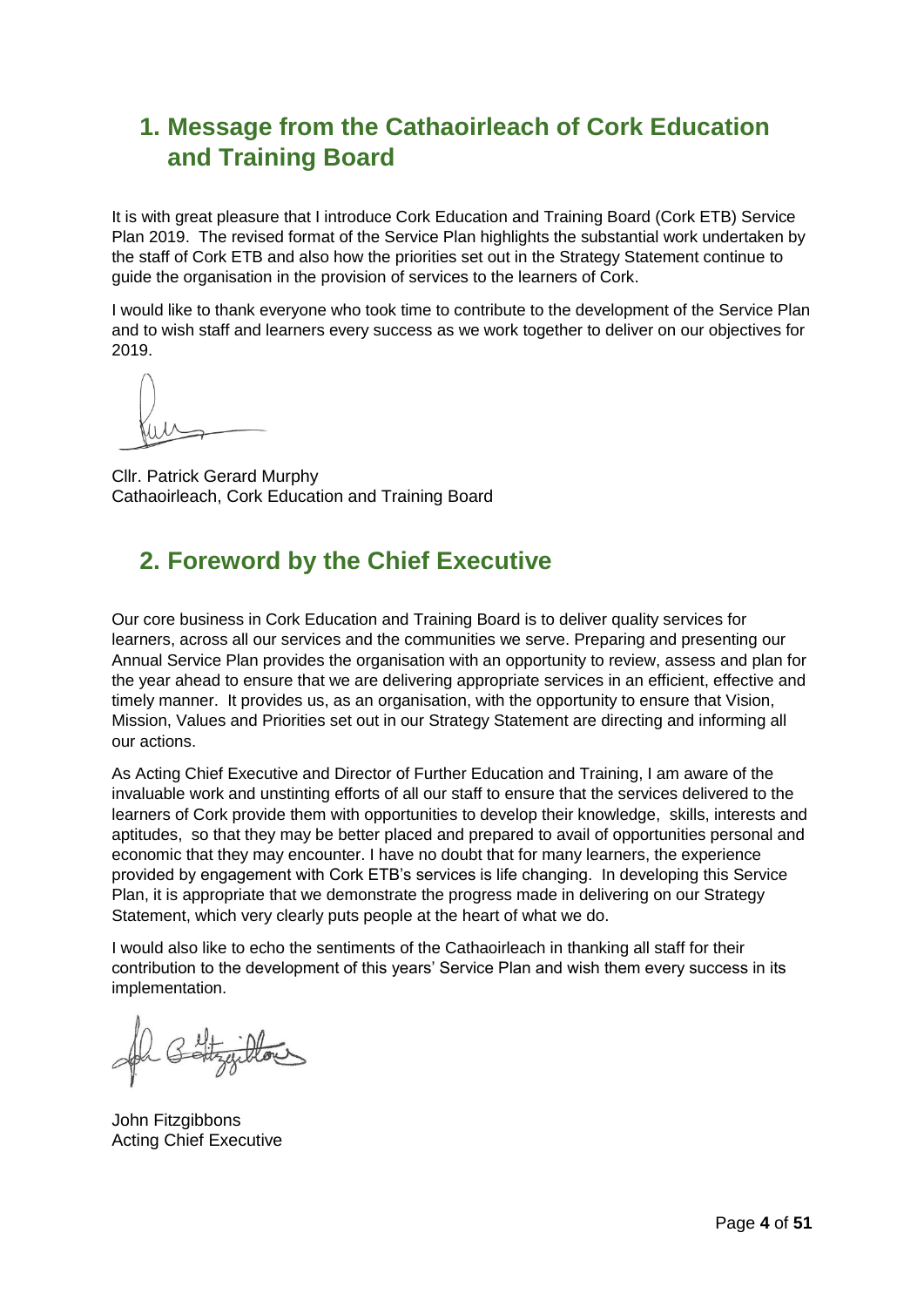## <span id="page-4-0"></span>**3. Profile of Cork Education and Training Board**

Cork Education and Training Board (hereinafter referred to as Cork ETB) was established under the Education and Training Boards Act, 2013 and is responsible and accountable for the proper direction and control of its functions in the Cork City and Cork County Councils' local authority areas.

The Education and Training Boards Act 2013 was passed in May 2013 to take effect from 1<sup>st</sup> July 2013. The Act provided for the dissolution of Vocational Education Committees (VECs) and for the establishment of the 16 Education and Training Boards (ETBs) through a process involving the merger of some of the 33 existing VECs. Following the amalgamation of former County and City of Cork VECs, Cork Education and Training Board (Cork ETB) was established with responsibility for the delivery of primary, post primary and further education in line with their predecessor VECs.

The Further Education and Training Act 2013 was signed into law in July 2013. The Act established SOLAS (The Further Education and Training Authority) with responsibility for the planning, funding and co-ordination of the Further Education and Training services provided locally by ETBs. The Act also provided for the transfer of the former FÁS Training functions and staff to the newly formed ETBs.

Cork ETB is the only statutory body in Cork with the responsibility to provide education and training across a broad range of services. The services provided bring challenges to the organisation when combined with the number of learners and the diversity of what the expectations of learners are. The number of learners and participants engaged in Cork ETB education, training and activities are:

| <b>Primary Students</b>              | 258    |
|--------------------------------------|--------|
| <b>Post Primary Students</b>         | 11,476 |
| Further Education (PLC) Students     | 4000   |
| <b>Apprenticeship Training</b>       | 1200   |
| <b>Blended Training</b>              | 9      |
| <b>Community Training Centres</b>    | 220    |
| <b>Local Training Initiatives</b>    | 579    |
| <b>Specialist Training Providers</b> | 362    |
| <b>Specific Skills Training</b>      | 1,376  |
| <b>Traineeship Training</b>          | 286    |
| Youthreach                           | 768    |
| <b>Adult Literacy Groups</b>         | 4,335  |
| <b>BTEI Groups</b>                   | 3,030  |
| <b>ESOL</b>                          | 931    |
| <b>Evening Training</b>              | 930    |
| <b>ITABE</b>                         | 235    |
| <b>Skills for Work</b>               | 205    |
| <b>Community Education</b>           | 4,375  |
| TOTAL                                | 34,575 |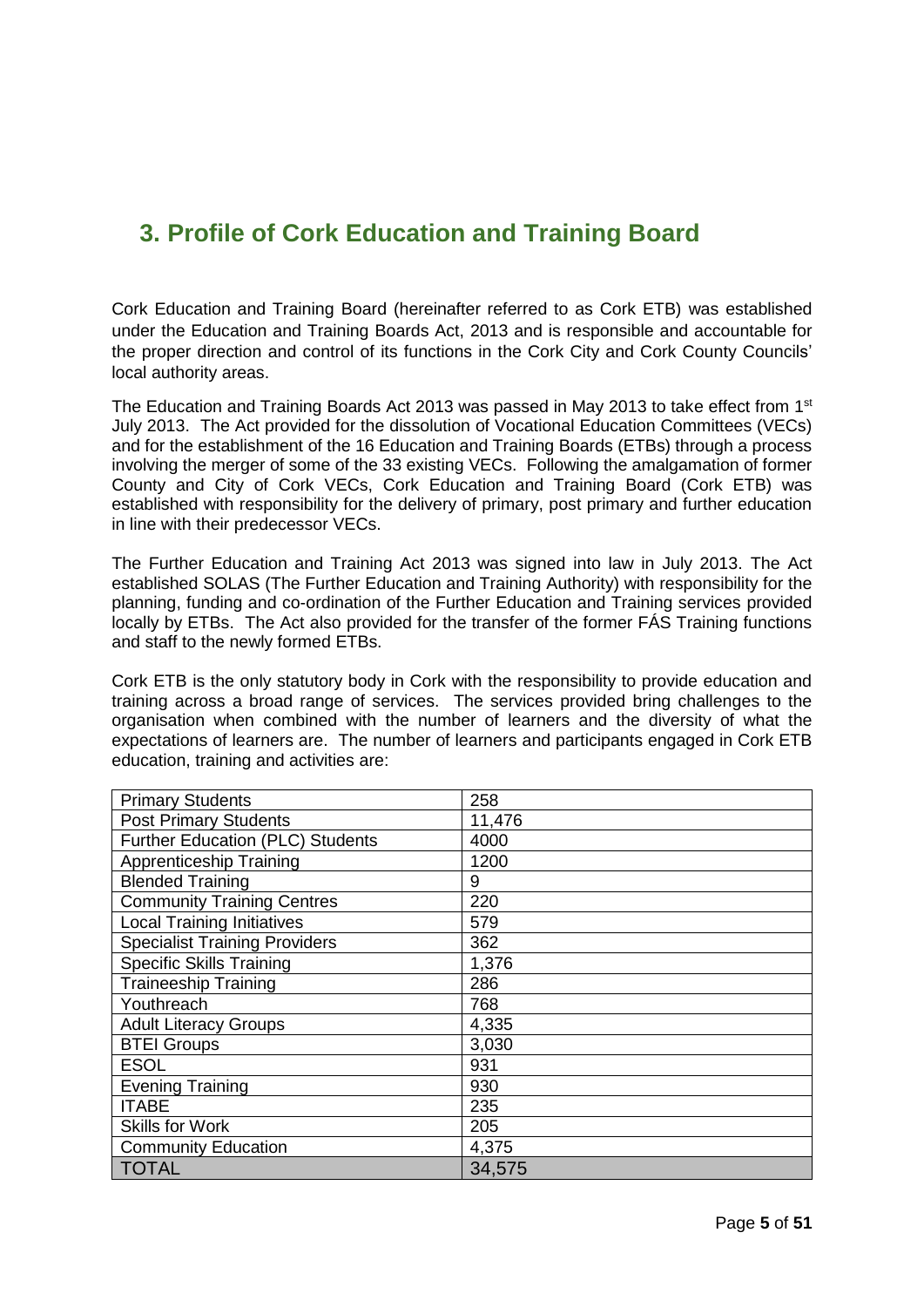**Source of Data:** All data has been sourced from SOLAS FARR return with the exception of the Primary, Post Primary and Further Education Students which is sourced from returns to the DES. The reference year for all data is 2018.

Cork ETB's target clients are:

- **EXECTERS** In our schools, colleges, training centres and community settings
- Applicants under the various learner support schemes administered directly by Cork ETB
- Youth Service Providers
- Community Education and Training Groups
- Voluntary Community Organisations
- Communities throughout the County

### <span id="page-5-0"></span>Geographical Map of Cork ETB

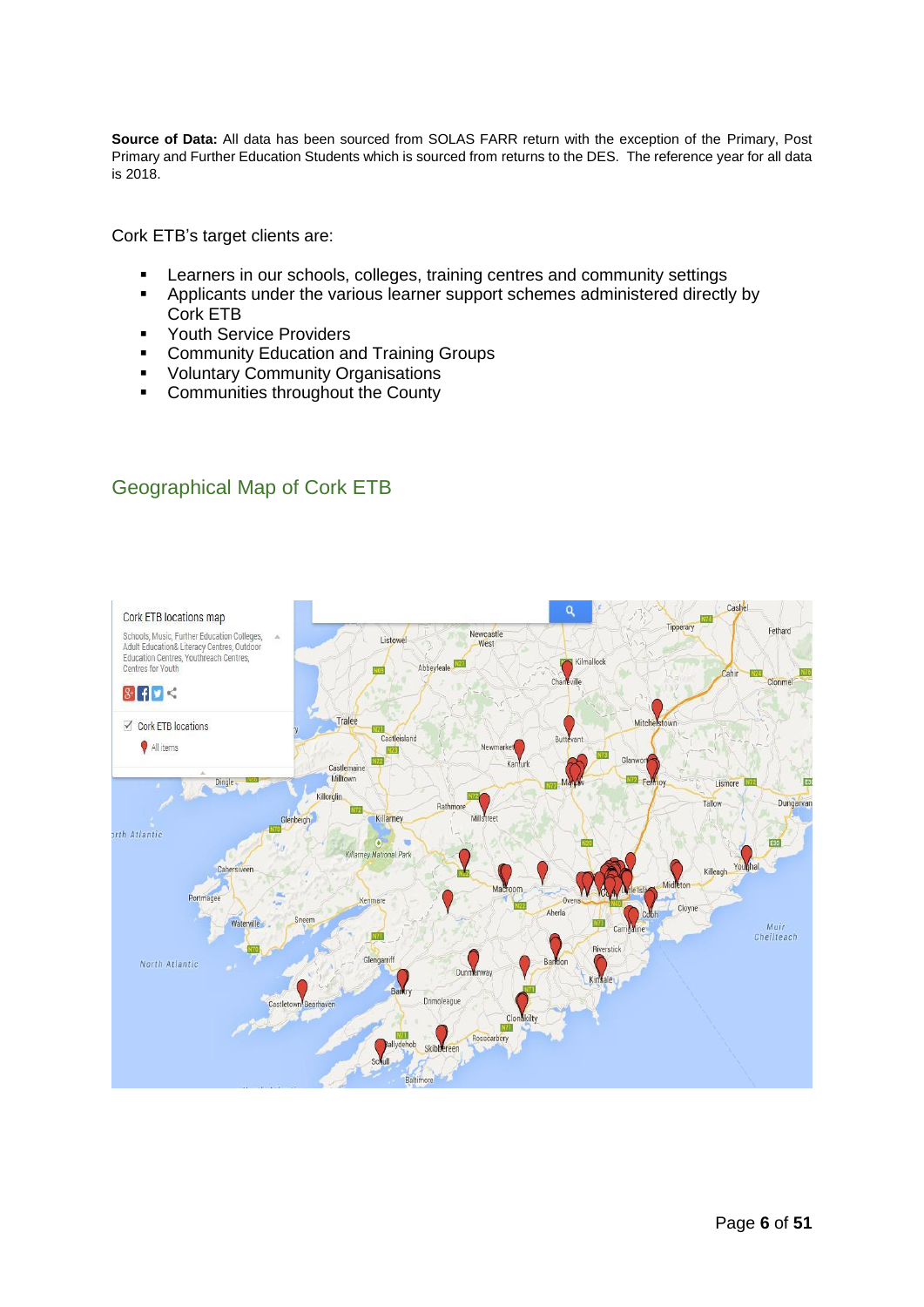# <span id="page-6-0"></span>**4. Guiding Principles**

### <span id="page-6-1"></span>Vision, Mission, Strategic Themes

In developing strategic themes, Cork ETB gave particular cognisance to the vision and mission of the organisation which was developed through a consultative process with our staff and stakeholders. Our strategic themes are to further develop our vision and mission statements for the organisation. All aspects of our strategy are underpinned by the guiding principles and values that have been identified by staff and stakeholders as being an integral part of what it means to be a part of Cork ETB and, also what Cork ETB is to stand for.

| <b>Vision</b>       | • Cork ETB is a driving force of<br>education and training in Cork,<br>providing high quality services which<br>are innovative, responsive and<br>inclusive. Through Cork ETB there is<br>a pathway for every learner. |
|---------------------|------------------------------------------------------------------------------------------------------------------------------------------------------------------------------------------------------------------------|
| <b>Mission</b>      | • Cork ETB plans, provides, supports<br>and co-ordinates education, training<br>and youth services in Cork which are<br>recognised internationally as a model<br>of excellence.                                        |
| Strategic<br>Themes | Our Learners<br>Our People<br><b>Our Services</b><br>Our Organisation                                                                                                                                                  |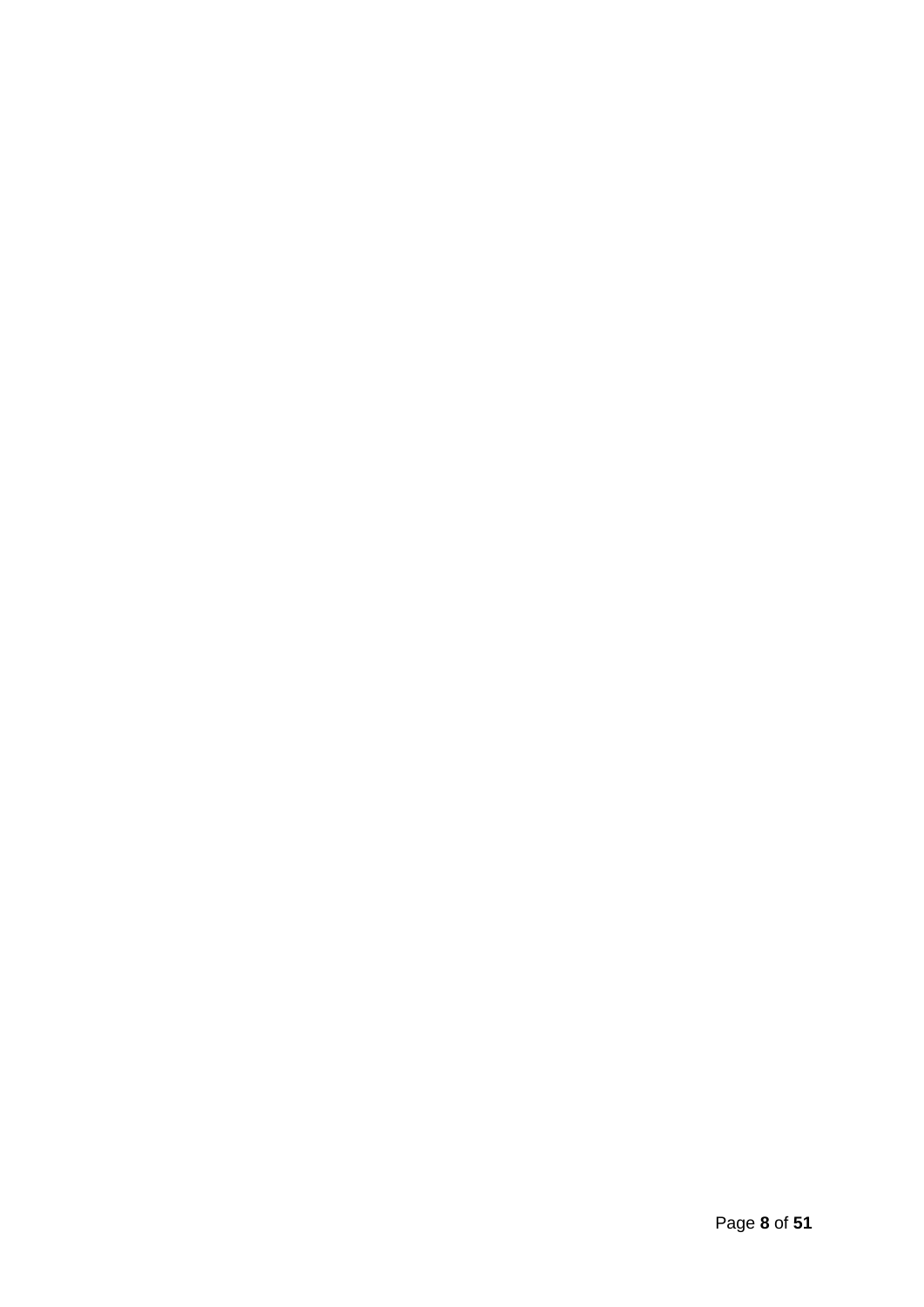**Cork ETB will always act in the best interests of learners. The following principles and values underpin our strategic thinking, planning, decision making and our everyday actions.**

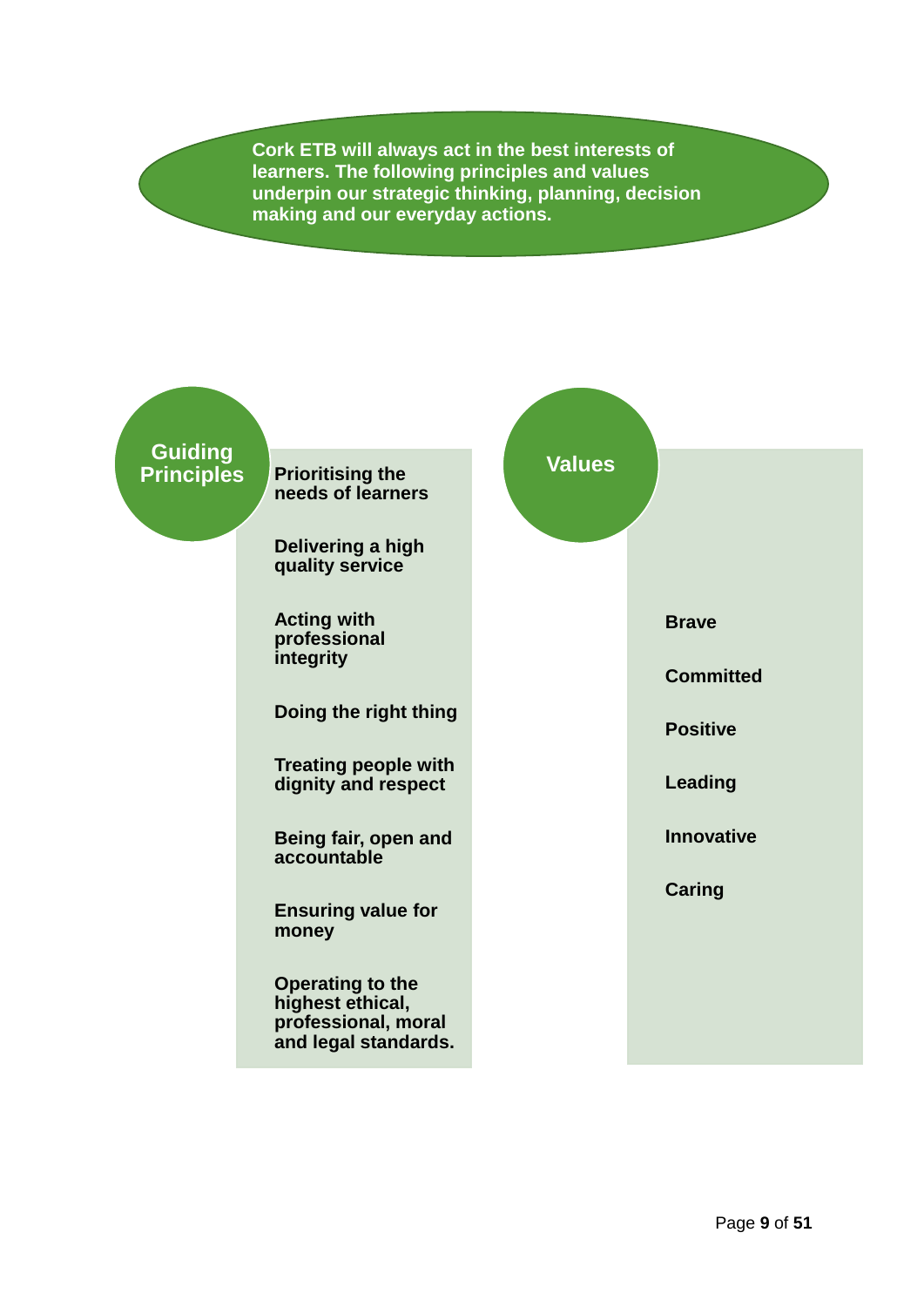### What our Values Mean

<span id="page-9-0"></span>

| <b>Value</b>                                              | <b>Brave</b>                                                                                                                                                                                                                                                                                                                                                                                                | <b>Committed</b>                                                                                                                                                                                                                                                                     | <b>Positive</b>                                                                                                                                                                                                                                                                  | <b>Leading</b>                                                                                                                                                                                                                                                                                                                                                                                                                  | <b>Innovative</b>                                                                                                                                                                                                                                                                                     | <b>Caring</b>                                                                                                                                                                                                                                                                                                                                                  |  |
|-----------------------------------------------------------|-------------------------------------------------------------------------------------------------------------------------------------------------------------------------------------------------------------------------------------------------------------------------------------------------------------------------------------------------------------------------------------------------------------|--------------------------------------------------------------------------------------------------------------------------------------------------------------------------------------------------------------------------------------------------------------------------------------|----------------------------------------------------------------------------------------------------------------------------------------------------------------------------------------------------------------------------------------------------------------------------------|---------------------------------------------------------------------------------------------------------------------------------------------------------------------------------------------------------------------------------------------------------------------------------------------------------------------------------------------------------------------------------------------------------------------------------|-------------------------------------------------------------------------------------------------------------------------------------------------------------------------------------------------------------------------------------------------------------------------------------------------------|----------------------------------------------------------------------------------------------------------------------------------------------------------------------------------------------------------------------------------------------------------------------------------------------------------------------------------------------------------------|--|
| <b>What It</b><br><b>Means</b>                            | We put our learners'<br>needs first and are not<br>afraid to make the<br>hard decisions<br>required to deliver the<br>best possible service.                                                                                                                                                                                                                                                                | We have a clear<br>vision and purpose<br>with which we are<br>fully engaged and<br>on which we are<br>determined to<br>deliver.                                                                                                                                                      | We are optimistic<br>and confident<br>about our<br>opportunities and<br>challenges and<br>believe we can<br>make a positive<br>difference to the<br>lives of the people<br>we serve.                                                                                             | We expect our<br>people to be<br>leaders - to have a<br>clear vision, take<br>the initiative, and to<br>inspire and<br>motivate learners<br>and colleagues<br>through their<br>example.                                                                                                                                                                                                                                         | We are focused on<br>constant<br>improvement and<br>being at the<br>forefront of change<br>and innovation in<br>education and<br>training.                                                                                                                                                            | We adopt an inclusive<br>and respectful<br>approach to our<br>learners and staff and<br>strive to ensure that<br>each person using our<br>services reaches<br>his/her potential.                                                                                                                                                                               |  |
| <b>We</b><br><b>Expect</b><br>Our<br><b>People</b><br>To: | Make the right call<br>$\bullet$<br>Push the<br>boundaries to get<br>the best outcome<br>Be tenacious in<br>$\bullet$<br>pursuit of<br>improvements for<br>learners<br>Support good<br>$\bullet$<br>decisions and<br>change bad ones<br>Be happy to<br>$\bullet$<br>explain our<br>decisions<br>Stand up for what<br>$\bullet$<br>we believe in<br>Advocate for<br>$\bullet$<br>learners and<br>communities | <b>Work hard</b><br>Go the extra<br>mile<br>Put learners'<br>$\bullet$<br>needs first<br>Be persistent<br>Be loyal to the<br>organisation<br>Support<br>colleagues<br>Work as a team<br>member<br>Be co-operative<br>Have a strong<br>work ethic<br>Be focused on<br>getting results | Be optimistic<br>$\bullet$<br>Respond<br>$\bullet$<br>positively<br>Be proactive<br>$\bullet$<br>Look for<br>$\bullet$<br>opportunity and<br>act on it<br>Embrace<br>$\bullet$<br>change<br>Deal with<br>$\bullet$<br>issues promptly<br>Be part of the<br>$\bullet$<br>solution | Have a vision<br>$\bullet$<br>Step up to the<br>challenge<br>Communicate<br>$\bullet$<br>Motivate<br>$\bullet$<br>Encourage<br>$\bullet$<br>Aspire<br><b>Build trust</b><br>$\bullet$<br>Tell the truth<br>$\bullet$<br>Act as a role<br>model<br>Be results-<br>oriented<br><b>Drive</b><br>$\bullet$<br>innovation<br>Influence<br>$\bullet$<br>Collaborate<br>$\bullet$<br>Demonstrate<br>$\bullet$<br>personal<br>integrity | Try new<br>$\bullet$<br>approaches<br>Be creative<br>$\bullet$<br>Drive change<br>$\bullet$<br><b>Be flexible</b><br>$\bullet$<br>Seek to<br>$\bullet$<br>improve<br><b>Find solutions</b><br>$\bullet$<br>for problems<br>Support new<br>$\bullet$<br>ideas<br>Contribute<br>positively to<br>change | <b>Engage with</b><br>$\bullet$<br>learners and<br>colleagues<br>Be genuine<br>$\bullet$<br>Be understanding<br>Be empathetic<br>Acknowledge<br>effort<br>Encourage<br>$\bullet$<br>inclusivity and<br>diversity<br>Be sensitive<br>Look out for<br>colleagues<br>Listen<br>$\bullet$<br>Treat people well<br>Ask for feedback<br>Support those<br>who need it |  |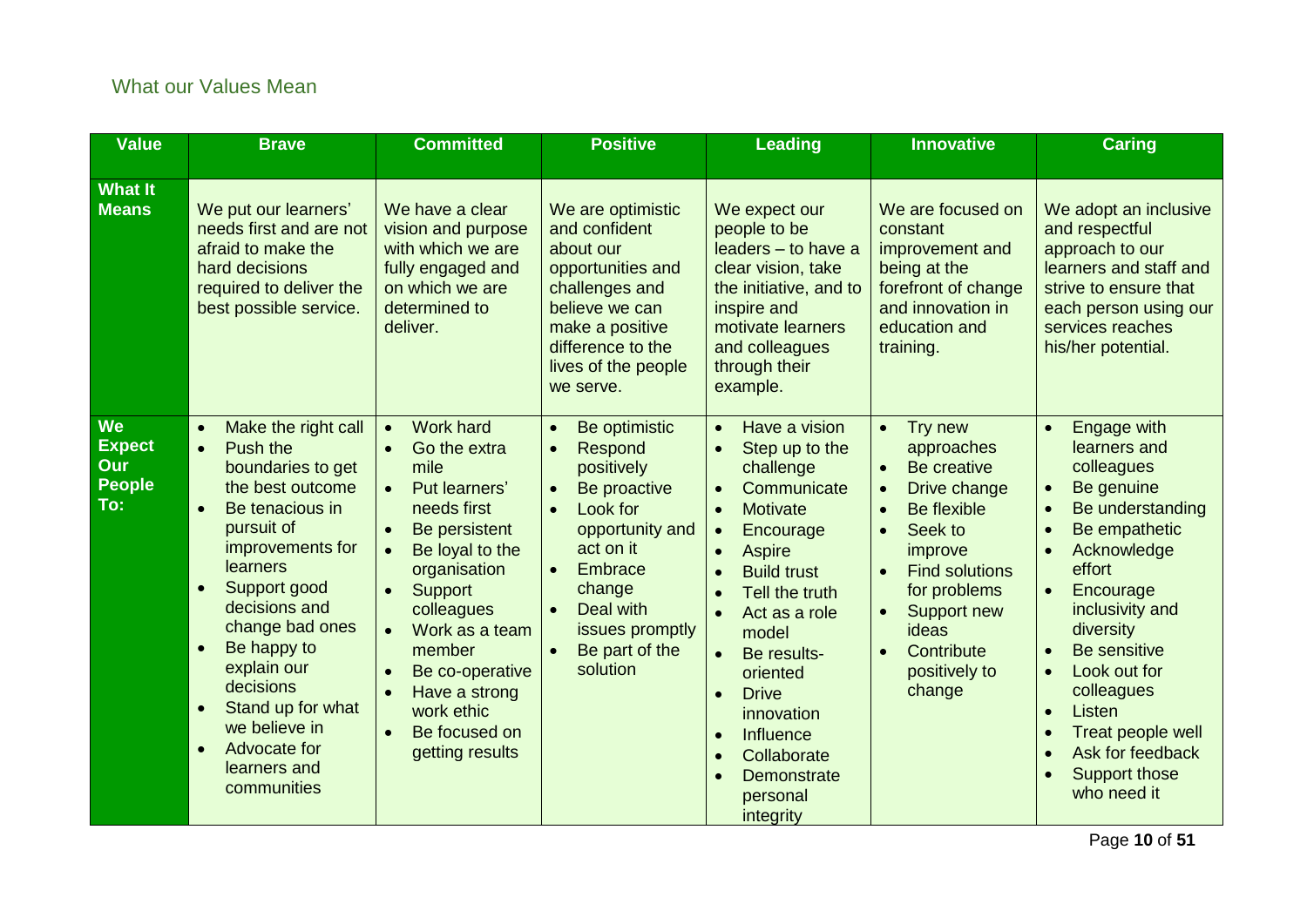#### <span id="page-10-0"></span>Implementation and Monitoring Provisions

This Service Plan is developed to support the implementation of Cork ETB Strategy Statement 2017 – 2021. While the Strategy Statement sets out our priorities and aims over a 5-year period, it is important that there is a process in place to support their delivery.

In developing the Service Plan a consultation process was undertaken with Senior Managers and Principals across all areas of provision to ensure that the actions set out for delivery during the Service Plan cycle are appropriate to the overall priorities and aims set out in the Corporate Strategy Statement.

The consultation process also ensures that the outcomes set out for 2019 are achievable and are owned by the Senior Managers and Principals in their respective areas of service provision.

To support delivery on the outcomes identified, there are Project Leads and Sponsors identified in all areas of provision who are identified by grade in the plan.

The roles of the Project Leads and Sponsors are defined as;

#### *Project Lead:*

*The Lead is responsible for leading the delivery of the action by working with Management colleagues and other colleagues as appropriate to deliver the planned outcome.* 

#### *Sponsor:*

*To support the Lead by meeting regularly to ensure the progress is on track and to help resolve open issues. Also helping to ensure the expected benefits from completing the action are realised.*

In addition to the above the following groups are also in place to provide assistance and/or resources where required to ensure that outcomes are delivered upon;

- Executive Group
- Senior Management Group
- FET Steering Group
- Principals Group

These groups meet regularly and provide cross sector/location support to the project leads and sponsors by ensuring a multidimensional communication process is in place to support and monitor delivery. This support also includes where appropriate the establishment of cross service working groups where particular actions identified for delivery require same e.g. intranet working group, TEL Strategy.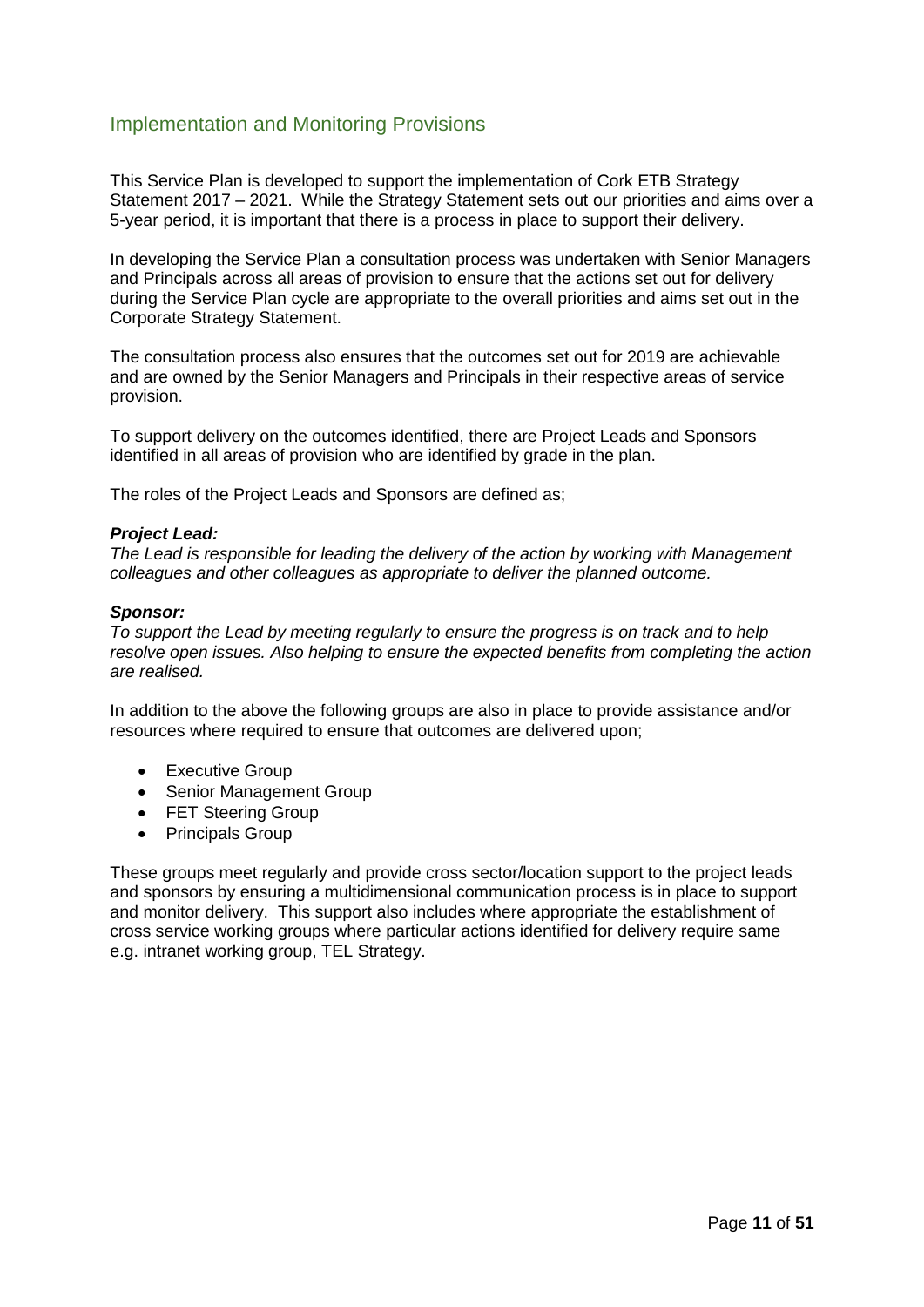### <span id="page-11-0"></span>Planning Cycle Work Flow



It is important to Cork ETB that the above process is utilised to ensure transparency, clarity of purpose and to keep a focus on actively working to deliver what we have set out to achieve over the lifetime of the Strategy Statement.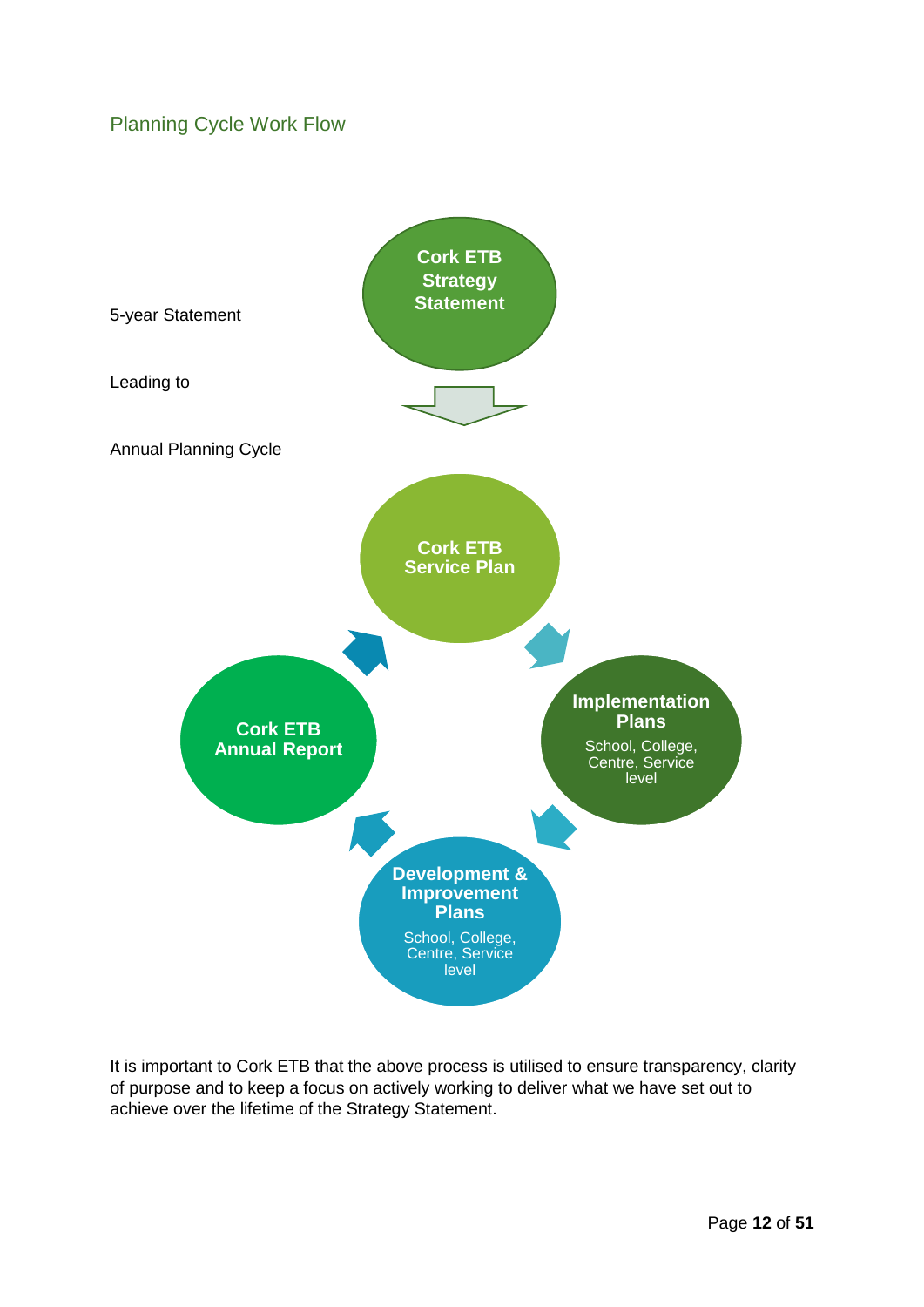## <span id="page-12-0"></span>**5. Our Strategic Themes, Priorities and Actions**

#### <span id="page-12-1"></span>Strategic Themes

Our Strategy Statement contains four primary pillars.

- 1) Our Learners
- 2) Our People
- 3) Our Services
- 4) Our Organisation

Each pillar has priorities and actions to be delivered over the lifetime of the Statement. To ensure consistency of approach and transparency, the Service Plan is aligned the priorities and actions as set out in the statement which in turn cascade into local implementation and development plans, the outcomes of which are reported in an Annual Report. This approach also ensures that by the end of 2021 that full delivery of the Statement will be achieved.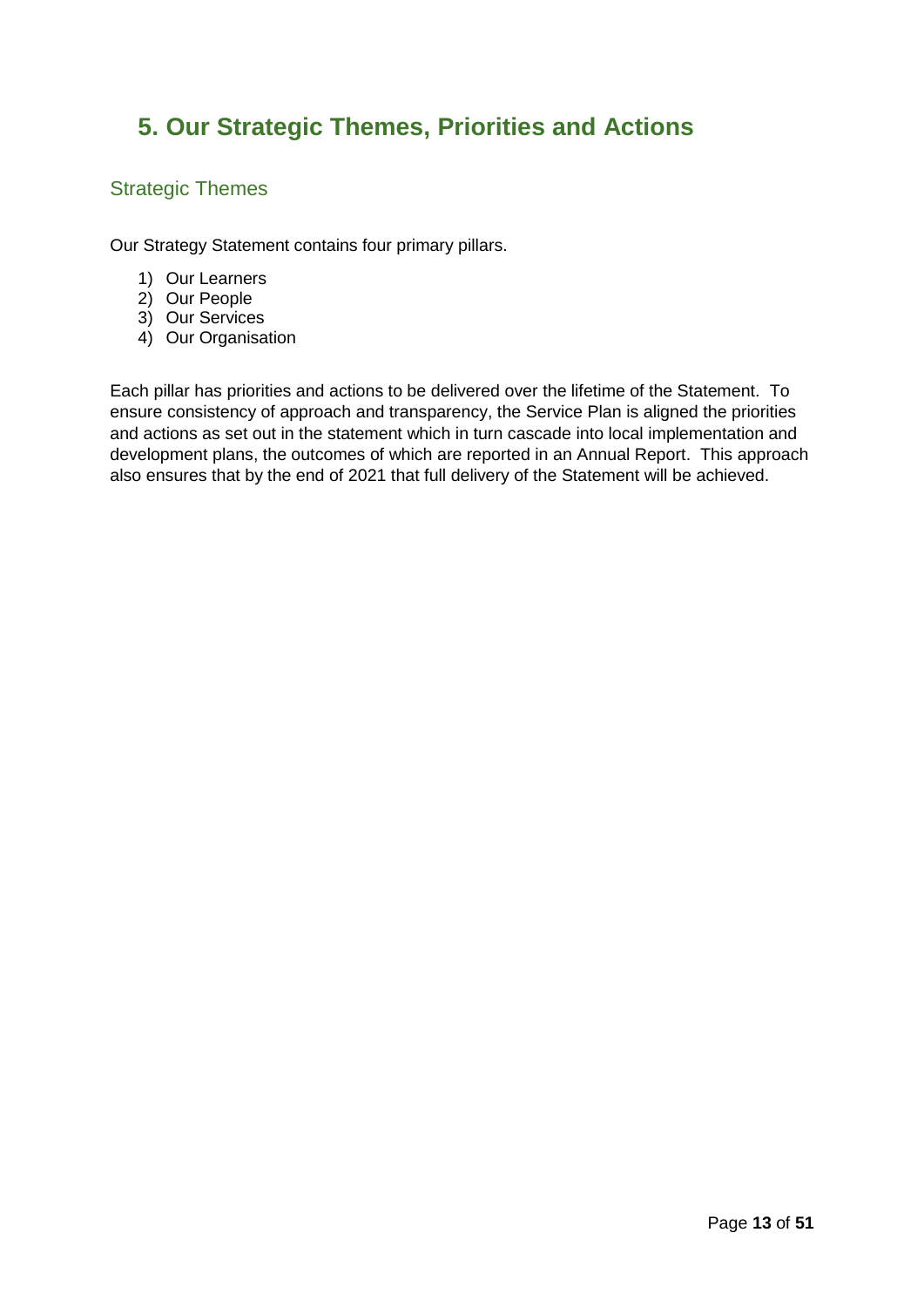### **1) Our Learners**

#### *Our aim is to provide a high-quality learning experience for every learner.*

In providing a high-quality experience for every learner, cognisance has been taken of the national context within which we operate as well as the strategic plans of relevant stakeholders, in particular those of the Department of Education and Skills and SOLAS.

Cork ETB recognises that providing a high-quality experience for every learner depends on the quality of relationships at the point of delivery to the learner. Fundamental to this is the quality of teaching and learning in all our schools, colleges and centres for education and training. It also depends on our ability to implement national initiatives, provide appropriate learning programmes and develop technology as a learning tool.

Cork ETB prides itself on is commitment to providing a pathway for every learner through working collaboratively with learners, communities, employers and local business to provide innovative and creative learning opportunities.

<span id="page-13-1"></span><span id="page-13-0"></span>

| <b>Priorities</b>                                                                                      | <b>Actions</b>                                                                                                                                                           | <b>Sponsor</b>                                     | Lead                                                       | <b>Expected outcomes for 2019</b><br>(where services on academic year<br>list for 2018/2019)                                                                                                                                                                                                                                                                                                                                                                                                                                                                               |
|--------------------------------------------------------------------------------------------------------|--------------------------------------------------------------------------------------------------------------------------------------------------------------------------|----------------------------------------------------|------------------------------------------------------------|----------------------------------------------------------------------------------------------------------------------------------------------------------------------------------------------------------------------------------------------------------------------------------------------------------------------------------------------------------------------------------------------------------------------------------------------------------------------------------------------------------------------------------------------------------------------------|
| 1.1 To provide a<br>positive and<br>holistic<br>learning<br>centred<br>experience for<br>every learner | $\rightarrow$ We will work to promote and foster the personal<br>development of all our learners to enhance their<br>wellbeing as members of our learning<br>communities | Director FET,<br><b>Director</b><br><b>Schools</b> | <b>Teachers</b><br>Principals,<br>Managers,<br><b>AEOs</b> | Work continues to implement the Junior<br>Cycle Wellbeing Programme in accordance<br>with DES guidelines<br>Identification of opportunities for sharing<br>good practice between our schools will<br>continue to evolve<br>We will fully implement the general learning<br>components of the QQI awards within the<br>structure of FE Programmes e.g. WE,<br>Personal Effectiveness, communications<br>Active participation in lifelong learning festival<br>and STEM community events to engage<br>learners of all abilities and ages will be<br>encouraged and supported |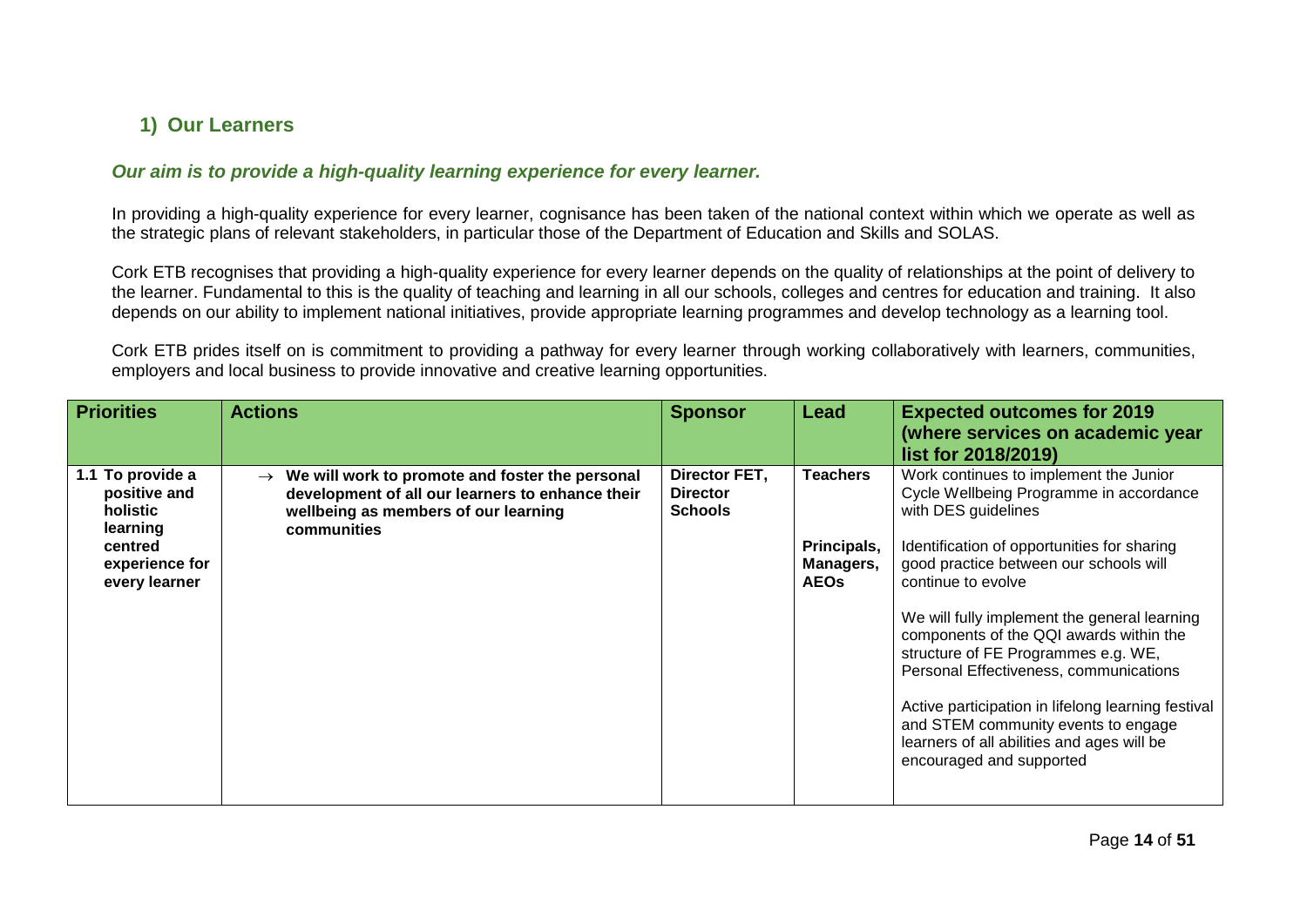|  | AEO's | YR Co-<br>ordinators,<br>ALO's,<br><b>Guidance</b><br>CO-<br>ordinator | We will continue to provide Learner Centred<br>tuition in a friendly, supportive and flexible<br>learning environment where Learners can<br>explore their needs and interests and set<br>their own learning goals.<br>We will standardise individual learning plan<br>templates for learners which incorporates life<br>skills, academic certification and vocational<br>preparation. |
|--|-------|------------------------------------------------------------------------|---------------------------------------------------------------------------------------------------------------------------------------------------------------------------------------------------------------------------------------------------------------------------------------------------------------------------------------------------------------------------------------|
|  |       |                                                                        | We will provide training on key working for<br>relevant staff to support the development of<br>individual learning plans for learner as per<br>the Youthreach Operational Guidelines.                                                                                                                                                                                                 |
|  |       |                                                                        | A review of current best practice in this area<br>will be undertaken to identify training needs<br>and plan the appropriate supports for staff.<br>We will continue to develop new programmes<br>in consultation with Community Groups and                                                                                                                                            |
|  |       |                                                                        | organisations in rural areas.<br>Continuation of our Arts for Health<br>programmes for older people. Evaluation of<br>AFH programme in WC will be completed in<br>2019. (AFH is a partnership programme with<br>CETB, HSE, CCC Arts Office and Uilinn)                                                                                                                                |
|  |       |                                                                        | We will continue to network and develop links<br>for the service in order to identify new<br>courses and progression options for learners<br>Guidance Counsellors set in place structures                                                                                                                                                                                             |
|  |       |                                                                        | to comply with additional requirements to<br>support asylum seekers relating to the<br><b>Labour Market Access Provision Directive</b><br>/Integration Events                                                                                                                                                                                                                         |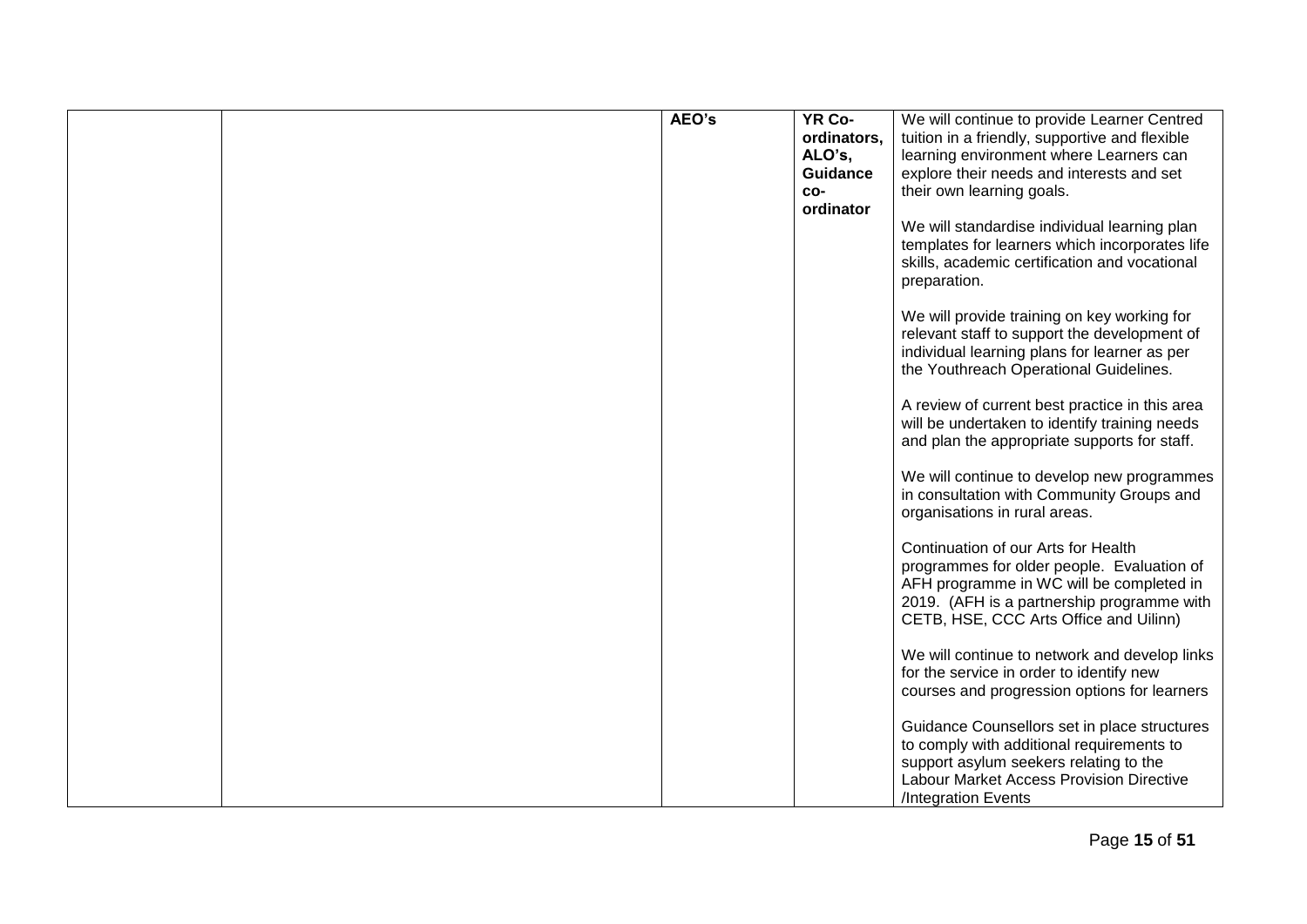|               | $\rightarrow$ We will engage actively in the current reform<br>programme as outlined in the DES Action Plan<br>2016-2019, which seeks to nurture and develop<br>the critical skills, knowledge and competencies<br>of all learners                    | Principals,<br>Managers,<br><b>AEOs</b>            | <b>Principal</b>                                      | Review is ongoing with Cork ETB Schools<br>committed to involvement in DES initiatives<br>to reform programmes in accordance with<br><b>DES</b> initiatives                                                                                                                                                                                                                                                                                                       |
|---------------|-------------------------------------------------------------------------------------------------------------------------------------------------------------------------------------------------------------------------------------------------------|----------------------------------------------------|-------------------------------------------------------|-------------------------------------------------------------------------------------------------------------------------------------------------------------------------------------------------------------------------------------------------------------------------------------------------------------------------------------------------------------------------------------------------------------------------------------------------------------------|
|               | $\rightarrow$ We will engage actively with SOLAS and other<br>partners, to implement the strategic priorities as<br>contained in the Further Education and Strategy<br>2014-2019 to develop the skills, knowledge and<br>competencies of our learners | <b>Director of FET</b>                             | Principals,<br><b>FET</b><br>Managers,<br><b>AEOs</b> | Centre plans will be put in place as a result of<br>QA recommendations to address quality of<br>service and attainment of results<br>We will complete compliance with QQI QA<br>policies and procedures<br>Active engagement with SOLAS<br>representatives regarding targets and<br>direction of future FET provision will be<br>pursued                                                                                                                          |
| $\rightarrow$ | We will implement DES and SOLAS guidelines<br>and policies in relation to teaching and learning<br>at all levels to encourage and foster a culture of<br>lifelong learning for our learners                                                           | <b>Directors</b>                                   | Principals,<br><b>FET</b><br>Managers,<br>AEO's       | We will continue to support services and<br>centres in fostering a culture of lifelong<br>learning for learners                                                                                                                                                                                                                                                                                                                                                   |
|               | $\rightarrow$ We will actively work to improve results in formal<br>school assessments and state examinations<br>through the promotion of good learning and<br>teaching                                                                               | <b>Principals, FET</b><br>Managers,<br><b>AEOs</b> | <b>School</b><br><b>SMT</b>                           | Cork ETB Schools will continue to review<br>Leaving Certificate results across all subjects<br>in all schools in order to identify specific<br>areas/subjects and target interventions to<br>enhance performance in the Leaving<br>Certificate<br>We will continue to identify areas/subjects of<br>strength in individual schools. Identify specific<br>strategies/teaching methods used by these<br>subject departments and seek to share this<br>good practice |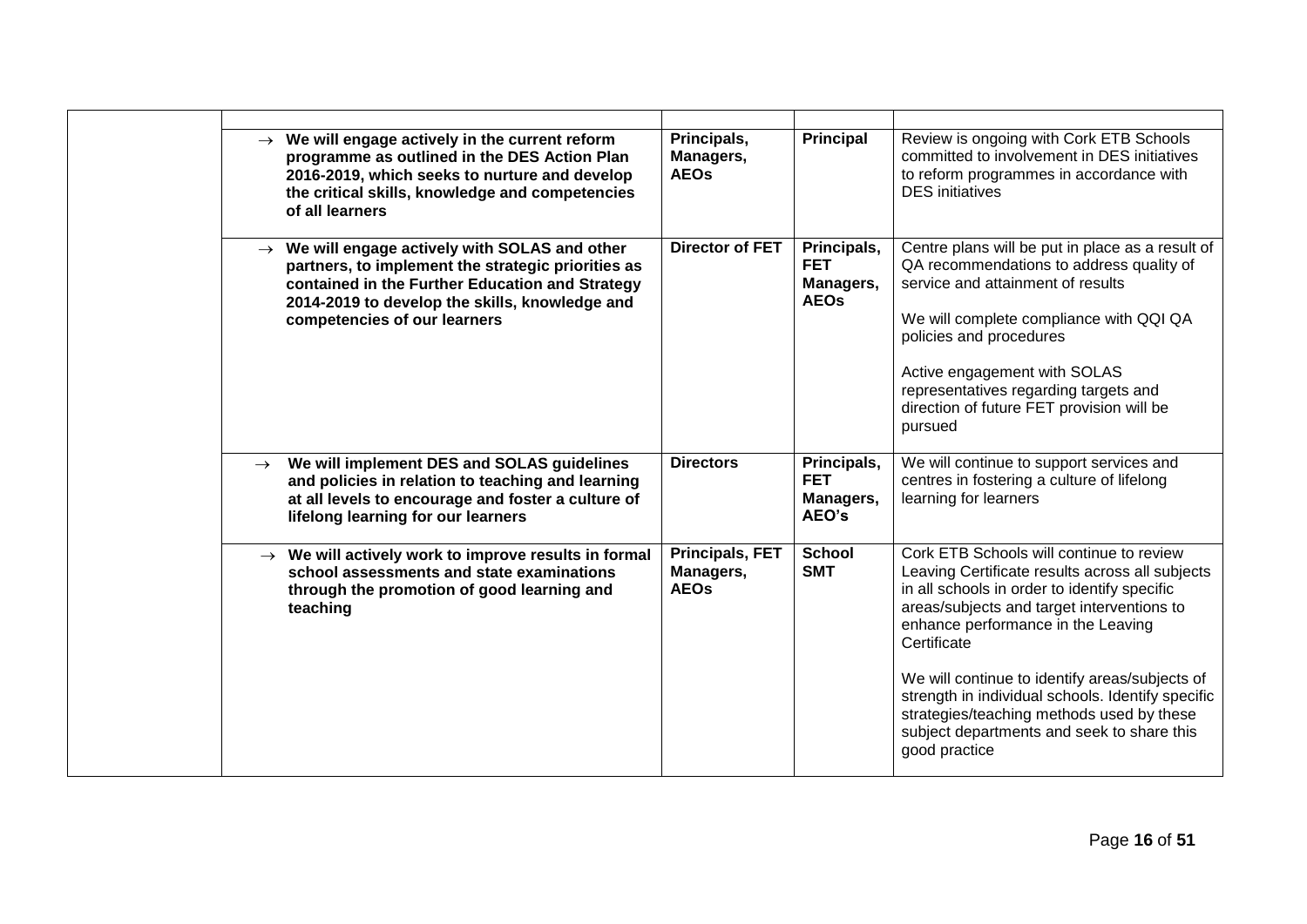| $\rightarrow$ We will seek to actively engage our learners in<br>both how and what they learn by promoting the<br>use of student feedback as an integral part of;<br>a) our School Self-Evaluation process<br>and<br>b) the assessment procedures and processes<br>within Further Education and Training<br><b>Programmes</b> | Director of<br>Schools, FET                        | Principals,<br><b>FET</b><br>Managers,<br><b>AEOs</b> | Cork ETB will explore the development of<br>school based collaborative peer learning<br>through voluntary participation and network /<br>cluster meetings<br>A formal feedback procedure for all learners<br>for them to achieve holistic approval of their<br>participation and performance in FET will be<br>implemented<br>We will liaise with external support<br>organisations to fully support students in the<br>learning experience<br>Student feedback for CEIP process will be<br>collated and responded to. This will be<br>supported by key working and individual<br>learning plans for learners<br>A Student Day will be facilitated to engage<br>with students and identify key issues and<br>gather feedback on assessment procedures<br>and processes |
|-------------------------------------------------------------------------------------------------------------------------------------------------------------------------------------------------------------------------------------------------------------------------------------------------------------------------------|----------------------------------------------------|-------------------------------------------------------|------------------------------------------------------------------------------------------------------------------------------------------------------------------------------------------------------------------------------------------------------------------------------------------------------------------------------------------------------------------------------------------------------------------------------------------------------------------------------------------------------------------------------------------------------------------------------------------------------------------------------------------------------------------------------------------------------------------------------------------------------------------------|
| $\rightarrow$ We will aim to provide our learners with life skills<br>to meet their needs as active learners and<br>citizens by encouraging participation in various<br><b>ETB Boards, Committees and representative</b><br>groups                                                                                            | <b>Principals, FET</b><br>Managers,<br><b>AEOs</b> | $Co-$<br>ordinators.<br>ALO's                         | In line with QA students have the facility to<br>evaluate their programmes and give<br>feedback using appropriate mechanisms                                                                                                                                                                                                                                                                                                                                                                                                                                                                                                                                                                                                                                           |
| $\rightarrow$ We will encourage our learners to participate in<br>various ETB boards, committees and<br>representative groups                                                                                                                                                                                                 | <b>Principals, FET</b><br>Managers,<br><b>AEOs</b> | $2017 -$<br>2021                                      | We will encourage and actively ensure<br>student representation on BOM, Student<br>Council where appropriate and provided for<br>We will support Learner representation on<br>CETB board                                                                                                                                                                                                                                                                                                                                                                                                                                                                                                                                                                               |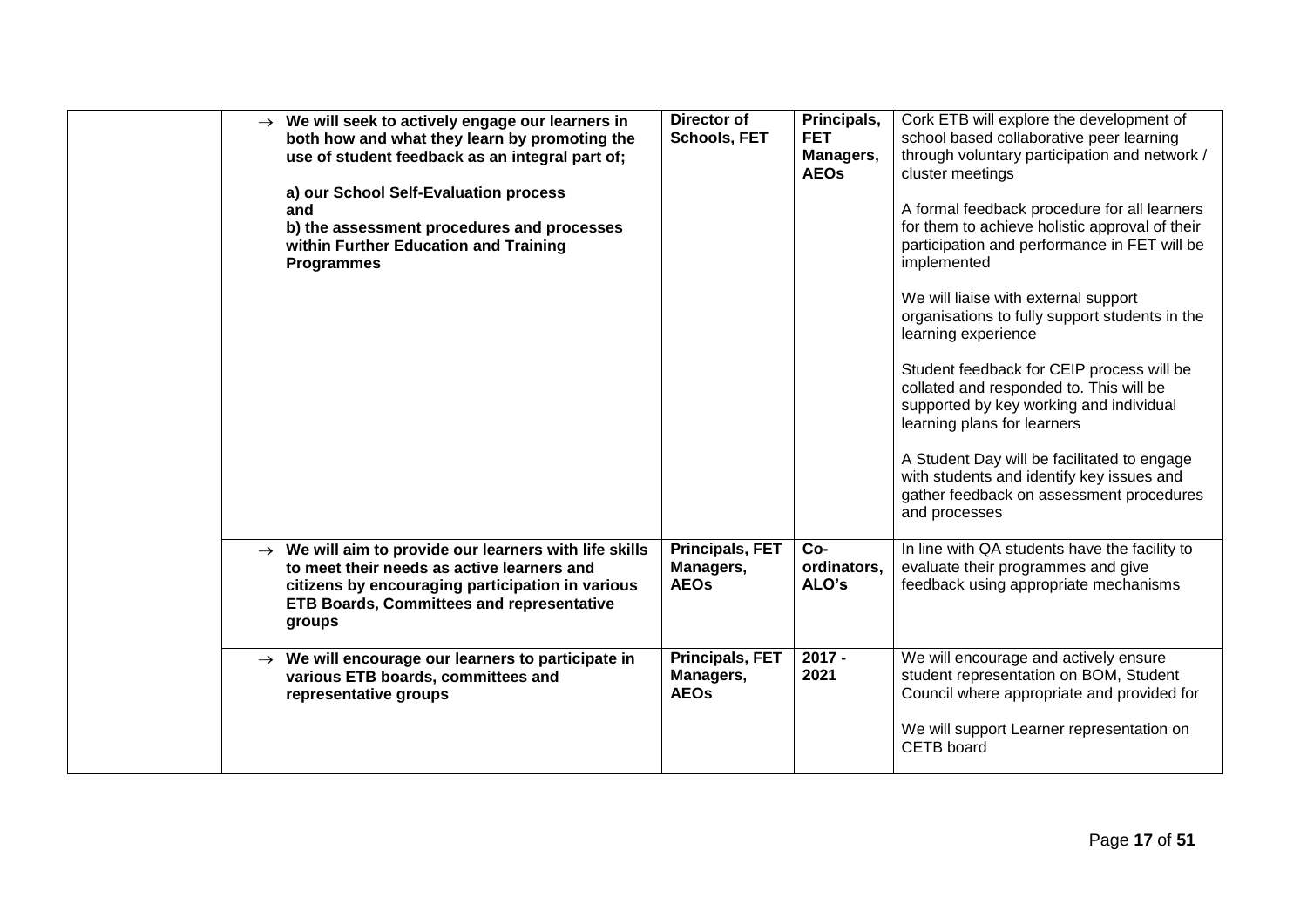|  | $\rightarrow$ We will expand direct and indirect support<br>services over the lifetime of the strategic plan to<br>support our learners                                                                                 | <b>Director of FET</b>                    | Principals,<br><b>FET</b><br>Managers,<br><b>AEOs</b> | We will develop our learner support services<br>in FET and promote the adoption of the<br>active inclusion approach and network to all<br><b>FET Services</b>                                                                                                                                                                                                                                                                                                                                                                                                                                            |
|--|-------------------------------------------------------------------------------------------------------------------------------------------------------------------------------------------------------------------------|-------------------------------------------|-------------------------------------------------------|----------------------------------------------------------------------------------------------------------------------------------------------------------------------------------------------------------------------------------------------------------------------------------------------------------------------------------------------------------------------------------------------------------------------------------------------------------------------------------------------------------------------------------------------------------------------------------------------------------|
|  | $\rightarrow$ We will, in accordance with the DES and SOLAS<br>priorities, improve the learning experience and<br>learning outcomes for learners impacted by<br>disadvantage at all stages of their learning<br>journey | <b>AEOs</b>                               | YR Co-<br>ordinators                                  | We will ensure that the work wise skills<br>programme incorporates QQI Accredited<br>modules in addition to individual tailored<br>training and work placement<br>We will develop data bases of employers on<br>an individual Centre basis and across the YR<br>Programme<br>Assess final year students in skills abilities,<br>career profile and psychometric testing<br>across all Youthreach Centre's in 2019.                                                                                                                                                                                       |
|  | $\rightarrow$ We will target supports for all our learners with<br>special education needs, and other<br>vulnerabilities, to support their participation and<br>progression within education and training               | <b>Director of FET</b>                    | AEOs, YR<br>Co-<br>ordinators                         | Youthreach Centres and CTC's will work with<br>PLC colleges to further develop the current<br>Access scheme to support students<br>progressing to PLC. This will support our<br>meeting target 2 of the CETB Strategic<br>Performance Agreement with SOLAS.<br>Staff will be training in assessing learners<br>individual learning style and preparing<br>student support packs so that teaching can<br>be tailored appropriately<br>Develop Personal Profile pack for students<br>who exit programme to include All tests, CV<br>and extracurricular Qualifications obtained<br>whilst on the programme |
|  | $\rightarrow$ We will identify and develop appropriate supports<br>and opportunities for our learners who have been<br>identified as exceptionally talented                                                             | <b>Director of</b><br><b>Schools, FET</b> |                                                       | We will identify potential opportunities to<br>identify exceptionally talented learners                                                                                                                                                                                                                                                                                                                                                                                                                                                                                                                  |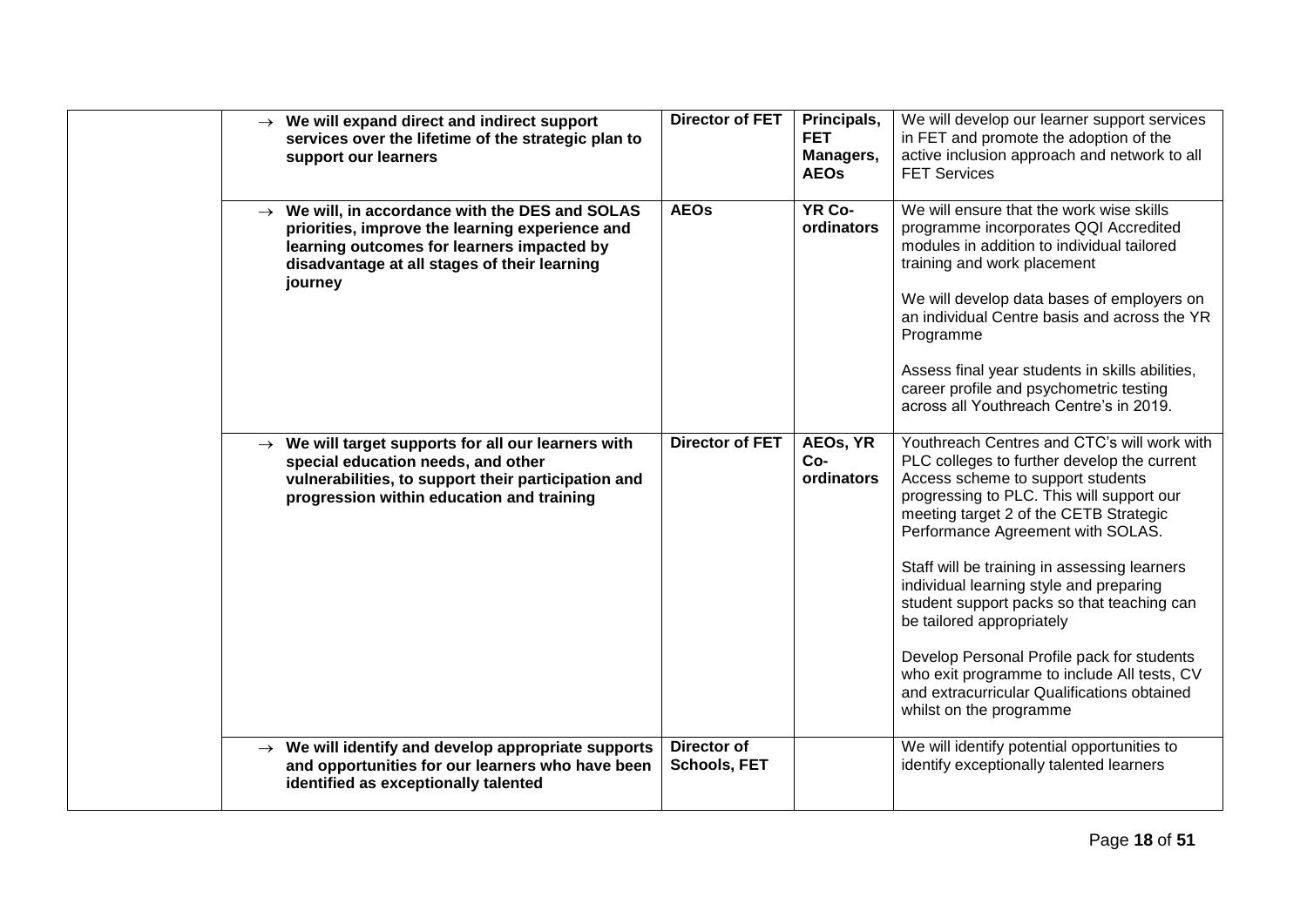| 1.2 Provide<br>excellent<br>teaching,<br>training and<br>learning for<br>all | $\rightarrow$ We will focus on the development of quality<br>teaching and learning as the core activity of Cork<br><b>ETB</b> | Director of<br>FET, AEO's          | Principals,<br><b>FET</b><br>Managers,<br>ALO's       | Increase in the number of accredited<br>programmes on offer from the literacy<br>service.<br>Continue to develop new and varied family<br>learning programmes with a particular focus<br>on unemployment blackspots (as identified<br>by the CSO).<br>We will continue to network with DEASP and<br>other stakeholders (intra and inter agency)<br>regarding local needs and progression<br>routes.<br>We will continue to monitor of QA<br>compliance and provide additional QQI QA<br>training support in 2019.<br>Future + training planned for Work<br>Experience tutors.<br>Other training identified to help tutors /<br>teachers improve support to learners in the<br>classroom.<br>We will continue to engage fully with national<br>CPD programmes |
|------------------------------------------------------------------------------|-------------------------------------------------------------------------------------------------------------------------------|------------------------------------|-------------------------------------------------------|--------------------------------------------------------------------------------------------------------------------------------------------------------------------------------------------------------------------------------------------------------------------------------------------------------------------------------------------------------------------------------------------------------------------------------------------------------------------------------------------------------------------------------------------------------------------------------------------------------------------------------------------------------------------------------------------------------------------------------------------------------------|
|                                                                              | $\rightarrow$ We will promote the use of the School Self-<br>Evaluation model as a method of school/college<br>improvement    | <b>Director of FET</b>             | Principals,<br><b>FET</b><br>Managers,<br><b>AEOs</b> | We will continue with QA monitoring of<br>compliance with QQI standards to review,<br>improve and support delivery<br>We will continue to identify and develop<br>progression routes to retain and/or support<br>learners in remaining within the FET<br>community                                                                                                                                                                                                                                                                                                                                                                                                                                                                                           |
|                                                                              | $\rightarrow$ We will promote, review and, where appropriate,<br>implement the recommendations of Mór                         | Director of<br><b>Schools, FET</b> | Principal,<br>AEO's, YR                               | Schools will continue to report and implement<br>recommendations of School Inspection                                                                                                                                                                                                                                                                                                                                                                                                                                                                                                                                                                                                                                                                        |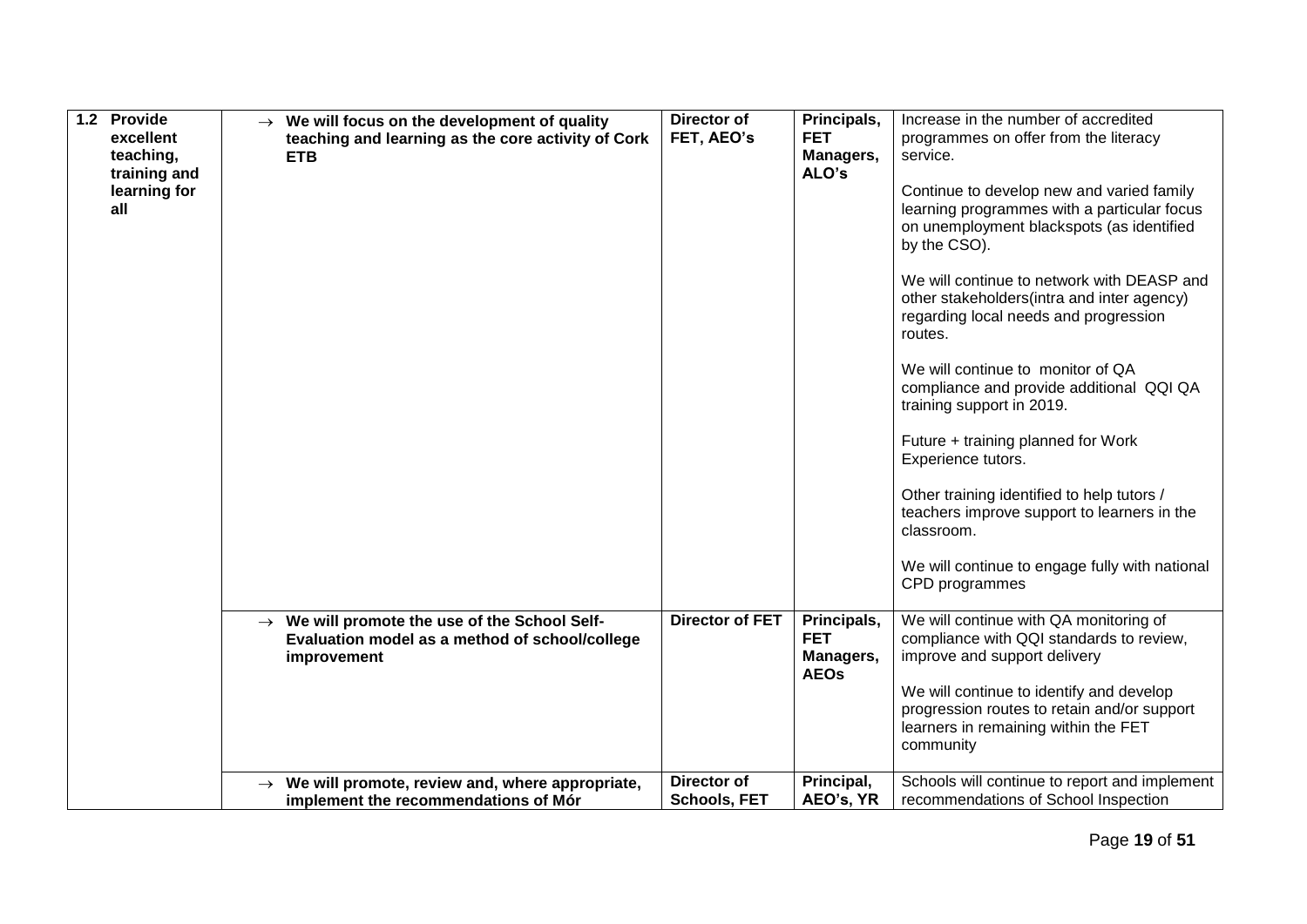| <b>Thuairisc/WSE-MLL and School Inspection</b><br>reports                                                                                                                                                                                                                                                                               |                                            | Co-<br>coordinato<br>rs | Reports, Mór Thuairisc and WSE-MLL to the<br>Board of CETB<br>In response to school inspection reports<br>schools will put in place a formal review<br>programme aimed at putting place the formal<br>recommendations of school inspections<br>In response to feedback in the Whole Centre<br>Evaluation Report we will provide training in<br>active teaching and learning, integrating<br>literacy and cross curricular planning<br>We will provide training on key working for<br>relevant staff to support the development of<br>individual learning plans for learner<br>Support staff in the Implementation of literacy<br>and numeracy assessments to inform<br>teaching<br>Ensure relevant staff are trained and deliver<br>the SPHE curriculum, including RSE classes. |
|-----------------------------------------------------------------------------------------------------------------------------------------------------------------------------------------------------------------------------------------------------------------------------------------------------------------------------------------|--------------------------------------------|-------------------------|---------------------------------------------------------------------------------------------------------------------------------------------------------------------------------------------------------------------------------------------------------------------------------------------------------------------------------------------------------------------------------------------------------------------------------------------------------------------------------------------------------------------------------------------------------------------------------------------------------------------------------------------------------------------------------------------------------------------------------------------------------------------------------|
| $\rightarrow$ We will, through internal and external review<br>processes developed as part of our integrated<br>Quality Assurance system for FET, and in<br>accordance with QQI requirements, identify good<br>practice and areas for improvement and support<br>all centres to implement targeted improvement<br>and development plans | Director of<br>FET, Director<br>of Schools | $2017 -$<br>2021        |                                                                                                                                                                                                                                                                                                                                                                                                                                                                                                                                                                                                                                                                                                                                                                                 |
| $\rightarrow$ We will utilise national and international research<br>to identify and engage with best practice in<br>building strong communities of learning, and<br>engage with national and international projects                                                                                                                    | Director of<br>FET, Director<br>of Schools |                         | We will where required Implement CPD<br>commitment for both technical and general<br>skills for teacher staff                                                                                                                                                                                                                                                                                                                                                                                                                                                                                                                                                                                                                                                                   |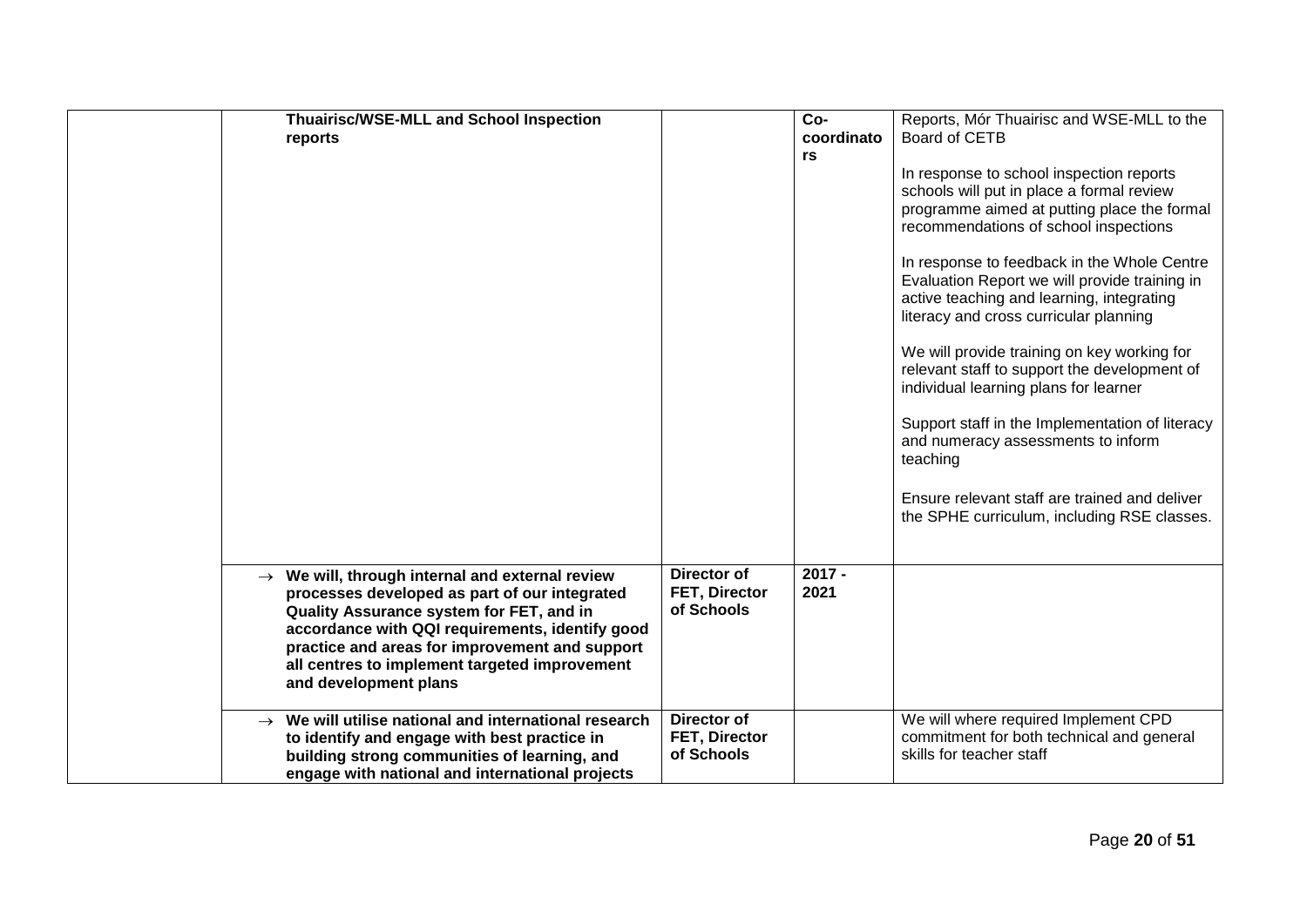| and initiatives to contribute positively to such<br>communities                                                                                             |                             | <b>PP</b><br><b>Principals</b><br><b>CNS</b><br><b>Principals</b><br><b>FET</b><br><b>Principals</b> | Focus for 2019 will be to engage further with<br>one local, one national and one international<br>research project e.g. Instructional Leadership<br>Programme<br><b>NCCA Student Voice Erasmus Research</b><br>Project<br>We will engage in the promotion of the<br>Community National School Model as the<br>educational provider to build strong multi<br>denominational learning communities<br>We will actively participate in the<br>development of a FET Teacher placement<br>programme<br>Team collaboration and sharing of practice                                                                                              |
|-------------------------------------------------------------------------------------------------------------------------------------------------------------|-----------------------------|------------------------------------------------------------------------------------------------------|------------------------------------------------------------------------------------------------------------------------------------------------------------------------------------------------------------------------------------------------------------------------------------------------------------------------------------------------------------------------------------------------------------------------------------------------------------------------------------------------------------------------------------------------------------------------------------------------------------------------------------------|
|                                                                                                                                                             |                             |                                                                                                      | through QA advisory groups                                                                                                                                                                                                                                                                                                                                                                                                                                                                                                                                                                                                               |
| $\rightarrow$ We will actively identify and promote the range of<br>pathways for learning available to every learner<br>who wishes to avail of our services | Director of<br>FET, Schools | Principal,<br>AEOs, YR<br>$Co-$<br>ordinators.<br>ALO's                                              | We will continue to review, identify and<br>promote to our learners during 2019<br>appropriate pathways for progression i.e.<br>apprenticeship programmes, FET courses<br>We will continue to develop existing<br>relationships between our Post Primary and<br>FET Colleges to support pathways for<br>progression<br>We will ensure that FET Area Plans include<br>direct progression routes to FET Colleges<br>and Training Provision<br>The literacy service continues to promote our<br>programmes through a wide variety of<br>sources e.g. community groups, HSCL,<br><b>DEASP/NALA</b><br>Adult guidance offered to all learners |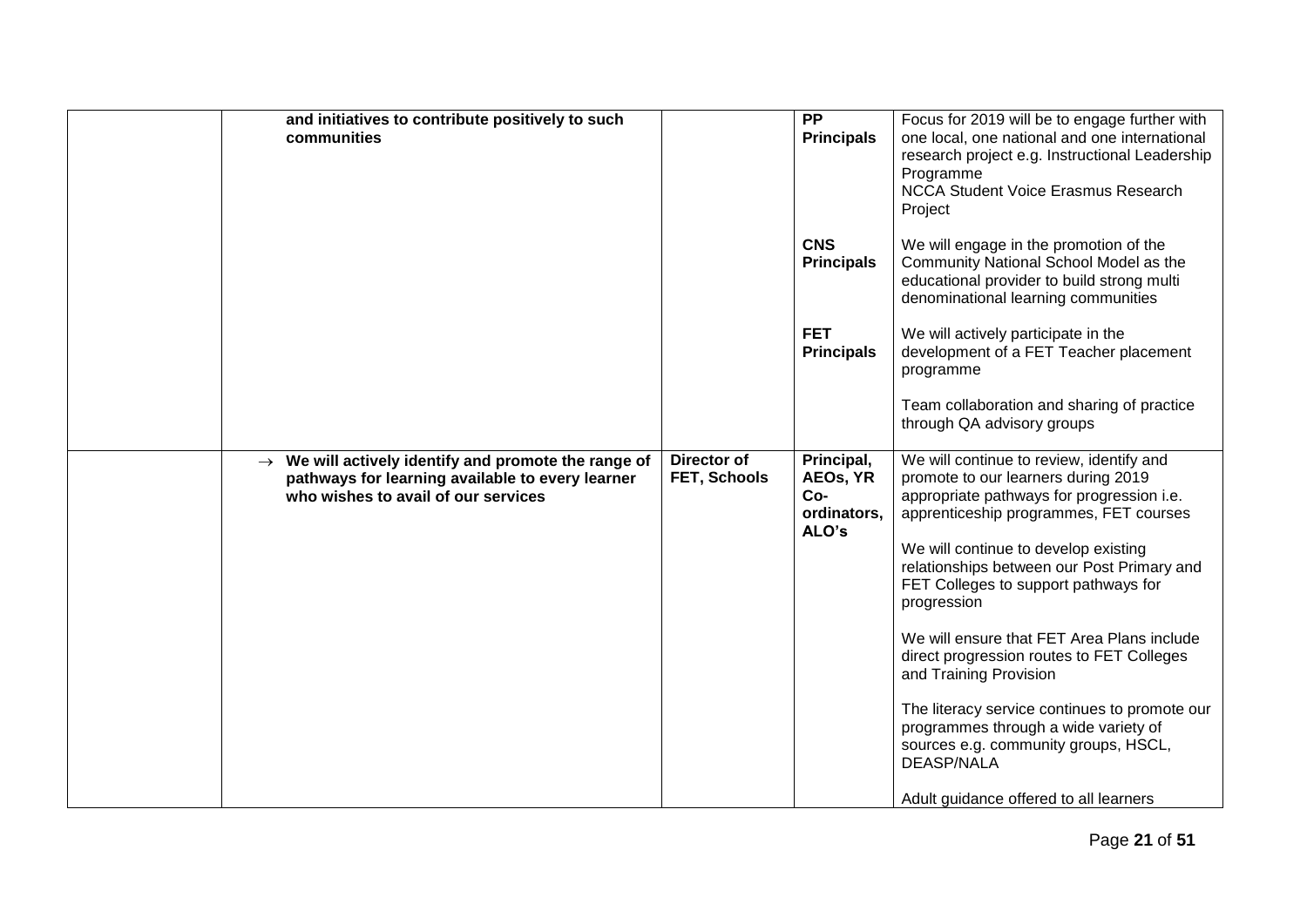| 1.3 Positive<br>learning<br>environments<br>with suitable<br>resources    | We will continue to identify improvements to<br>$\rightarrow$<br>Cork ETB buildings and facilities and will<br>develop these in line with learner and<br>programme requirements while seeking and<br>making available the necessary funding | Director of<br>FET, Director<br>of Schools,<br><b>OSD</b> | <b>Principals</b><br>/ APO<br><b>Capital</b>                             | Work continues with school Principals and<br>Boards of Management to identify and<br>progress immediate repair and refurbishment<br>needs in schools.<br>Seek the necessary funding for these<br>improvements through SOLAS and DES<br>while continuing to explore the possibility of<br>accessing new streams of funding for the<br>provision of specific works e.g. PE Halls<br>We will continue to work with school<br>Principals and Boards of Management to<br>assess and plan for the future repair and<br>refurbishment needs of school buildings and<br>put in place a multi-year approach to this<br>work |
|---------------------------------------------------------------------------|---------------------------------------------------------------------------------------------------------------------------------------------------------------------------------------------------------------------------------------------|-----------------------------------------------------------|--------------------------------------------------------------------------|--------------------------------------------------------------------------------------------------------------------------------------------------------------------------------------------------------------------------------------------------------------------------------------------------------------------------------------------------------------------------------------------------------------------------------------------------------------------------------------------------------------------------------------------------------------------------------------------------------------------|
|                                                                           | $\rightarrow$ We will proactively engage and negotiate with<br>DES and SOLAS to endeavour that all necessary<br>resources, both budgetary and staffing, are<br>available to Cork ETB                                                        | <b>Directors</b>                                          |                                                                          | We continue to negotiate with DES and<br>SOLAS to ensure that all available resources<br>are explored and optimised                                                                                                                                                                                                                                                                                                                                                                                                                                                                                                |
| 1.4 Commitment<br>to technology-<br>enhanced                              | We will continue to review and invest in our ICT<br>$\rightarrow$<br>infrastructure                                                                                                                                                         | Directors, ICT<br><b>Manager</b>                          |                                                                          | WE continue to review and invest as<br>appropriate                                                                                                                                                                                                                                                                                                                                                                                                                                                                                                                                                                 |
| learning to<br>support<br>independent<br>and<br>collaborative<br>learning | We will develop specific strategies to build the<br>$\rightarrow$<br>capacity of our schools and colleges in the use<br>of ICT as a teaching and learning tool                                                                              | Director of<br>FET, Director<br><b>OSD</b>                | Principals,<br><b>FET</b><br>Managers,<br><b>AEOs, ICT</b><br><b>APO</b> | We will continue to review ICT Infrastructure<br>and upgrade in line with TEL Strategy action<br>items<br>Provide training and support on assistive<br>technologies available to learners.<br>Pilot using Moodle in a Youthreach Centre.<br>Provide training in ICT for staff to support the<br>use of TEL.                                                                                                                                                                                                                                                                                                        |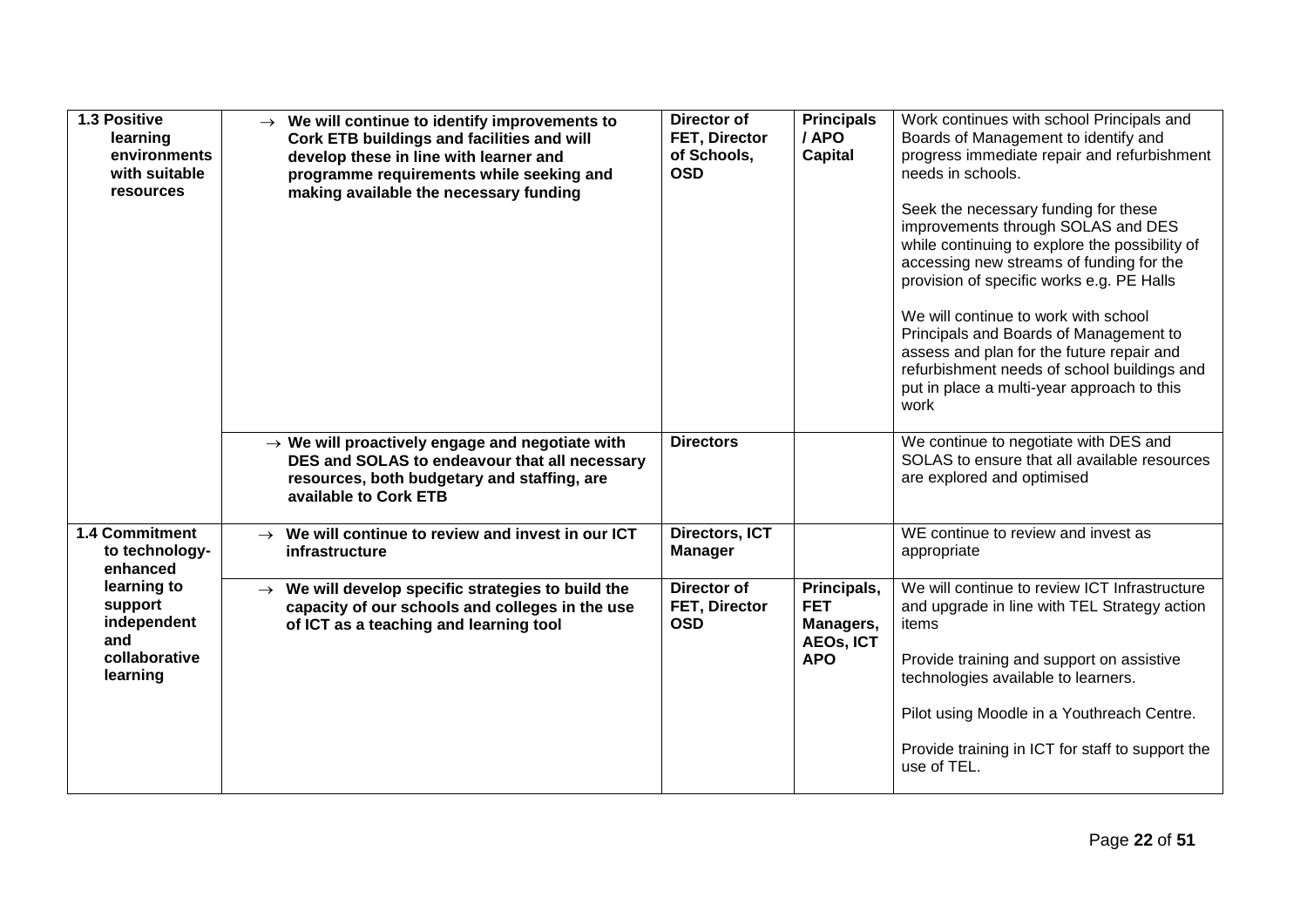| $\rightarrow$ We will develop and commence implementation<br>of an ICT Strategic Plan for all our Centres. This<br>will take account of National ICT Strategies for<br><b>Education and Training, including the</b><br><b>Technology Enhanced Learning strategy for</b><br><b>Further Education and Training</b> | Directors,               | <b>ICT APO</b>   | We will finalise and adopt ICT Strategy<br>We will, in collaboration with<br>Schools/Colleges and providers of FET<br>services review and revise e-Learning plans<br>and Digital Strategies<br>We will, in collaboration with<br>Schools/Colleges and providers of FET<br>services Align remaining ICT Grant funding<br>with sustainable teaching and learning<br>technology impacts |
|------------------------------------------------------------------------------------------------------------------------------------------------------------------------------------------------------------------------------------------------------------------------------------------------------------------|--------------------------|------------------|--------------------------------------------------------------------------------------------------------------------------------------------------------------------------------------------------------------------------------------------------------------------------------------------------------------------------------------------------------------------------------------|
| $\rightarrow$ We will further explore and develop opportunities<br>made possible through the utilisation of ICT<br>capabilities, on how to provide accessible<br>educational opportunities for remote and hard to<br>reach groups/categories of individuals                                                      | Directors, IT<br>Manager | $2017 -$<br>2021 |                                                                                                                                                                                                                                                                                                                                                                                      |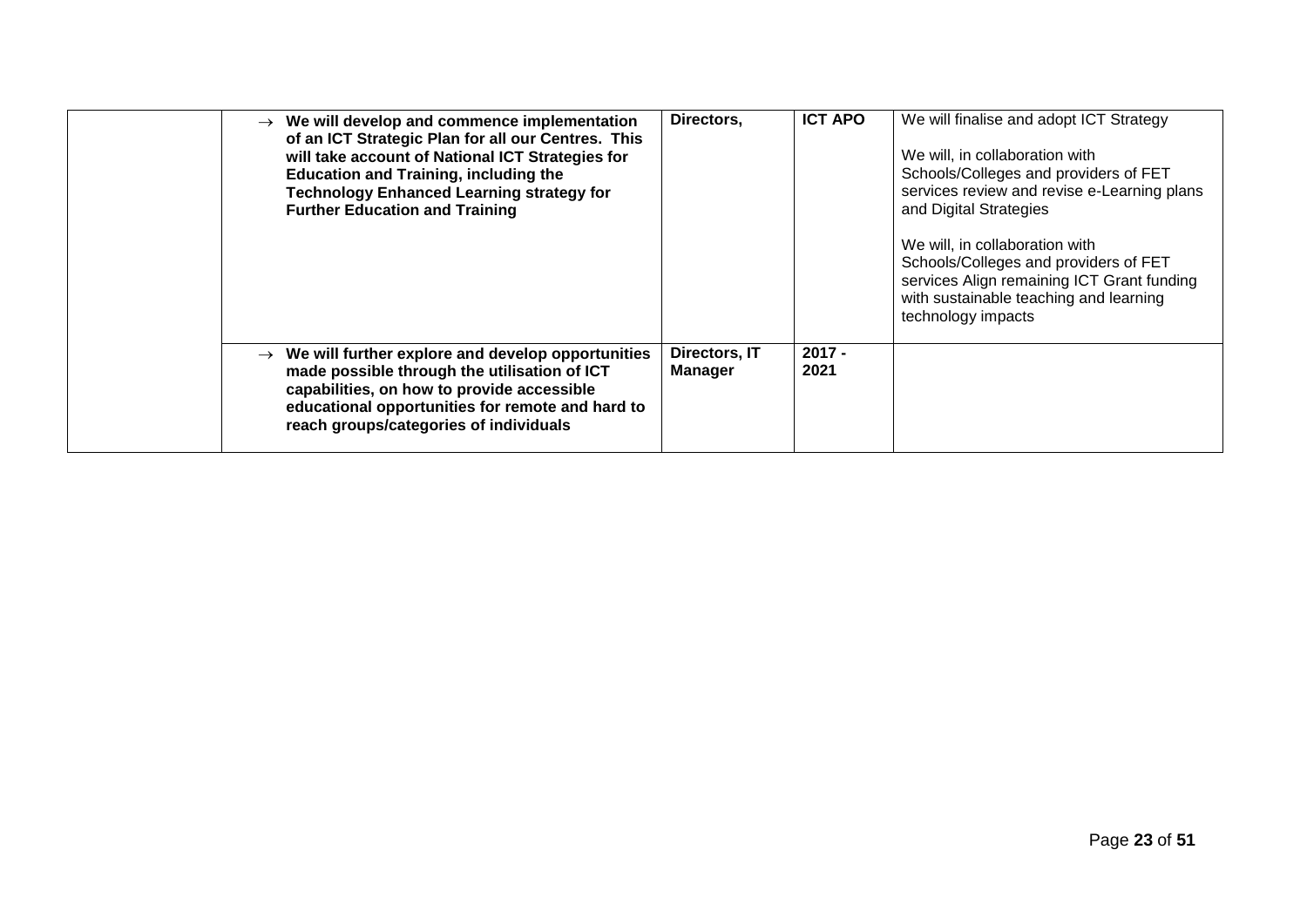### **2) Our People**

#### *Our aim is to recruit, engage and develop high quality professionals across all our services.*

Cork ETB is an organisation that embraces diversity and challenge. Our learners and our staff are at the centre of the organisation. Meeting their needs is our first priority. The culture of the organisation, as embodied in our guiding principles and values, is only possible through the engagement and commitment of our existing staff and our ability to recruit talented people.

The diversity of the service provision means that there is a range of roles within the organisation. This requires targeted initiatives in the areas of recruitment, staff development and positive workplace environments to ensure that the organisation retains high calibre staff, develop the skills of staff while at the same time developing highly effective leaders.

We recognise establishing Cork ETB as a provider of choice for learners in Cork is only possible through positive engagement with staff who believe in the principles and values of the organisation.

<span id="page-23-1"></span><span id="page-23-0"></span>

| <b>Priorities</b>                                                        | <b>Actions</b>                                                                                                                                                                                                                      | <b>Sponsor</b>                                 | Lead             | <b>Expected outcomes for 2019 (where</b><br>services on academic year list for<br>2018/2019)                                                                                |
|--------------------------------------------------------------------------|-------------------------------------------------------------------------------------------------------------------------------------------------------------------------------------------------------------------------------------|------------------------------------------------|------------------|-----------------------------------------------------------------------------------------------------------------------------------------------------------------------------|
| 2.1 To attract and<br>recruit the best<br>people for the<br>organisation | We will, through active planning, identify the<br>roles required within the organisation and<br>develop targeted recruitment campaigns, with<br>particular focus on roles where a supply skills<br>deficit has been identified      | Directors,<br><b>Principals</b>                | HR APO           | We will continue to attend at Teaching Careers<br>Fairs & develop relationship with various<br>university careers service to increase<br>information flow to M.Ed students. |
|                                                                          | We will engage proactively with DES, SOLAS<br>$\rightarrow$<br>and with higher education providers, to identify<br>and develop appropriate responses to address<br>supply skills deficits in particular roles which<br>we advertise | Directors,<br>Principals, HR<br><b>Manager</b> | $2017 -$<br>2021 |                                                                                                                                                                             |
|                                                                          | We will continue to review and develop our<br>$\rightarrow$<br>recruitment processes and practices to ensure<br>they are flexible and attuned to the needs of the<br>organisation                                                   | Director of<br><b>OSD</b>                      | <b>HR APO</b>    | We will finalise input and testing of translation<br>data with a view to implementation in 2019                                                                             |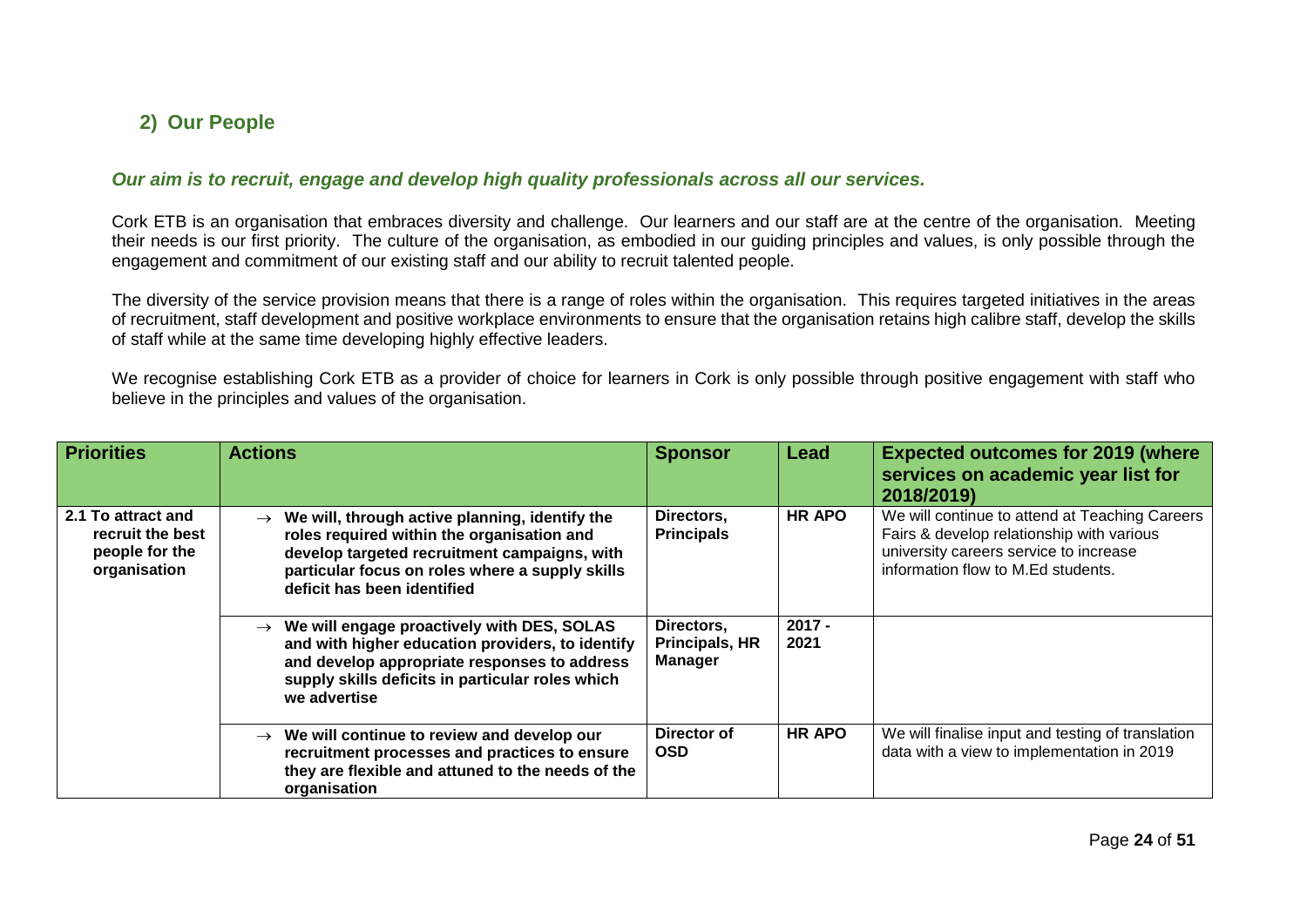|                                                                    |                                                                                                                                                                                                                                                     |                             |                                                                                                               | We will finalise input and testing of job<br>vacancy request system to be completed in<br>conjunction with software provider.                                                                                                                                                                                                                                                                                                                                                                                                                                                                                                                                                                                                                                                                |
|--------------------------------------------------------------------|-----------------------------------------------------------------------------------------------------------------------------------------------------------------------------------------------------------------------------------------------------|-----------------------------|---------------------------------------------------------------------------------------------------------------|----------------------------------------------------------------------------------------------------------------------------------------------------------------------------------------------------------------------------------------------------------------------------------------------------------------------------------------------------------------------------------------------------------------------------------------------------------------------------------------------------------------------------------------------------------------------------------------------------------------------------------------------------------------------------------------------------------------------------------------------------------------------------------------------|
|                                                                    | $\rightarrow$ We will further develop our short-term staff<br>cover systems to ensure the right people are<br>available when required for the continued<br>delivery of our services                                                                 | <b>Directors</b>            | <b>HR APO</b>                                                                                                 | We will finalise SOPS for the recruitment of<br>primary school teachers to support Community<br>National School in their recruitment<br>Further analysis to be completed to establish<br>key sources of teacher applications and<br>improve flow of candidates                                                                                                                                                                                                                                                                                                                                                                                                                                                                                                                               |
| 2.2 To support the<br>professional<br>development of<br>our people | $\rightarrow$ We will foster a culture of professional<br>development and support for all staff through<br>the targeted provision of appropriate learning<br>and development initiatives to improve and<br>develop their knowledge and capabilities | Directors, HR<br><b>APO</b> | Principals,<br>APO's,<br><b>FET</b><br>Managers,<br>AEOs,<br>ALO's,<br><b>Guidance</b><br>$Co-$<br>ordinators | Develop newly established CETB Deputy<br>Principals' Forums across primary, post<br>primary and FET schools and colleges<br>Work will continue with Principals Fora, FET<br>Strategy and QA group to identify appropriate<br>learning and development initiatives<br>PLC Principals will optimise participation in<br>Cork EB QA CPD programmes in conjunction<br>with FESS<br>We will continue to encourage participation in<br>learning and development initiatives<br>The collaboration and sharing of best practice<br>through the use of SharePoint and CETB QA<br>advisory groups will continue for the FET<br>Sector<br>Further QA training for identified centres<br>CETB is exploring other internationally<br>recognised accreditation models with a view to<br>upskilling tutors. |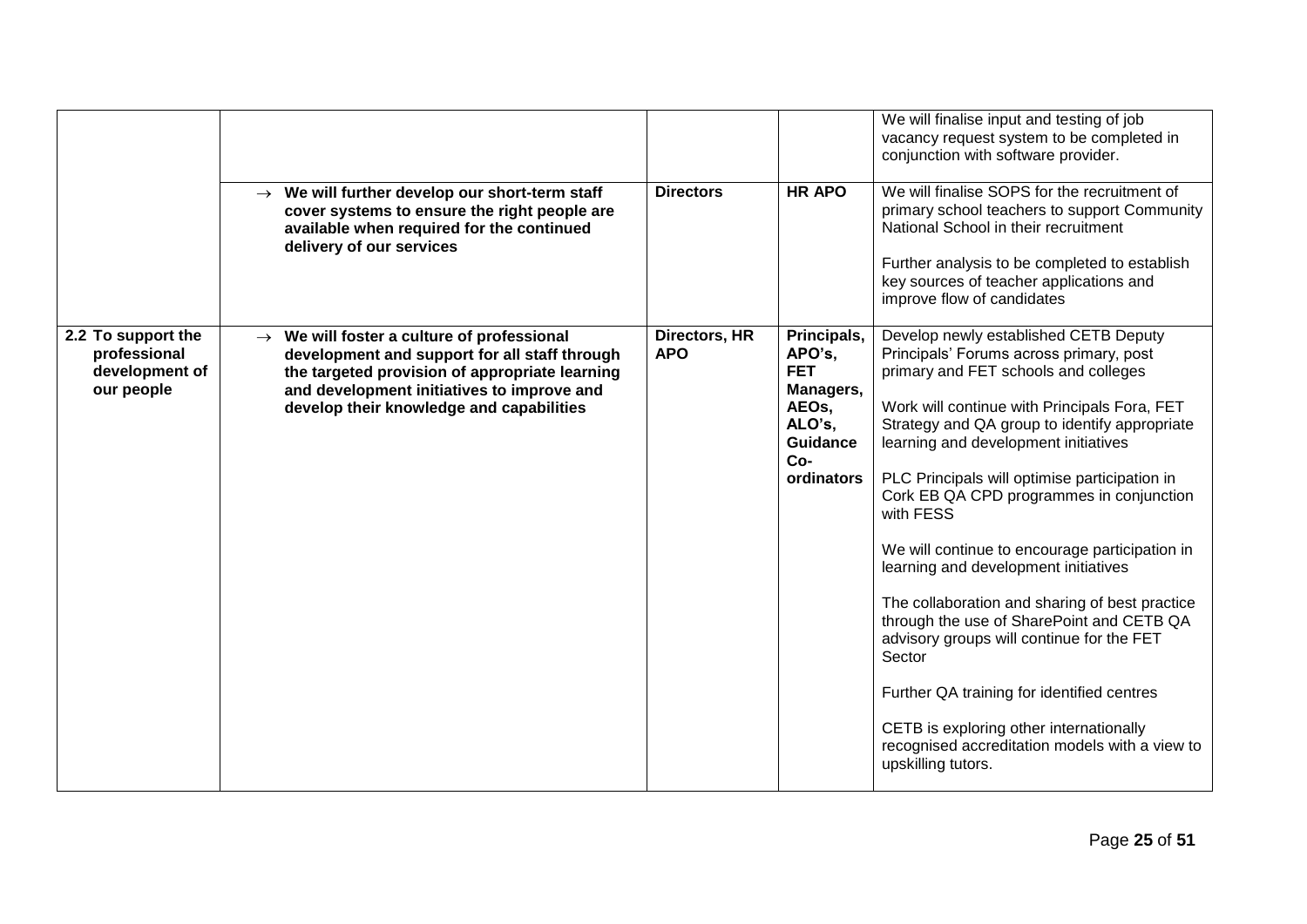|                                                                                                                                                                                                                                                    |                             |                                                            | Learning practitioners in Youthreach/PLC/Cork<br>Training Centre will complete a WIT<br>Integrating Literacy module to support the<br>integration of literacy in their classes<br>Mentoring programme identified as being<br>crucial to the induction of new appointees at<br>senior management level, list of mentors to be<br>established in 2019<br>We will explore potential of On Line guidance<br>and information tools and provide training for<br>staff in a variety of systems.<br>We will continue to provide CPD for Guidance<br>staff to support learners presenting with<br>special needs and mental health difficulties to<br>promote their progression options. |
|----------------------------------------------------------------------------------------------------------------------------------------------------------------------------------------------------------------------------------------------------|-----------------------------|------------------------------------------------------------|--------------------------------------------------------------------------------------------------------------------------------------------------------------------------------------------------------------------------------------------------------------------------------------------------------------------------------------------------------------------------------------------------------------------------------------------------------------------------------------------------------------------------------------------------------------------------------------------------------------------------------------------------------------------------------|
| $\rightarrow$ We will actively promote and enable our staff to<br>participate in CPD programmes delivered<br>through the DES Professional Development<br><b>Service for Teachers</b>                                                               | Director of<br>Schools, FET | <b>Principals</b>                                          | We will continue to encourage all teaching<br>staff to fully engage in national Professional<br>Development Programmes, where feasible,<br>such as JCT<br>We will ensure that teaching staff in FET<br>Colleges are aware of relevant and<br>appropriate DES opportunities                                                                                                                                                                                                                                                                                                                                                                                                     |
| $\rightarrow$ We will actively promote and participate in the<br>National SOLAS CPD Strategy to enhance the<br>skills and knowledge of our staff delivering in<br><b>FET</b>                                                                       | <b>Director of FET</b>      | <b>FET</b><br>Principals,<br><b>FET</b><br><b>Managers</b> | WE continue to promote and participate in<br><b>SOLAS CPD Strategy initiatives</b>                                                                                                                                                                                                                                                                                                                                                                                                                                                                                                                                                                                             |
| $\rightarrow$ We will nurture leadership capacity by<br>supporting staff to avail of learning,<br>development and mentoring programmes and<br>to engage in leadership roles within their<br>school/centre and across Cork ETB where<br>appropriate | <b>CE</b>                   | <b>Directors</b>                                           | Develop an internal CETB mentoring<br>programme for all new Principals, Deputy<br>Principals and Senior Staff with list of mentors<br>established during 2019                                                                                                                                                                                                                                                                                                                                                                                                                                                                                                                  |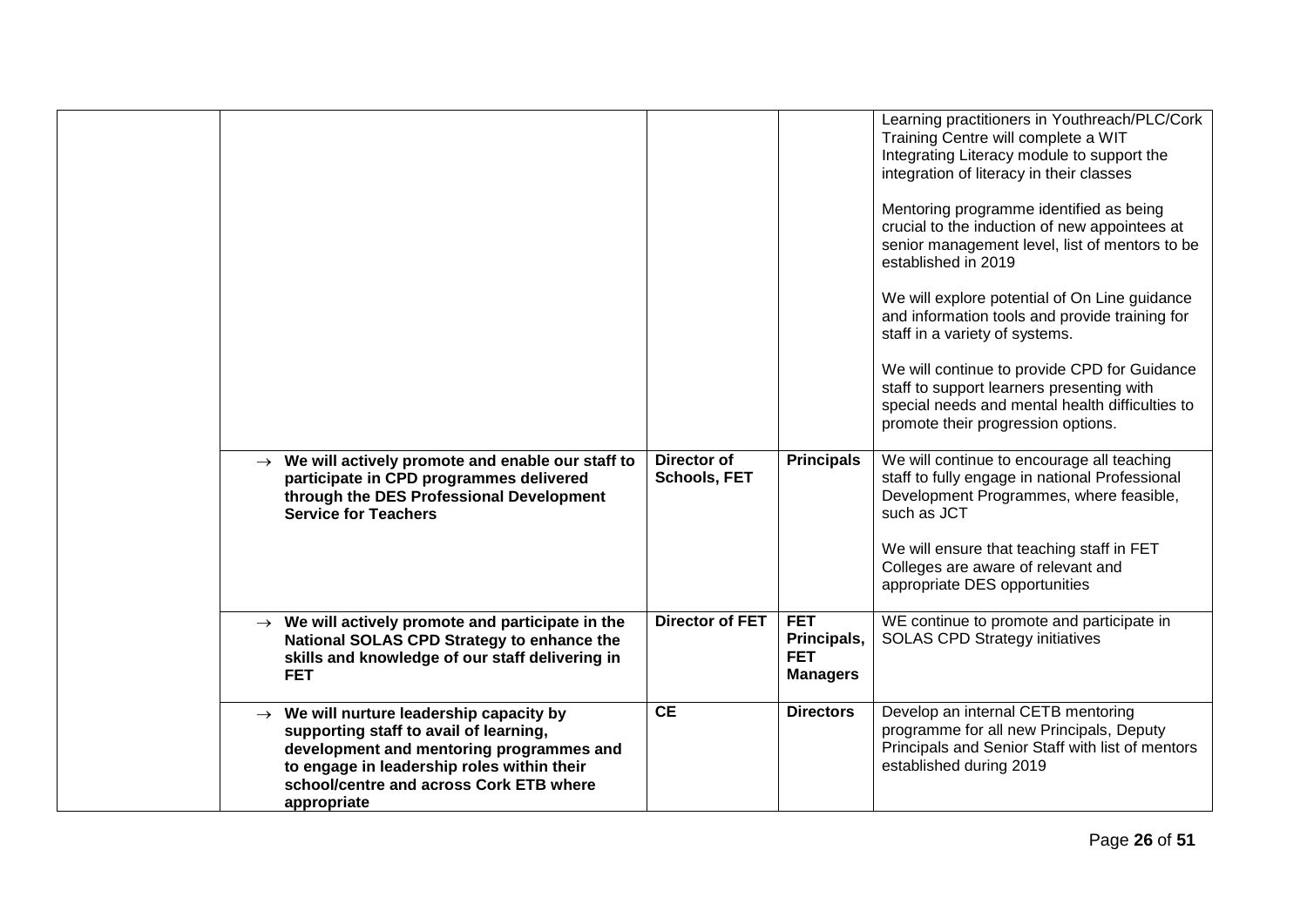|                                                                 | Develop, within available resources, a model of<br>$\rightarrow$<br>support which allows for the release of staff to<br>partake of relevant and appropriate CPD<br>opportunities                   | <b>Directors</b>                                            | Principals,<br>Managers,<br>AEO's,<br><b>Managers</b> | Principals will continue to seek to identify<br>aspiring leaders and encourage them to avail<br>of the national Inservice programmes<br>We will continue to review arrangements to<br>ensure the support is available to allow for the<br>release of staff for relevant CPD opportunities<br>We will encourage and facilitate teacher<br>participation in national networks and<br>associations<br>A programme for FET teacher industry<br>placement will be expanded<br>We will continue to support attendance at<br>events as per CETB CPD policy. |
|-----------------------------------------------------------------|----------------------------------------------------------------------------------------------------------------------------------------------------------------------------------------------------|-------------------------------------------------------------|-------------------------------------------------------|------------------------------------------------------------------------------------------------------------------------------------------------------------------------------------------------------------------------------------------------------------------------------------------------------------------------------------------------------------------------------------------------------------------------------------------------------------------------------------------------------------------------------------------------------|
|                                                                 | $\rightarrow$ Enable staff to get involved with national<br>bodies in the development and implementation<br>of national policy initiatives and support their<br>involvement                        | Directors,                                                  | Principals,<br>Managers,<br><b>AEOs</b>               | We will continue to encourage and facilitate all<br>staff who wish to engage in professional<br>development initiatives within the resources<br>available                                                                                                                                                                                                                                                                                                                                                                                            |
|                                                                 | Develop opportunities for staff to avail of work<br>$\rightarrow$<br>placement opportunities for staff to avail of in<br>Industry / business and other training / learning<br>settings             | <b>Directors</b>                                            | Principals,<br>Managers,<br><b>AEOs</b>               | We will continue and seek to expand work<br>placement opportunities for our staff                                                                                                                                                                                                                                                                                                                                                                                                                                                                    |
| 2.3 To provide a<br>positive,<br>professional<br>and supportive | We will promote and support a culture where<br>mutual respect and regard for the individual<br>underpins all actions and decision making                                                           | <b>Directors</b><br>Principals,<br>Managers,<br><b>AEOs</b> | $2017 -$<br>2021                                      |                                                                                                                                                                                                                                                                                                                                                                                                                                                                                                                                                      |
| work<br>environment for<br>all staff                            | $\rightarrow$ We will support our Leaders in promoting<br>positive staff relations through the provision of<br>information, training and ongoing advice on<br>key management and leadership skills | <b>Directors</b>                                            | <b>Principals</b><br>/HR<br><b>Manager</b>            | We will establish a calendar of meetings and<br>workshops throughout the year<br>Support arrangements for AP1 and AP2 posts<br>will be put in place                                                                                                                                                                                                                                                                                                                                                                                                  |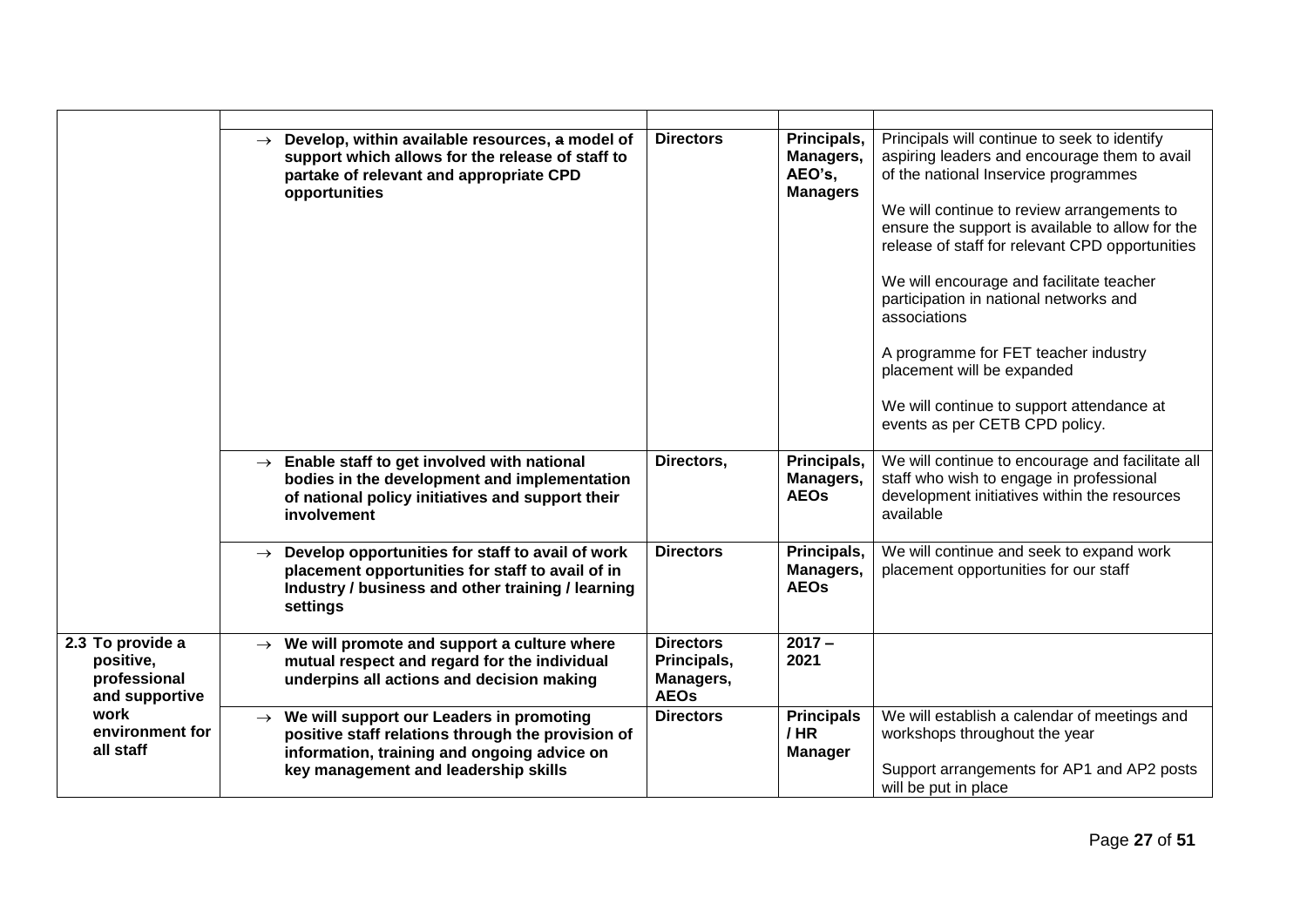|                                                                                                                                                                                                                                                                                                                                     |                                           |                                                | We will work to develop a common set of<br>policy templates across College activities in<br>FET Colleges to support the management<br>team of Colleges<br>We will source and provide training on how to<br>build leadership confidence                                                                                                                                                                                                                                   |
|-------------------------------------------------------------------------------------------------------------------------------------------------------------------------------------------------------------------------------------------------------------------------------------------------------------------------------------|-------------------------------------------|------------------------------------------------|--------------------------------------------------------------------------------------------------------------------------------------------------------------------------------------------------------------------------------------------------------------------------------------------------------------------------------------------------------------------------------------------------------------------------------------------------------------------------|
| $\rightarrow$ We will ensure all staff have access to an<br><b>Employment Assistance Programme</b>                                                                                                                                                                                                                                  | <b>Director of</b><br><b>OSD</b>          | <b>HR APO</b>                                  | We will continue to promote the service,<br>particularly to raise awareness amongst non<br>teaching staff<br>We will with the provider explore the options<br>available under the management advice<br>service and promote as required.                                                                                                                                                                                                                                  |
| $\rightarrow$ We will develop an intranet system for all staff<br>to ensure access to information by all staff                                                                                                                                                                                                                      | Director of<br>OSD, ICT<br><b>Manager</b> | APO's,<br>Principals,<br>Managers,<br>AEO's    | We will, through collaboration with all<br>Departments in Head Office, finalise structure<br>and content, with a phased go-live<br>implementation to commence by end Q1<br>We will in conjunction with Corporate Service<br>continue to monitor and develop site content<br>with assistance from relevant Departments<br>We will scope out Phase 2 development and<br>enhancements with a view to further<br>enhancing the system as a toolkit for staff and<br>Managers |
| $\rightarrow$ We will further explore and develop<br>opportunities made possible through the<br>utilisation of ICT capabilities, on how to provide<br>opportunities for the creation of professional<br>communities amongst staff in an effort to assist<br>them to support each other in the delivery of<br>education and training | <b>Directors</b>                          | <b>Principals</b><br>$/$ ICT<br><b>Manager</b> | Each school keep under review their<br>Technology Enhanced Learning Strategy in<br>line with national guidelines<br>Future ICT investment in schools will continue<br>to be based on implementing this strategy                                                                                                                                                                                                                                                          |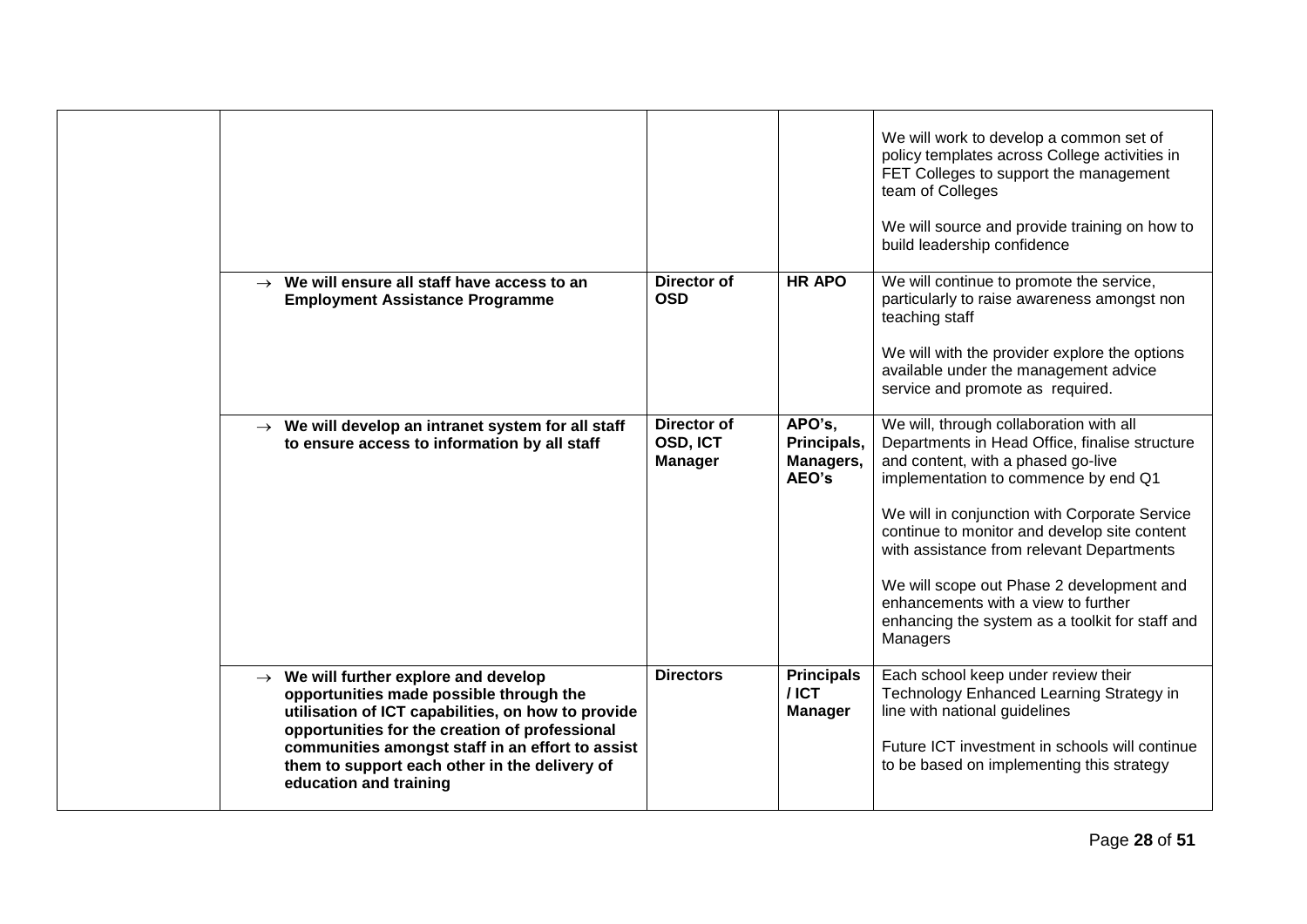|                                                                                                                                        |                             |                                   | Develop a SharePoint site for Primary and<br>Post Primary Principals with all schools on a<br>shared IT Platform <i>i.e.</i> Microsoft 365                                           |
|----------------------------------------------------------------------------------------------------------------------------------------|-----------------------------|-----------------------------------|--------------------------------------------------------------------------------------------------------------------------------------------------------------------------------------|
|                                                                                                                                        |                             |                                   | We will provide SharePoint access to all staff<br>and encourage to use information available in<br>respect of professional and personal lives                                        |
|                                                                                                                                        |                             |                                   | Develop a structured IT support and guidance<br>group with IT Department to develop a co-<br>ordinated approach to school developments<br>e.g. virtual learning environments (VLE's) |
| We will target specific initiatives to promote<br>staff wellbeing and encourage the positive<br>engagement of our staff throughout the | Directors, HR<br><b>APO</b> | Principals,<br>Managers,<br>AEOs, | Explore the option of professional supervision<br>and reflective practice supports for staff.                                                                                        |
| organisation                                                                                                                           |                             | APO's                             | Promote staff wellbeing in centres.<br>We will further explore with HSA the possibility<br>of implementing a "Work Positive" pilot.                                                  |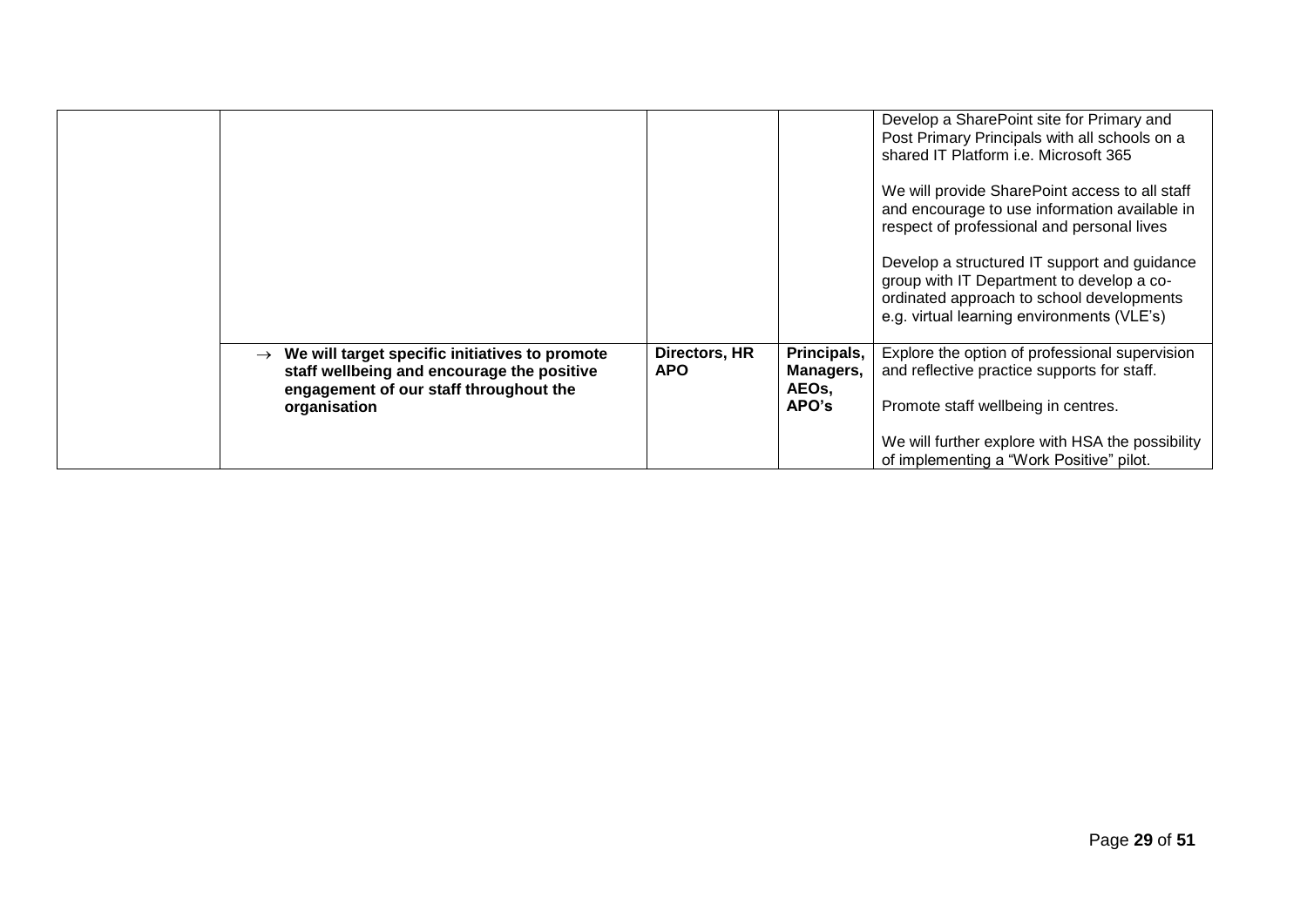#### **3) Our Services**

*Our aim is to deliver high quality, appropriate and relevant education and training programmes in a variety of environments and settings across primary, post primary, further education and training where high-quality teaching and learning are at the centre of all activities, with a focus on access, transfer and progression.*

Cork ETB provides a range of services spanning Community National Schools, Post Primary, Further Education and Training as well as administrative support. A full range of our services and programmes are outlined in pages 7 to 13.

<span id="page-29-1"></span><span id="page-29-0"></span>

| <b>Priorities</b>                                                                                                     | <b>Actions</b>                                                                                                                     | <b>Sponsor</b>                                       | Lead              | <b>Expected outcomes for 2019</b><br>(where services on academic year<br>list for 2018/2019)                                                                 |
|-----------------------------------------------------------------------------------------------------------------------|------------------------------------------------------------------------------------------------------------------------------------|------------------------------------------------------|-------------------|--------------------------------------------------------------------------------------------------------------------------------------------------------------|
| Seek to develop<br>3.1<br>and promote<br>the Community<br><b>National School</b><br>model of<br>primary<br>education. | We will develop our existing CNS schools as<br>$\rightarrow$<br>models of best practice                                            | Director of<br><b>Schools</b>                        | <b>Principals</b> | We continue to support and promote ETB<br>schools as models of best practice and will<br>commence a specific publicity campaign to<br>raise public awareness |
|                                                                                                                       | We will engage fully and proactively in the DES<br>$\rightarrow$<br>primary school diversification process                         | Director of<br>Schools,<br>Director of<br><b>OSD</b> | $2017 - 2021$     |                                                                                                                                                              |
|                                                                                                                       | We will seek opportunities to increase the<br>$\rightarrow$<br>number of Community National Schools under<br>the aegis of Cork ETB | CE, Director of<br><b>Schools</b>                    | 2017 - 2021       | We will engage in competitions for new<br>schools in Cork                                                                                                    |
| Implement and<br>3.2<br>develop new<br>initiatives in<br>the primary<br>school<br>curriculum.                         | We will deliver a full and rich learning<br>$\rightarrow$<br>experience, fully in line with the national<br>curriculum             | Director of<br><b>Schools</b>                        | <b>Principals</b> | We will continue to implement the curriculum                                                                                                                 |
|                                                                                                                       | We will continue to develop programmes that<br>$\rightarrow$<br>support the wellbeing and holistic development<br>of each child    | Director of<br><b>Schools</b>                        | <b>Principals</b> | We will continue to support programmes                                                                                                                       |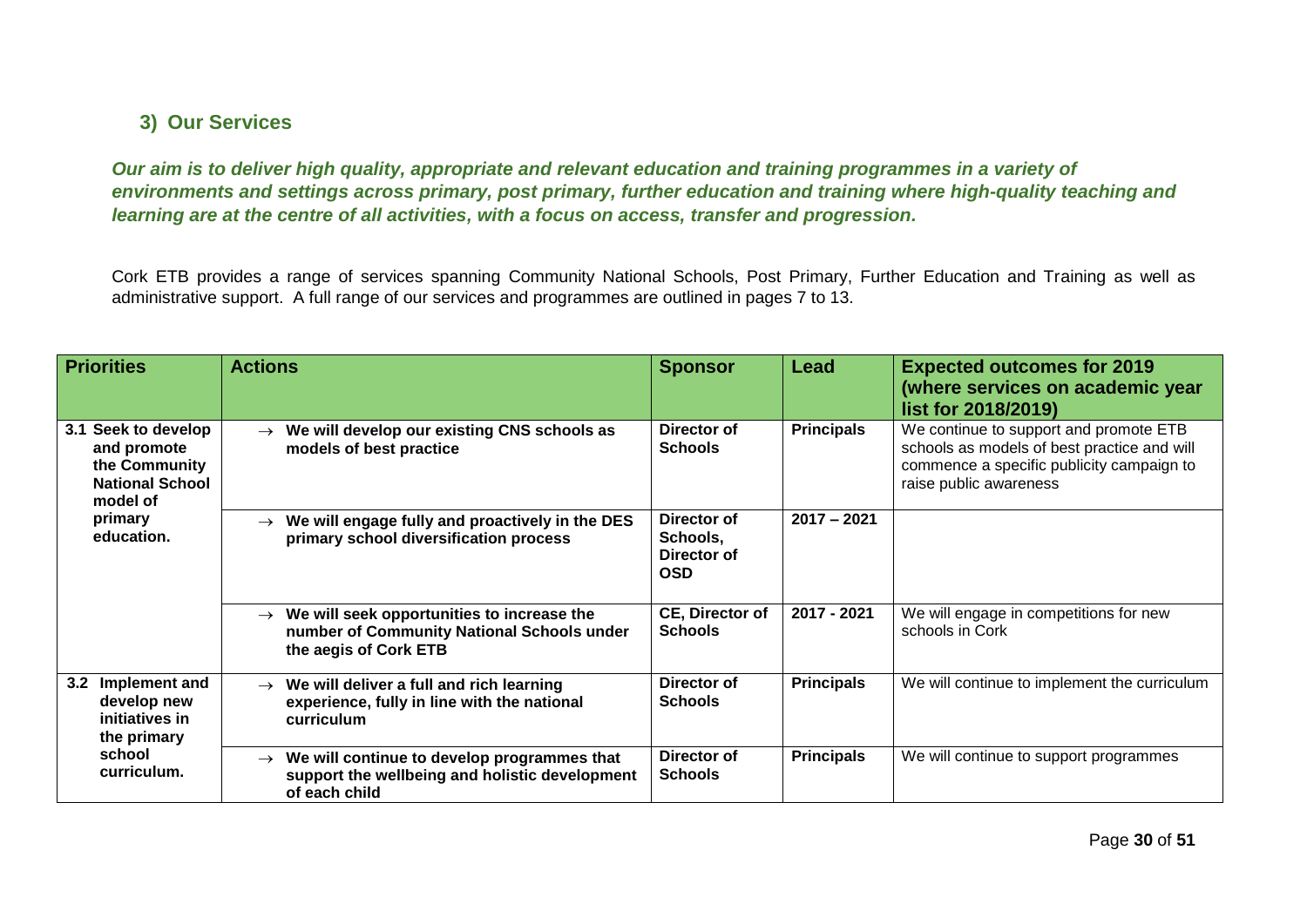|                                                                                  | $\rightarrow$ We will continue to implement the National<br><b>Literacy and Numeracy Strategy</b>                                                                                                                                    | Director of<br><b>Schools</b>        | <b>Principals</b>             | We will continue to implement this strategy                                                                                                                                                                                                                                                                                    |
|----------------------------------------------------------------------------------|--------------------------------------------------------------------------------------------------------------------------------------------------------------------------------------------------------------------------------------|--------------------------------------|-------------------------------|--------------------------------------------------------------------------------------------------------------------------------------------------------------------------------------------------------------------------------------------------------------------------------------------------------------------------------|
|                                                                                  | $\rightarrow$ We will promote the new STEM in our CNS<br>schools                                                                                                                                                                     | <b>Principals</b>                    | <b>Principals</b>             | We will continue to implement this strategy                                                                                                                                                                                                                                                                                    |
|                                                                                  | $\rightarrow$ We will implement the new language curriculum<br>in full                                                                                                                                                               | <b>Principals</b>                    | <b>Principals</b>             | We will continue to implement this curriculum                                                                                                                                                                                                                                                                                  |
|                                                                                  | $\rightarrow$ We will seek to be early adopters of the new<br>National Digital Literacy Strategy at primary<br>level                                                                                                                 | <b>Director of</b><br><b>Schools</b> | <b>Principals</b>             | We will continue to implement this strategy                                                                                                                                                                                                                                                                                    |
| 3.3 Implement and<br>develop the new<br>Junior Cycle at<br>post primary<br>level | We will implement the new Junior Cycle<br>$\rightarrow$<br>programme and will engage fully in all national<br>CPD. We will also seek to develop best practice<br>through the sharing of best practice among our<br>family of schools | <b>Director of</b><br><b>Schools</b> | <b>Principals</b>             | We continue to engage nationally in all<br>national CPD                                                                                                                                                                                                                                                                        |
| 3.4 Specific<br><b>Curricular</b><br><b>Development</b>                          | We will continue to engage proactively with new<br>curricular options such as the new Computer<br><b>Science subject at Leaving Certificate</b>                                                                                      | <b>Principals</b>                    |                               | We will continue to review opportunities to<br>expand the provision of computer science                                                                                                                                                                                                                                        |
| 3.5 FET Programme<br><b>Review and</b><br><b>Development</b>                     | We will review education and training<br>$\rightarrow$<br>programmes using evidence based planning<br>processes and taking cognisance of the<br>feedback from learners and other stakeholders                                        | Director of<br>FET, AEOs             | ALO's                         | CETB continue to develop and broaden our<br>links with Industry and local business.<br>Progression to Skills to Advance will now be<br>an option.<br>Review of Family Learning Pilot with MABS &<br>Credit Union took place in January 2019, this<br>model will be rolled out on targeted basis to<br>other areas during 2019. |
|                                                                                  | $\rightarrow$ We will undertake regular stakeholder<br>consultation and develop delivery of flexible<br>FET courses by reference to the National<br>SOLAS FET Strategy 2014-1019, SOLAS FET                                          | <b>Director of FET</b>               | AEO's, FET<br><b>Managers</b> | We will continue with ongoing engagement<br>with DEASP Regional Skills Forum and<br>employers' groupings                                                                                                                                                                                                                       |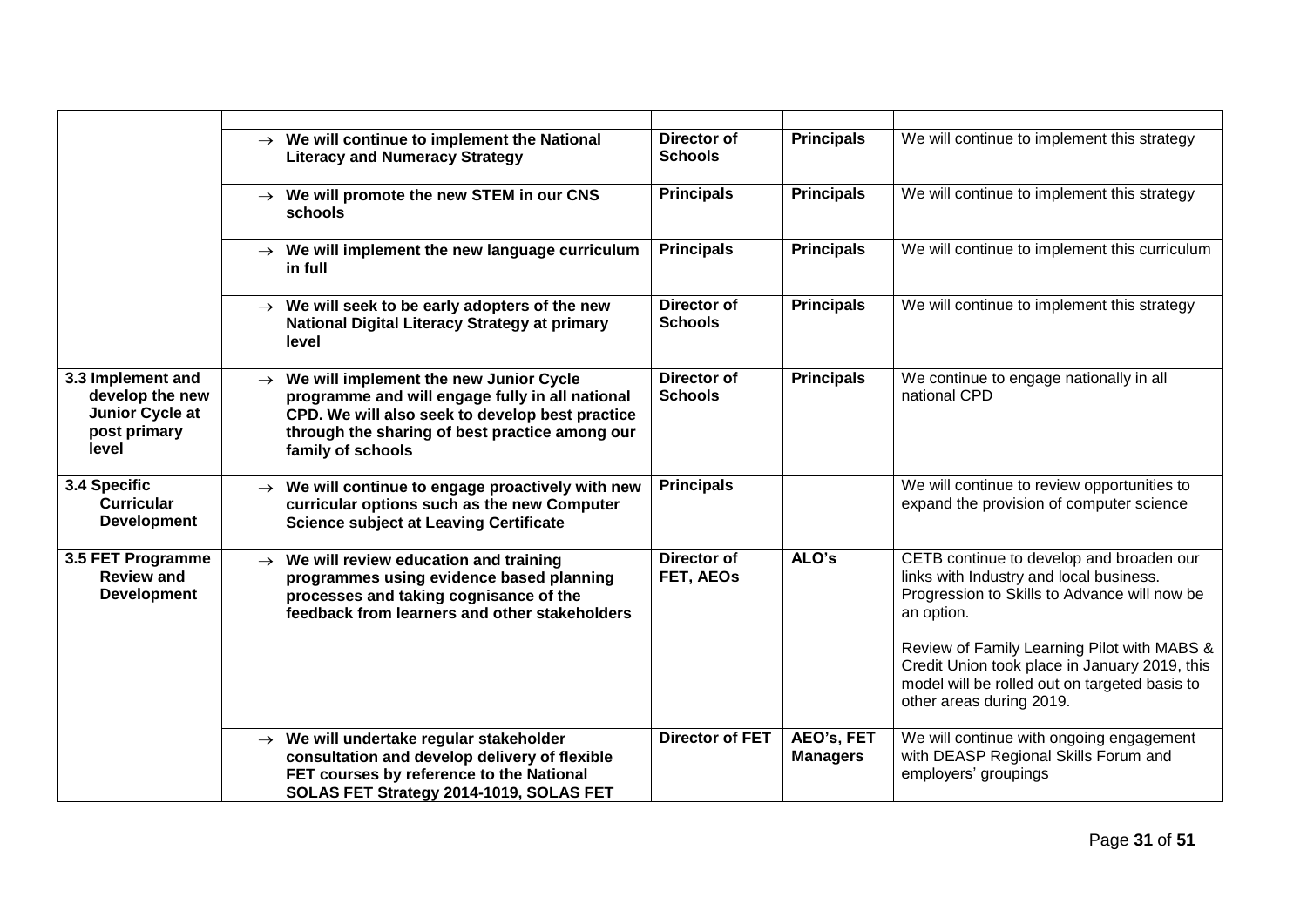| <b>Planning Parameters and the SOLAS Corporate</b><br>Plan 2017-2019                                                                                                                                                                                                                                       |                          |                        |                                                                                                                                                                                                                                                                                                                                                                                                                                                                                                                                                                                                                                                             |
|------------------------------------------------------------------------------------------------------------------------------------------------------------------------------------------------------------------------------------------------------------------------------------------------------------|--------------------------|------------------------|-------------------------------------------------------------------------------------------------------------------------------------------------------------------------------------------------------------------------------------------------------------------------------------------------------------------------------------------------------------------------------------------------------------------------------------------------------------------------------------------------------------------------------------------------------------------------------------------------------------------------------------------------------------|
| $\rightarrow$ We will develop and implement an integrated<br>FET planning process that ensures that the<br>needs of local communities, learners and<br>employers are identified and responded to in an<br>appropriate and timely manner in line with the<br>requirement and priorities of the FET Strategy | <b>Director of FET</b>   | <b>TC</b><br>Managers, | We will develop a new Manufacturing<br>Operator Traineeship in 2019<br>A Review of existing software courses will<br>take place in 2019<br>The Apprenticeship review Version 4 will<br>continue during 2019<br>We will implement SOLAS "Skill to Advance"<br>programme and related training programmes<br>New culinary and hospitality training and<br>apprenticeship facility will be set up in<br>Westside Business Centre during 2019<br>Implementation of the Biopharma Strategy<br>will continue during 2019                                                                                                                                           |
|                                                                                                                                                                                                                                                                                                            | Director of<br>FET, AEOs | FET Co-<br>ordinators  | A further mapping of progression routes, for<br>participants from CE programmes, will be<br>included on 2019/2020 plans to ensure<br>compatibility with other Cork FET provisions<br>LLLF and Culture night Events - for 2019 will<br>be organised to highlight the importance of<br>community education, culture and heritage in<br>different rural locations throughout the<br>county. Events include focus on Irish<br>language programmes, Culture tours,<br>multicultural events, folklore, storytelling and<br>music.<br>Further development of partnership<br>programmes will take place during 2019 e.g.<br>friendly Call with CC partnership, Arts |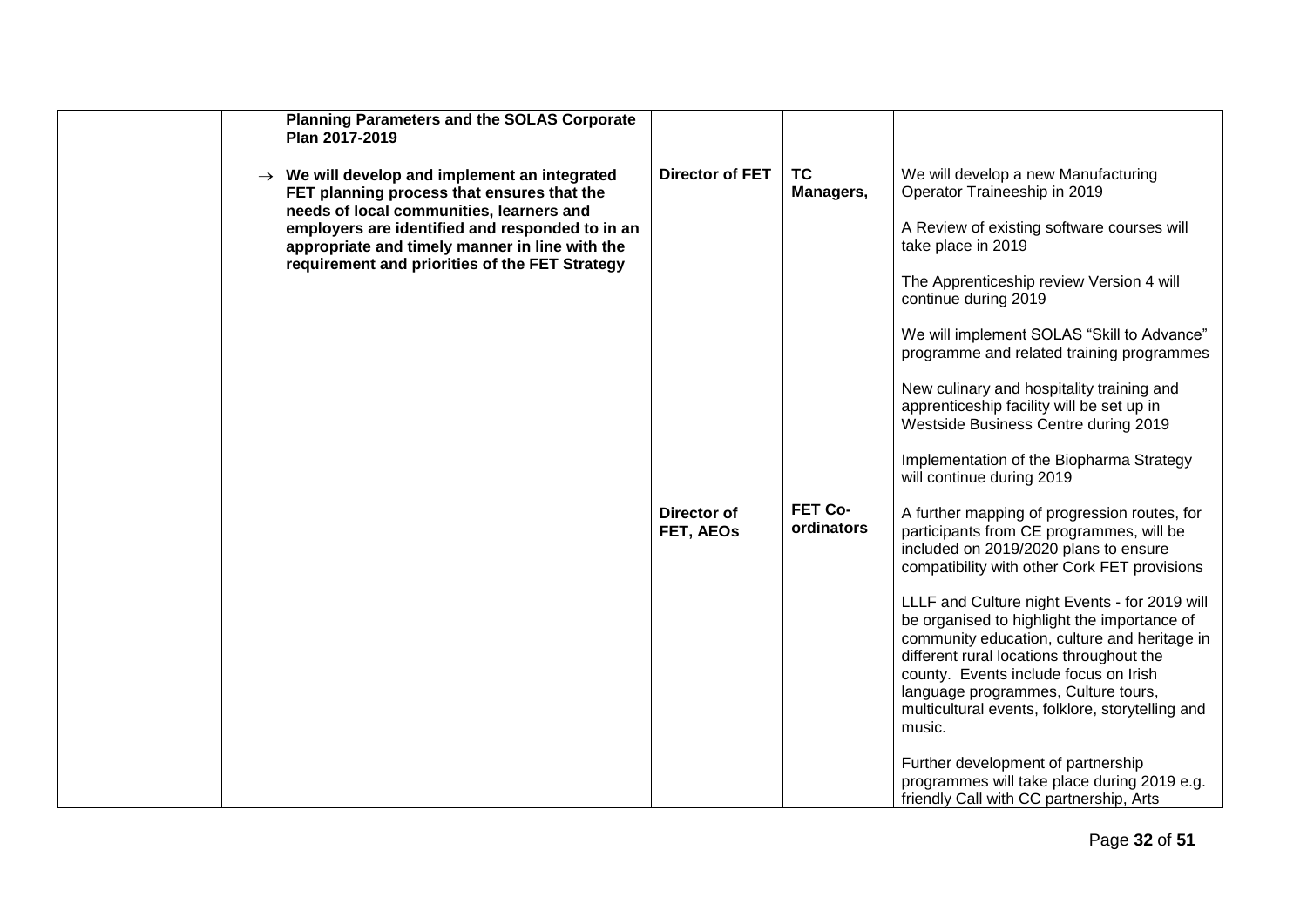|                                                                  |                                                                                                                                                                                                  |                        |                          | programme on Cape Clear Island with<br>Comharchumann Chléire Teoranta,<br>Cathaoireacha comhrá project with lonad<br>Cultúrtha, Baile Mhuirne<br>We will actively continue links with various<br>networks, throughout Cork, building further<br>relationships. Adult Education Network<br>meetings take place at a local level and are<br>attended by CETB, HSL, FRCs, DEASP,<br>Partnership group, Youth projects etc in order<br>to ensure the needs of such groups feed into<br>planning of, and recruitment for our<br>programmes which are aligned with the<br>priorities identified in Cork ETB FET Strategy. |
|------------------------------------------------------------------|--------------------------------------------------------------------------------------------------------------------------------------------------------------------------------------------------|------------------------|--------------------------|---------------------------------------------------------------------------------------------------------------------------------------------------------------------------------------------------------------------------------------------------------------------------------------------------------------------------------------------------------------------------------------------------------------------------------------------------------------------------------------------------------------------------------------------------------------------------------------------------------------------|
| 3.6 Develop and<br>promote the<br>provision of<br>youth services | $\rightarrow$ We will provide innovative, responsive and<br>inclusive services which will be supported<br>through Cork ETB's Youth Committee                                                     | <b>Director of FET</b> | Youth<br><b>Officers</b> | We will continue to review and assess<br>recommendations from the youth work forum<br>to inform the delivery of youth forum.<br>Tutor hour utilisation in respect of term plans<br>submitted continues to be monitored on an<br>ongoing basis                                                                                                                                                                                                                                                                                                                                                                       |
|                                                                  | We will develop the role of Cork ETB as the<br>$\rightarrow$<br>agent for Youth Services operating in<br>collaboration and consultation with the<br><b>Department of Youth and Child Affairs</b> | <b>Director of FET</b> | Youth<br><b>Officers</b> | Transitioning to new funding scheme in 2019<br>Redesignated youth project approved in<br>2018 and new West Cork Service to<br>commence Q1 2019                                                                                                                                                                                                                                                                                                                                                                                                                                                                      |
|                                                                  | $\rightarrow$ We will support the provision, development and<br>assessment of youth work services in Cork<br>through the provision of appropriate targeted<br>resources                          | <b>Director of FET</b> | Youth<br><b>Officers</b> | Cork ETB Youth Work Committee will<br>continue to review and to the Board on Youth<br>Work activities<br>Cork ETB are commissioned to conduct local<br>areas profiles for a County/City profile, this<br>work will commence in Jan-April 2019                                                                                                                                                                                                                                                                                                                                                                       |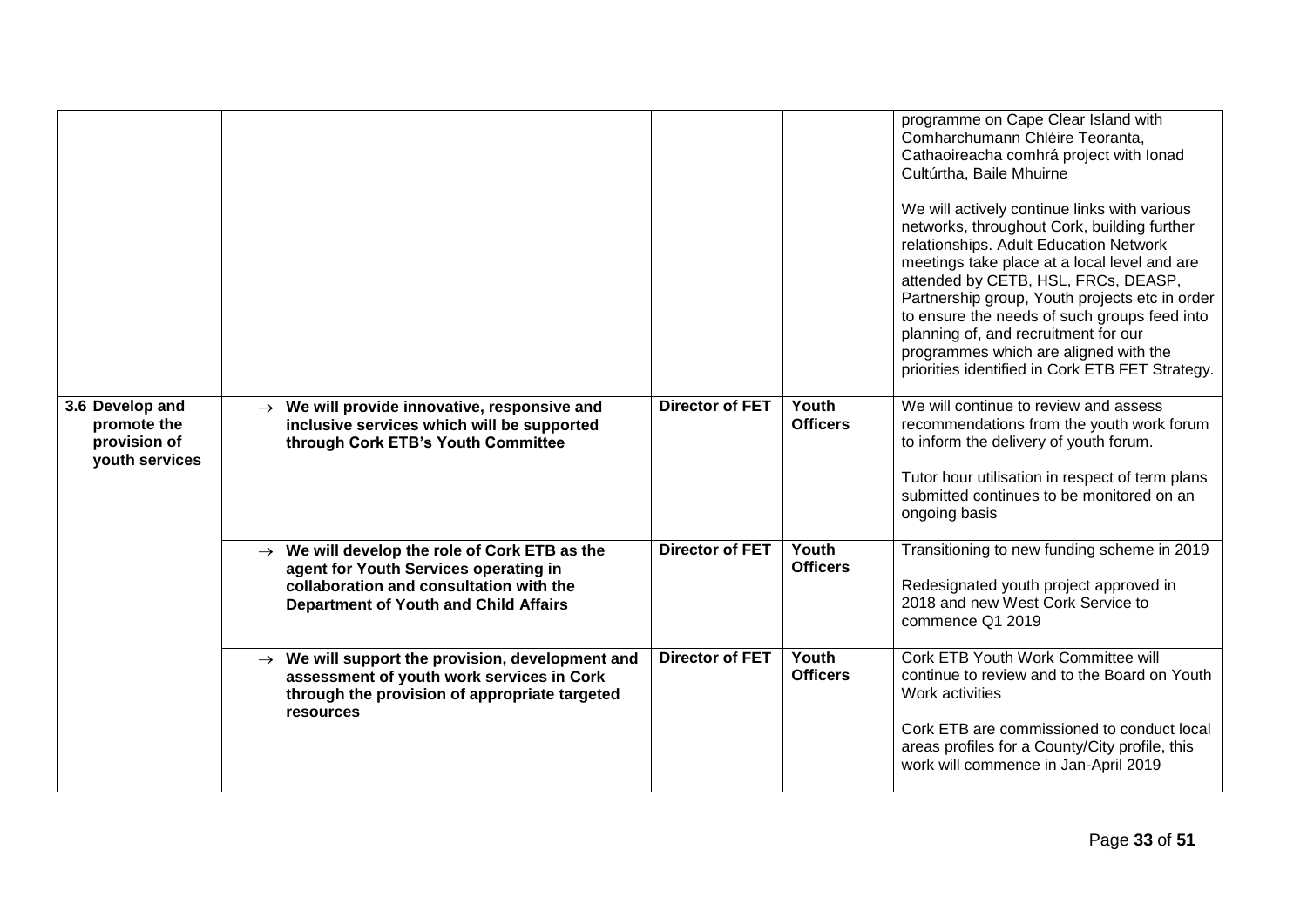|                                                                                                                                                                 |                                                                                                                                                                                                                                            |                                            |                                                      | Monitoring visits are ongoing with a sample<br>of clubs to be monitored to ensure<br>compliance with National Standards and also<br>to audit a sample of clubs that received the<br>equipment grant scheme<br>Register of Youth Clubs eligible to receive<br>Youth Club Grant will be updated in 2019                                                                                                                                                                                                                                                                                                                                                                                                    |
|-----------------------------------------------------------------------------------------------------------------------------------------------------------------|--------------------------------------------------------------------------------------------------------------------------------------------------------------------------------------------------------------------------------------------|--------------------------------------------|------------------------------------------------------|----------------------------------------------------------------------------------------------------------------------------------------------------------------------------------------------------------------------------------------------------------------------------------------------------------------------------------------------------------------------------------------------------------------------------------------------------------------------------------------------------------------------------------------------------------------------------------------------------------------------------------------------------------------------------------------------------------|
| 3.7 To enhance<br>social and<br>economic<br>cohesion in our<br>learners'<br>communities                                                                         | We will develop new and enhance existing<br>$\rightarrow$<br>progression schemes for all learners, both<br>within Cork ETB and with providers of<br>education and training at all levels in Cork and<br>elsewhere as appropriate           | Director of<br>FET, Director<br>of Schools | $2017 - 2021$                                        |                                                                                                                                                                                                                                                                                                                                                                                                                                                                                                                                                                                                                                                                                                          |
| through the<br>provision of<br>relevant<br>knowledge and<br>skills for<br>lifelong<br>learning,<br>personal<br>development,<br>progression<br>and<br>employment | $\rightarrow$ We will encourage high levels of participation,<br>achievement and accreditation by learners<br>through the provision of courses that enhance<br>their opportunities for personal development,<br>progression and employment | Director of<br>FET, AEOs                   | ALO's                                                | Group tuition continues to be offered as the<br>preferred option with accreditation offered<br>and supported from Level 1-3.<br>CETB is now in the process of rolling out the<br>toolkit for initial & ongoing assessment of<br>Adult Literacy and Numeracy at NFQ Levels<br>1-3 in centres across the city & county.<br>We will continue to provide updates to<br>Learners / Tutors / Teachers and centre<br>managers to focus and encourage learners,<br>to support them back into education, build on<br>their skills and encourage focus on<br>completing the full award.<br>New courses will continue to be identified for<br>delivery during 2019 e.g. a new Retail Skills<br>course in Cork City. |
|                                                                                                                                                                 | $\rightarrow$ We will actively assist learners in the process of<br>returning to learning by ensuring courses and<br>appropriate supports are provided which<br>support and encourage learner participation                                | <b>Director of FET</b>                     | Principals,<br>Managers,<br>AEOs,<br><b>Guidance</b> | FET Colleges will put in place common<br>attendance polices and entry interview<br>procedures for learners                                                                                                                                                                                                                                                                                                                                                                                                                                                                                                                                                                                               |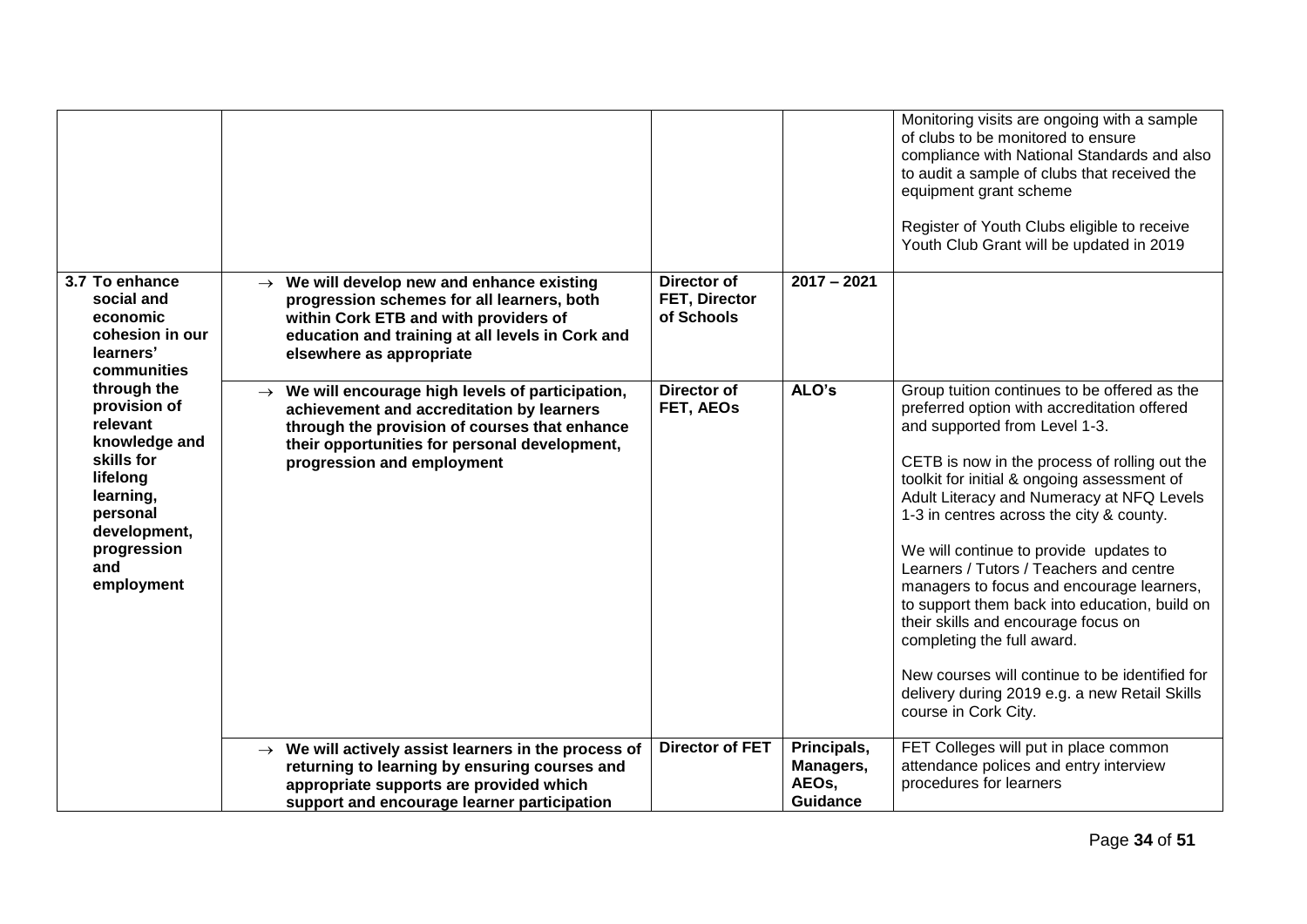|                                                                                                                                                                                                                                   |                                  | $Co-$<br>ordinators                     | We will provide training in active teaching<br>and learning, integrating literacy and cross<br>curricular planning to support learner<br>participation<br>We will participate in DEASP local events<br>targeting young people in line with<br>government initiatives<br>Adult Guidance Counsellors will set in place<br>structures to comply with additional<br>requirements to support asylum seekers<br>relating to the Labour Market Access<br><b>Provision Directive</b> |
|-----------------------------------------------------------------------------------------------------------------------------------------------------------------------------------------------------------------------------------|----------------------------------|-----------------------------------------|------------------------------------------------------------------------------------------------------------------------------------------------------------------------------------------------------------------------------------------------------------------------------------------------------------------------------------------------------------------------------------------------------------------------------------------------------------------------------|
| $\rightarrow$ We will facilitate the roll-out and development of<br>education and training supports through the<br>provision of online services, including Virtual<br>Learning Environments (VLEs) and other ICT<br>based systems | Directors, ICT<br><b>Manager</b> | $2017 - 2021$                           |                                                                                                                                                                                                                                                                                                                                                                                                                                                                              |
| $\rightarrow$ We will promote, develop and manage the<br>Apprenticeship and Traineeship programmes to<br>ensure training meets industry needs                                                                                     | <b>Director of FET</b>           | Principals,<br>Managers,<br><b>AEOs</b> | FET Colleges will explore, develop and<br>deliver new models of professional<br>traineeships and apprenticeships where<br>appropriate<br>Apprenticeship programmes will be reviewed<br>in consultation with SOLAS with a view to<br>expanding to meet national and regional<br>demands<br>New apprenticeships will be introduced in<br>2019;<br><b>ICT Network Engineer</b><br><b>ICT Cyber Security</b><br>Commis Chef                                                      |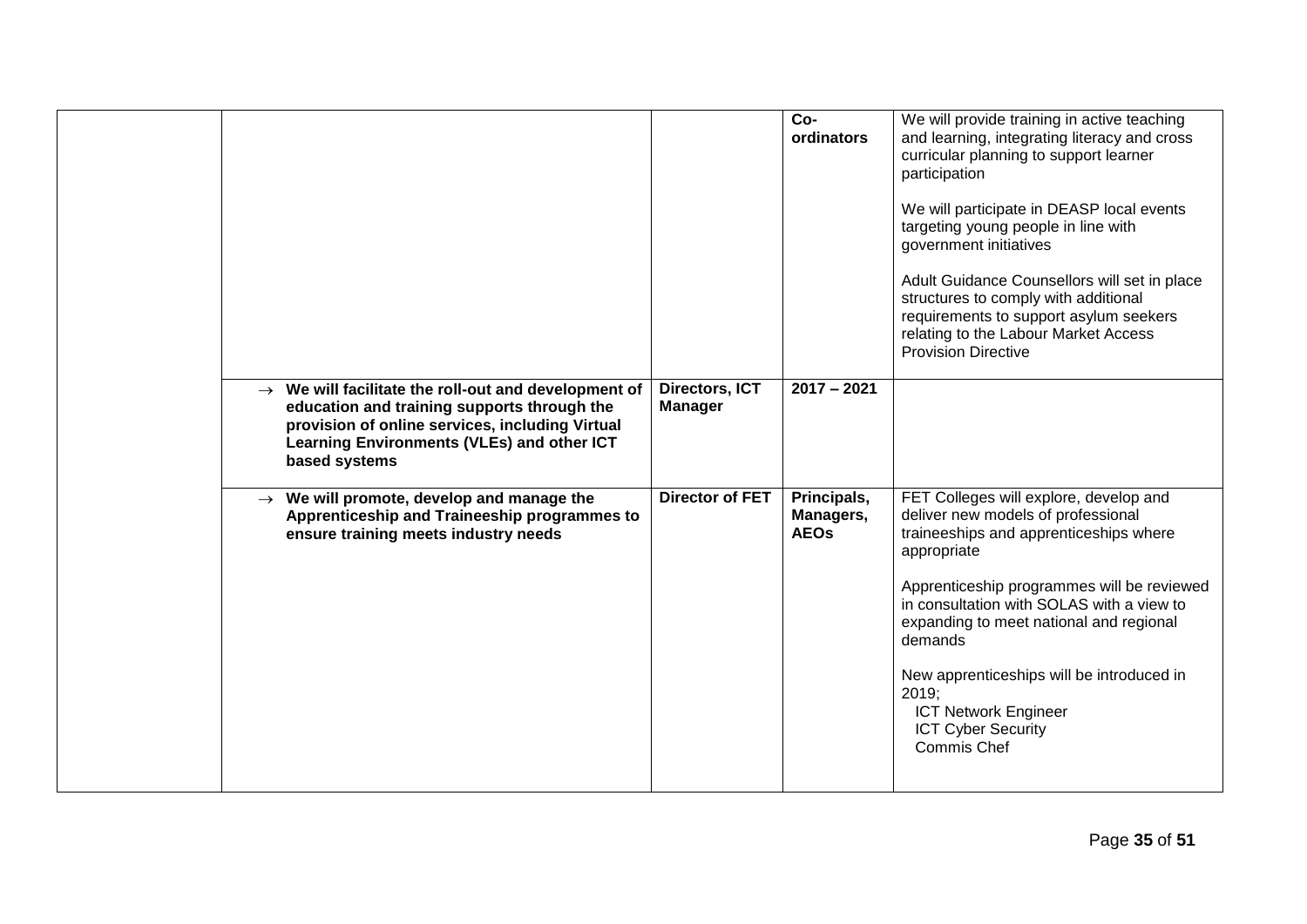| We will work with Local Authorities, Higher<br>$\rightarrow$<br><b>Institutions of Education and Community</b><br>Partners to promote and expand lifelong<br>learning | CE. Director of<br><b>FET</b> | <b>Principals</b><br>FET<br><b>Managers,</b><br><b>AEOs</b> | We continue to work with all stakeholders to<br>promote lifelong learning |
|-----------------------------------------------------------------------------------------------------------------------------------------------------------------------|-------------------------------|-------------------------------------------------------------|---------------------------------------------------------------------------|
|-----------------------------------------------------------------------------------------------------------------------------------------------------------------------|-------------------------------|-------------------------------------------------------------|---------------------------------------------------------------------------|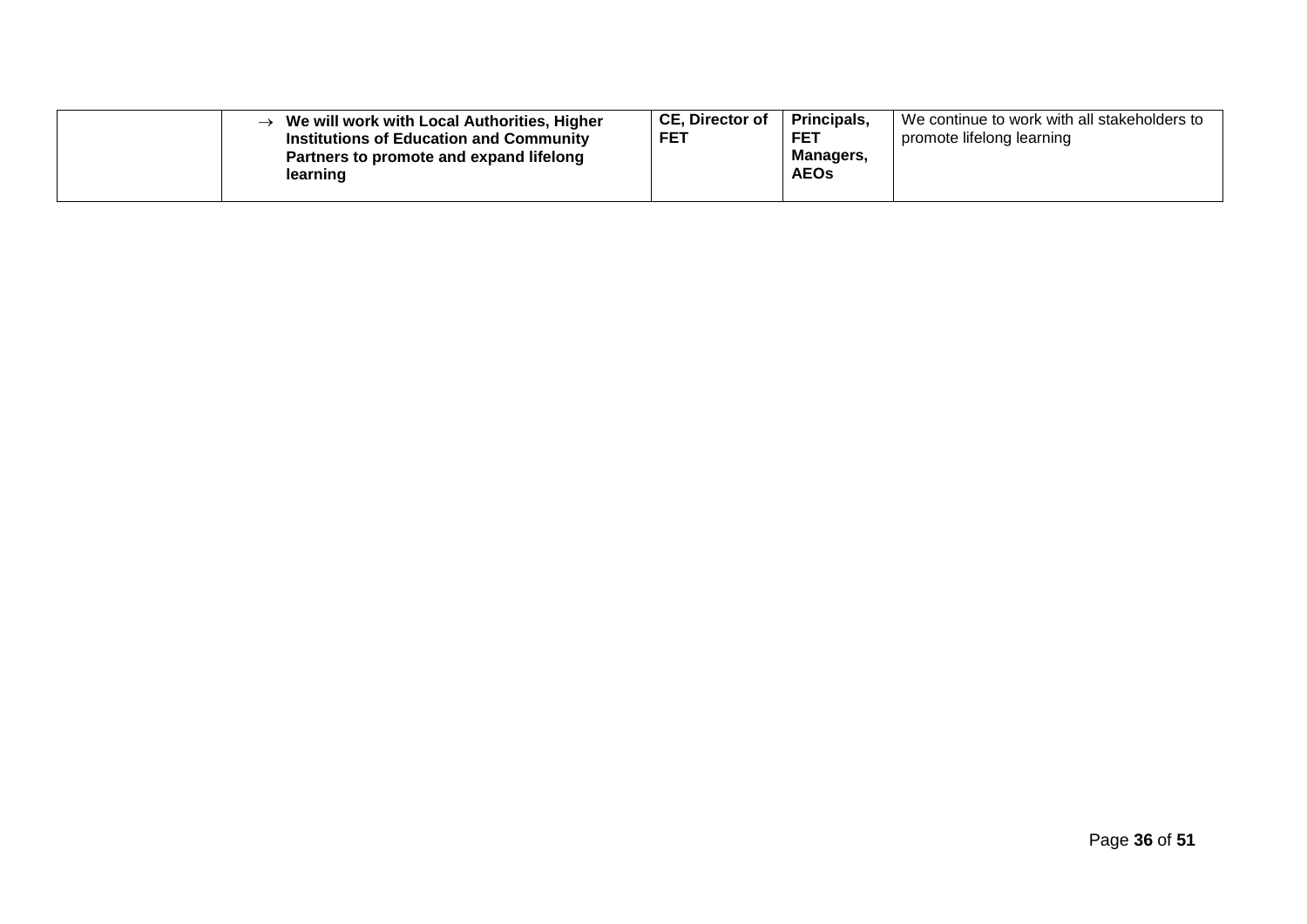### **4) Our Organisation**

*Our aim is to enhance the profile of the organisation through the delivery of effective and efficient services to support our education and training provision.*

Cork ETB is committed to the continuous review and monitoring of its structures, governance and infrastructure. We aim to foster a culture of improvement in order to have an organisation which operates effectively and efficiently in the delivery of its services.

There are several elements that will be focused on over the lifetime of the statement, in particular new school builds, regulatory compliance, accountability, Scéim na dTeangacha Gaeilge Oifigiúla, marketing, communication and strategic partnerships.

The enhancement of the organisation's ability to drive efficiencies will be driven by the staff who are central to the delivery of services. However, it will also be driven by serving, supporting and partnering with a range of stakeholders in order to enhance the profile of the organisation.

<span id="page-36-1"></span><span id="page-36-0"></span>

| <b>Priorities</b>                                                                                                      | <b>Actions</b>                                                                                                                                                                                                                                                                                                                                                                                                                                          | <b>Sponsor</b>                       | Lead               | <b>Expected outcomes for 2019 (where</b><br>services on academic year list for<br>2018/2019)                                                                  |
|------------------------------------------------------------------------------------------------------------------------|---------------------------------------------------------------------------------------------------------------------------------------------------------------------------------------------------------------------------------------------------------------------------------------------------------------------------------------------------------------------------------------------------------------------------------------------------------|--------------------------------------|--------------------|---------------------------------------------------------------------------------------------------------------------------------------------------------------|
| 4.1 To ensure an<br>appropriate<br>infrastructure is<br>developed to<br>make the best<br>use of available<br>resources | To bring approved new school building and<br>$\rightarrow$<br>school extension projects to completion by<br>the earliest dates possible, major projects<br>include:<br>Coláiste an Chraoibhín, Fermoy<br><b>St. Colman's Community College, Midleton</b><br><b>Carrigaline Education Campus</b><br><b>Clonakilty Community College</b><br><b>Davis College, Mallow</b><br>Scoil Chlíodhna, CNS, Carrigtwohill<br><b>Carrigtwohill Community College</b> | <b>CE, Director of</b><br><b>OSD</b> | <b>C&amp;P APO</b> | We will continue to be proactive in pursuing<br>the delivery of completion dates by with the<br>DES and other parties<br>Works continues in progressing works |
|                                                                                                                        | $\rightarrow$ To pursue approval for further major capital<br>projects identified as part of the Government's<br>2016 to 2021 Major Capital Investment in<br><b>School Building Plan, such projects include:</b>                                                                                                                                                                                                                                        | <b>CE</b>                            | <b>Directors</b>   | We will continue to progress approval for<br>identified projects                                                                                              |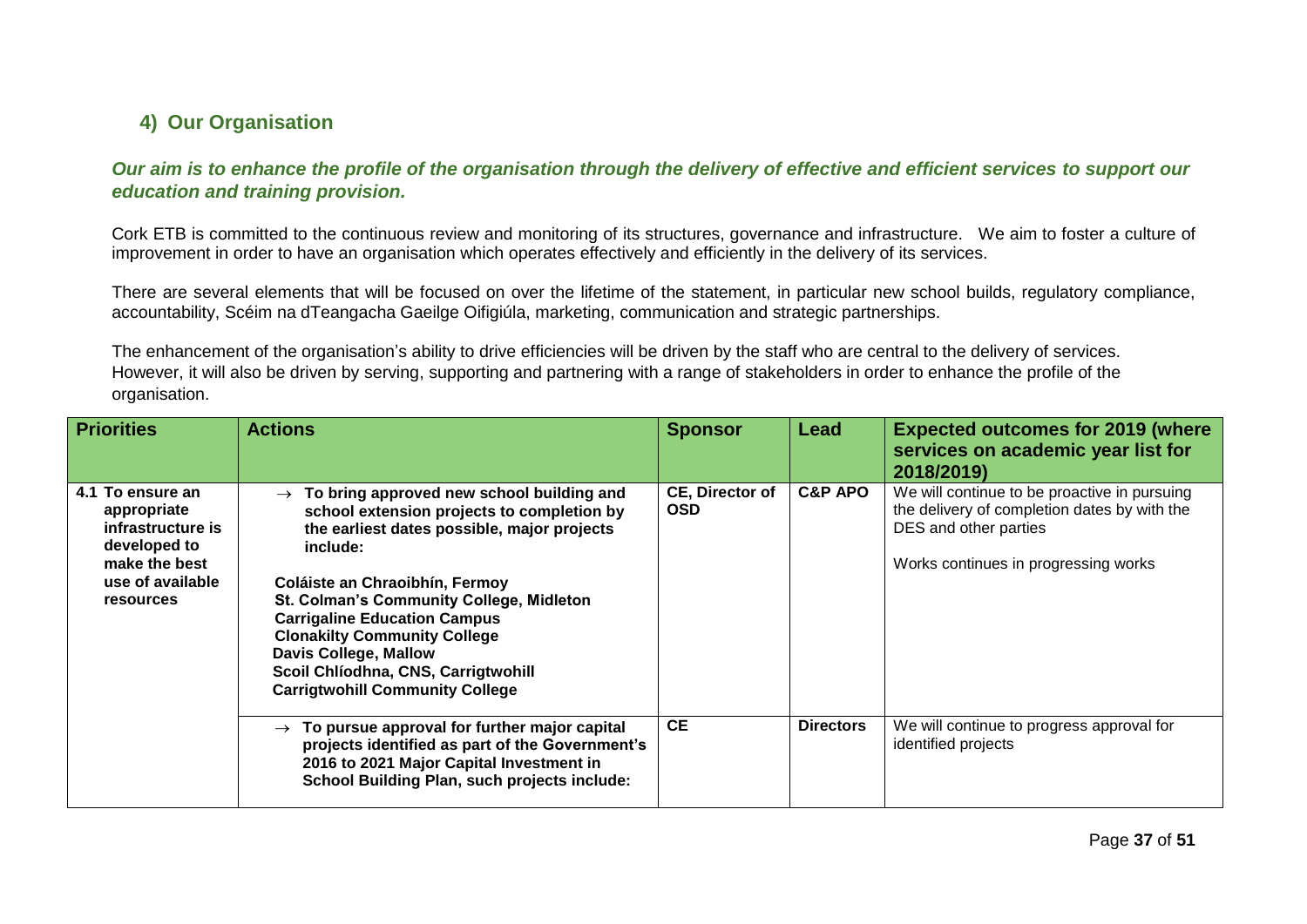|                                                                                                               | <b>Carrignafoy Community College, Cobh</b><br><b>Coachford College</b><br>Coláiste Choilm, Ballincollig<br>Coláiste Ghobnatan, Baile Mhuirne                                                                              |                                           |                                                                  |                                                                                                                                                                                                                                                                                                                                                                                                                                                                                                     |
|---------------------------------------------------------------------------------------------------------------|---------------------------------------------------------------------------------------------------------------------------------------------------------------------------------------------------------------------------|-------------------------------------------|------------------------------------------------------------------|-----------------------------------------------------------------------------------------------------------------------------------------------------------------------------------------------------------------------------------------------------------------------------------------------------------------------------------------------------------------------------------------------------------------------------------------------------------------------------------------------------|
|                                                                                                               | $\rightarrow$ We will continue to identify priorities for new<br>buildings, extensions and/or improvements to<br>existing buildings and to proactively seek the<br>necessary resources to deliver same                    | <b>CE, Directors</b>                      | C&P APO,<br>Principals,<br><b>Managers</b>                       | We will continue to review the priority needs of<br>all property with a view to establishing a plan<br>for refurbishment of older buildings                                                                                                                                                                                                                                                                                                                                                         |
|                                                                                                               | $\rightarrow$ We will continue to review ICT systems to<br>ensure that they are appropriate, fit for<br>purpose, secure and deliver efficiencies for all<br>users                                                         | Director of<br>OSD, ICT<br><b>Manager</b> | APO's,<br>Grade VII.<br>Principals,<br>AEO's,<br><b>Managers</b> | We will continue to engage with external<br>software providers, DES / PMO and SOLAS to<br>further enhance and develop fit for purpose IT<br>systems<br>We will continue to roll out appropriate<br>software systems to all areas of the<br>organisation to ensure efficiencies are<br>delivered for all users<br>We will continue our active engagement with<br>national projects and support their<br>implementation e.g. shared payroll services,<br>financial services, school management system |
| 4.2 To continue to<br>develop an<br>organisational<br>structure which<br>supports Cork<br><b>ETB</b> services | $\rightarrow$ Continue to develop and enhance governance<br>structures across the organisation in line with<br>the Code of Practice for the Governance of<br><b>ETBs and in accordance with best ethical</b><br>standards | CE,                                       | <b>Directors</b>                                                 | We will adopt and support our services in the<br>implementation of the new 2019 Code of<br>Governance                                                                                                                                                                                                                                                                                                                                                                                               |
|                                                                                                               | $\rightarrow$ Continue to review Cork ETB structures to<br>ensure that services are delivered in a cost<br>efficient, effective and compliant manner                                                                      | <b>Director of</b><br><b>OSD</b>          | APO's                                                            | We will actively engage with the Payroll<br>Shared Services Project to ensure that Cork<br>ETB receives a product that is fit for purpose<br>and will ensure business continuity<br>We will continue to monitor Purchasing &<br>Procurement Policies, Procedures and                                                                                                                                                                                                                                |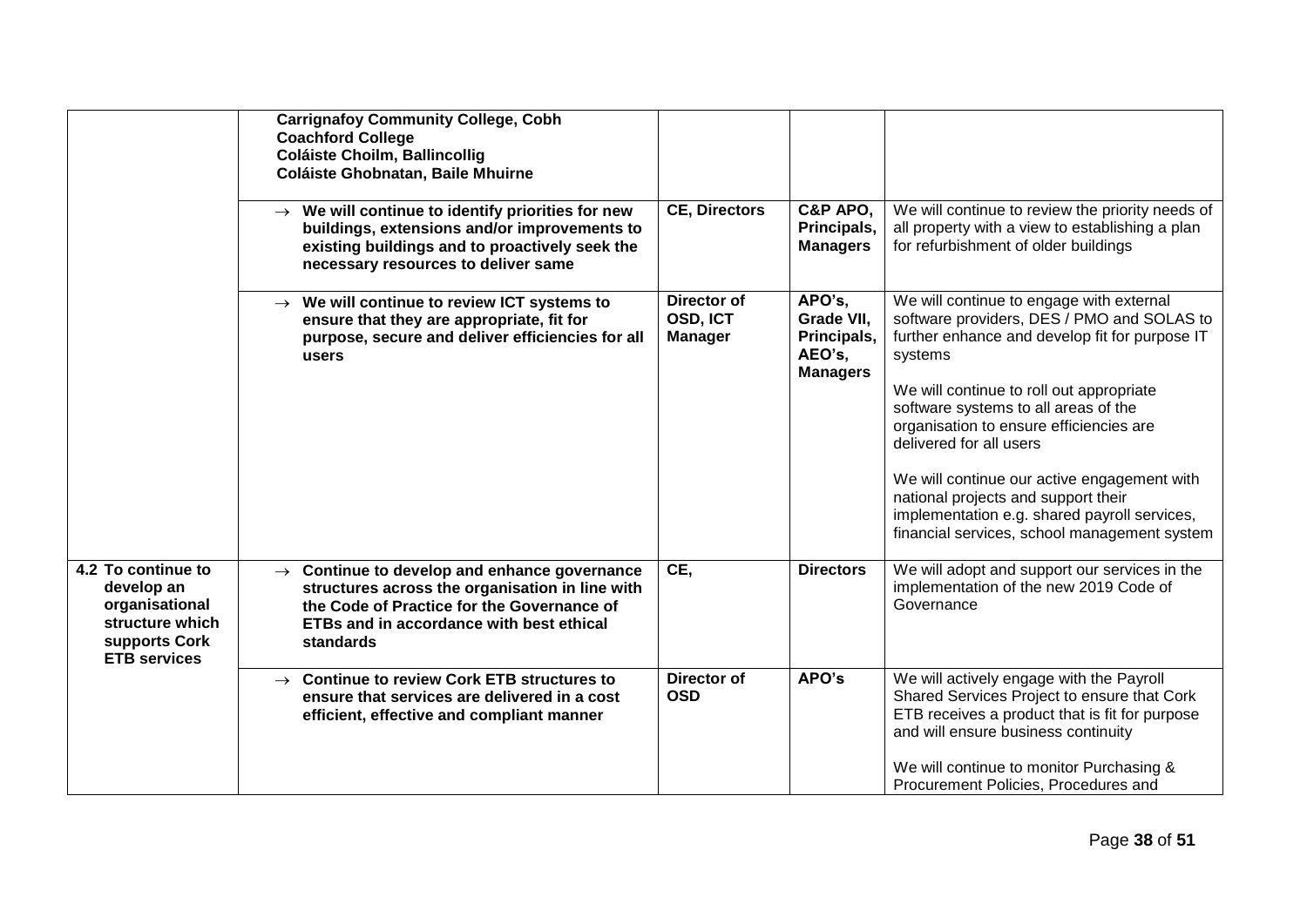|                                                                                            |                                                                                                                                                                                                                                                                          |                                               |                                            | Authorisation Levels following the adoption,<br>roll out and implementation of same                                                                                                                                                                                                                                                                               |
|--------------------------------------------------------------------------------------------|--------------------------------------------------------------------------------------------------------------------------------------------------------------------------------------------------------------------------------------------------------------------------|-----------------------------------------------|--------------------------------------------|-------------------------------------------------------------------------------------------------------------------------------------------------------------------------------------------------------------------------------------------------------------------------------------------------------------------------------------------------------------------|
|                                                                                            | $\rightarrow$ Continue to review and develop good<br>governance structures and processes in line<br>with the identified requirements from our<br><b>Executive Self Evaluation and in preparation</b><br>for Statutory Review in Further Education and<br><b>Training</b> | Director of<br><b>OSD, Director</b><br>of FET | APO's,<br><b>FET</b><br>Managers,<br>AEO's | We continue to review structures and<br>processes                                                                                                                                                                                                                                                                                                                 |
|                                                                                            | $\rightarrow$ Undertake a review of our self-financing<br>services to ensure that they are structured in a<br>manner which will enable continued viability<br>and compliance with regulatory obligations                                                                 | Director of<br><b>OSD, Director</b><br>of FET | APO's,<br><b>FET</b><br>Managers,<br>AEO's | Ongoing review and monitoring of self-<br>financing programmes takes place to ensure<br>continued viability                                                                                                                                                                                                                                                       |
| 4.3 Support ethical<br>governance to<br>ensure<br>accountability<br>and value for<br>money | $\rightarrow$ We will continue to develop and monitor our<br>processes to ensure compliance with statutory<br>and regulatory requirements                                                                                                                                | <b>Director of</b><br>OSD, Director<br>of FET | <b>CS APO</b>                              | A national project for the development of a<br>Health and Safety manual for the sector will be<br>completed by end Q2 with an implementation<br>phase to commence immediately thereafter.<br>New revised SLA's will be introduced during<br>Q1 supported by a central register to assist<br>with the monitoring of same to ensure<br>compliance with terms of SLA |
|                                                                                            | $\rightarrow$ We will regularly review Cork ETB's<br>expenditure to identify procurement<br>opportunities to ensure value for money<br>across the organisation                                                                                                           | <b>Director of</b><br><b>OSD</b>              | <b>C&amp;P APO</b>                         | We will continue to Identify areas of<br>Aggregation, where OGP Contracts or<br>Frameworks not in place and progress<br>competitive procurement for CETB in these<br>areas.                                                                                                                                                                                       |
|                                                                                            | $\rightarrow$ We will continue to develop, communicate and<br>monitor implementation of Cork ETB's<br>Procurement Policy and Procedures to all<br>entities within the remit of Cork ETB                                                                                  | Director of<br><b>OSD</b>                     | <b>C&amp;P APO</b>                         | We continue to review and monitor                                                                                                                                                                                                                                                                                                                                 |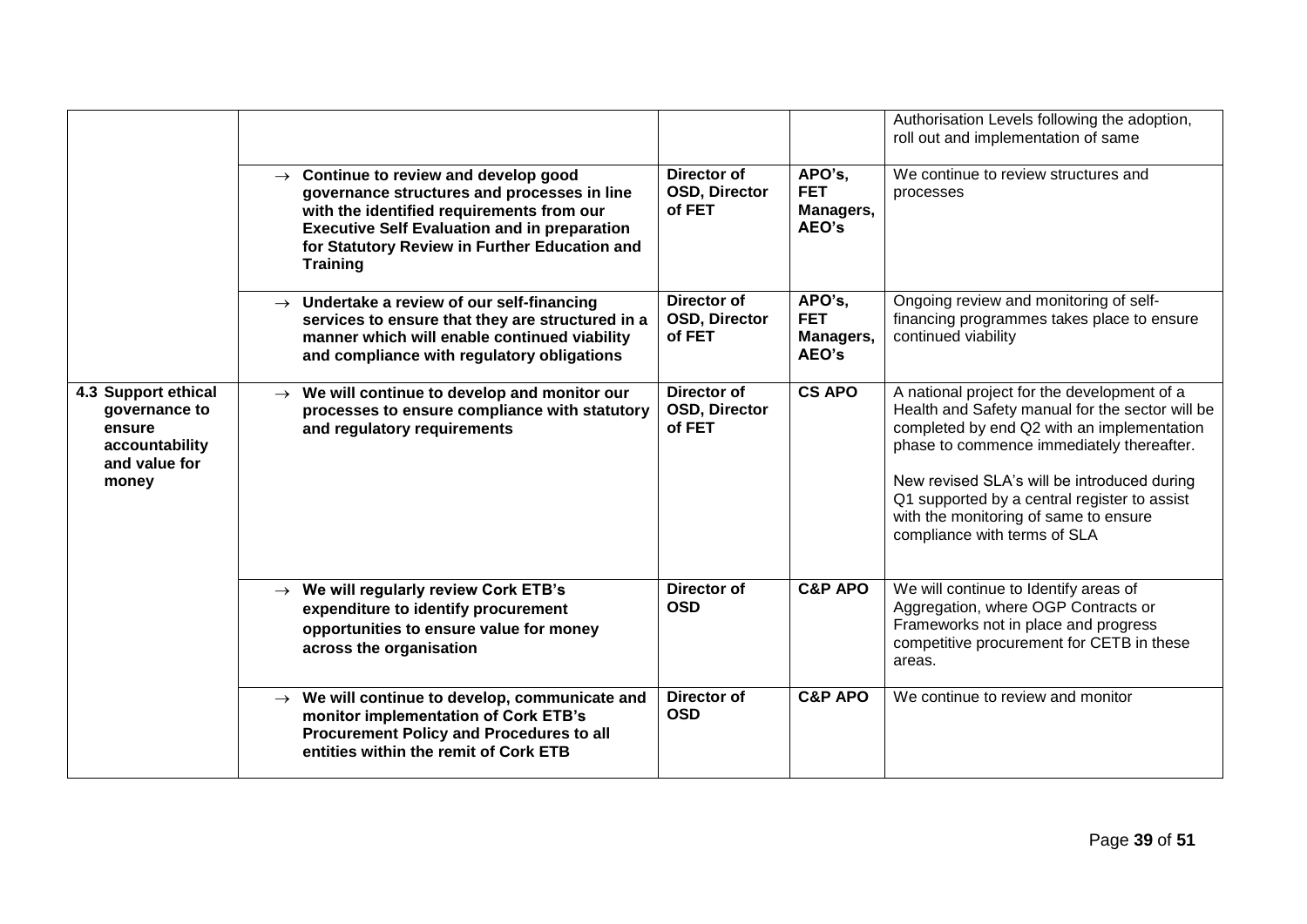|                                                                     | $\rightarrow$ We will make the necessary arrangements to<br>ensure compliance with our data protection<br>obligations including General Data Protection<br><b>Regulation (GDPR)</b>                                                     | <b>Director of</b><br><b>OSD</b>                   | <b>CS APO</b>            | Processes and procedures in relation to<br>GDPR continue to be reviewed through a<br>dedicated working group<br>A review and reclassification of archived<br>documentation continues to be progressed<br>during 2019                                                                                                                                                                                                                                                                                             |
|---------------------------------------------------------------------|-----------------------------------------------------------------------------------------------------------------------------------------------------------------------------------------------------------------------------------------|----------------------------------------------------|--------------------------|------------------------------------------------------------------------------------------------------------------------------------------------------------------------------------------------------------------------------------------------------------------------------------------------------------------------------------------------------------------------------------------------------------------------------------------------------------------------------------------------------------------|
|                                                                     | $\rightarrow$ Enhance management accounting and<br>financial reporting systems to support<br>improved decision making in Education and<br><b>Training Services</b>                                                                      | Director of<br>OSD, Director<br>of FET             | <b>Finance</b><br>APO's  | We will complete a full roll out of Purchasing<br>Cards in 2019                                                                                                                                                                                                                                                                                                                                                                                                                                                  |
|                                                                     | $\rightarrow$ We will continue to improve efficiencies so as<br>to ensure value for money in the management<br>of all Cork ETB properties, in keeping with the<br><b>Government's Property Asset Management</b><br><b>Delivery Plan</b> | <b>Director of</b><br><b>OSD</b>                   | <b>CS APO</b>            | Lease register was established during 2018<br>however work has commenced to make<br>improvements in the electronic register system<br>to enhance reporting capability with a view to<br>being in place by end Q3                                                                                                                                                                                                                                                                                                 |
| 4.4 To develop a<br>strong<br>recognisable<br><b>Cork ETB Brand</b> | $\rightarrow$ Develop and implement a co-ordinated<br>marketing and branding campaign to raise<br>awareness of Cork ETB as an organisation and<br>all the services it provides and delivers                                             | <b>Directors</b>                                   | Principals,<br>APO's     | Develop a plan supporting the school<br>community in understanding what an ETB<br>school is, our philosophy and what<br>differentiates between other providers;<br>establish "our identity"<br>Use Cork ETB logo on stationary, forms etc<br>Develop a 2-minute ETB video for open nights<br>social media tagging to be utilised e.g.<br>@CorkETB<br>A Co-ordinated publicity campaign is<br>implemented for PLC Colleges with a targeted<br>campaign to commence in Q2 for Community<br><b>National Schools</b> |
|                                                                     | $\rightarrow$ We will recognise and celebrate the<br>achievements of our learners and staff as a                                                                                                                                        | <b>Director of</b><br>FET, Director<br>of Schools, | Principals,<br>Managers, | We will take every opportunity and continue to<br>ensure all achievements including academic<br>are acknowledged and celebrated through                                                                                                                                                                                                                                                                                                                                                                          |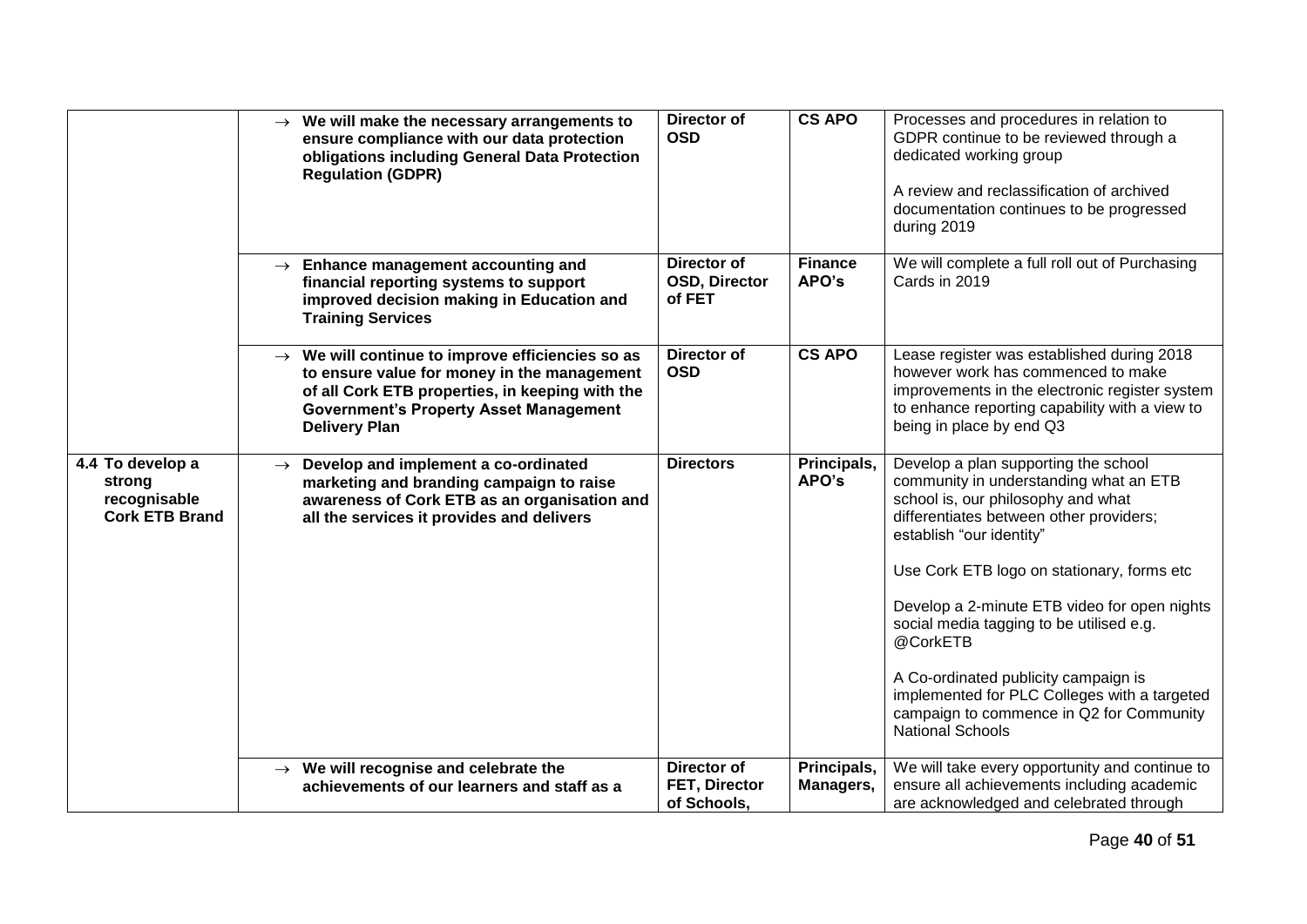|                                                                      | means of supporting and fostering a culture of<br>excellence                                                                                      | Director of<br>OSD,           | AEOs, CS<br><b>APO</b>   | school-based ceremonies, ETB events and<br>through social media                                                                                                                                             |
|----------------------------------------------------------------------|---------------------------------------------------------------------------------------------------------------------------------------------------|-------------------------------|--------------------------|-------------------------------------------------------------------------------------------------------------------------------------------------------------------------------------------------------------|
|                                                                      |                                                                                                                                                   |                               |                          | We will continue to celebrate outstanding<br>achievements by our students in the Leaving<br>Certificate and Leaving Certificate Applied<br>Programmes through the annual Cork ETB<br><b>Awards Ceremony</b> |
|                                                                      |                                                                                                                                                   |                               |                          | FET College Graduation Ceremonies will<br>continue as a means of recognising the<br>achievements of our learners                                                                                            |
|                                                                      |                                                                                                                                                   |                               |                          | We will explore the possibility of an Awards<br>Night for FET to celebrate high achievement<br>Award holders                                                                                                |
|                                                                      |                                                                                                                                                   |                               |                          | We will apply to the Irish Education Awards on<br>an annual basis as a means of benchmarking<br>our FET Colleges as service providers                                                                       |
|                                                                      |                                                                                                                                                   |                               |                          | Cork ETB will recognise the achievements and<br>milestones of our learners in Community<br>National Schools through an Annual<br><b>Celebration Event</b>                                                   |
| 4.5 Develop and<br>enhance internal<br>and external<br>communication | $\rightarrow$ We will develop a fit for purpose Customer<br>Charter which will establish good practices<br>and procedures and facilitate feedback | Director of<br><b>OSD</b>     | <b>CS APO</b>            | We will develop a Customer Charter in<br>accordance with the 2019 Code of<br>Governance                                                                                                                     |
| systems                                                              | $\rightarrow$ Commitments given in Scéim na dTeangacha<br>Gaeilge Oifigiúla will be delivered within the<br>lifetime of the current scheme        | Director of<br>OSD, Schools   | <b>CS APO</b>            | During 2019 a new Sceim Teanga will be<br>published with our commitments clearly<br>specified                                                                                                               |
|                                                                      | $\rightarrow$ We will support schools / colleges in the<br>implementation of the DES Policy on Gaeltacht<br><b>Education 2017-2022</b>            | Director of<br><b>Schools</b> | Managers,<br>Principals, | We will continue to provide support for staff<br>who wish to pursue further education and<br>training in the use of the Irish language                                                                      |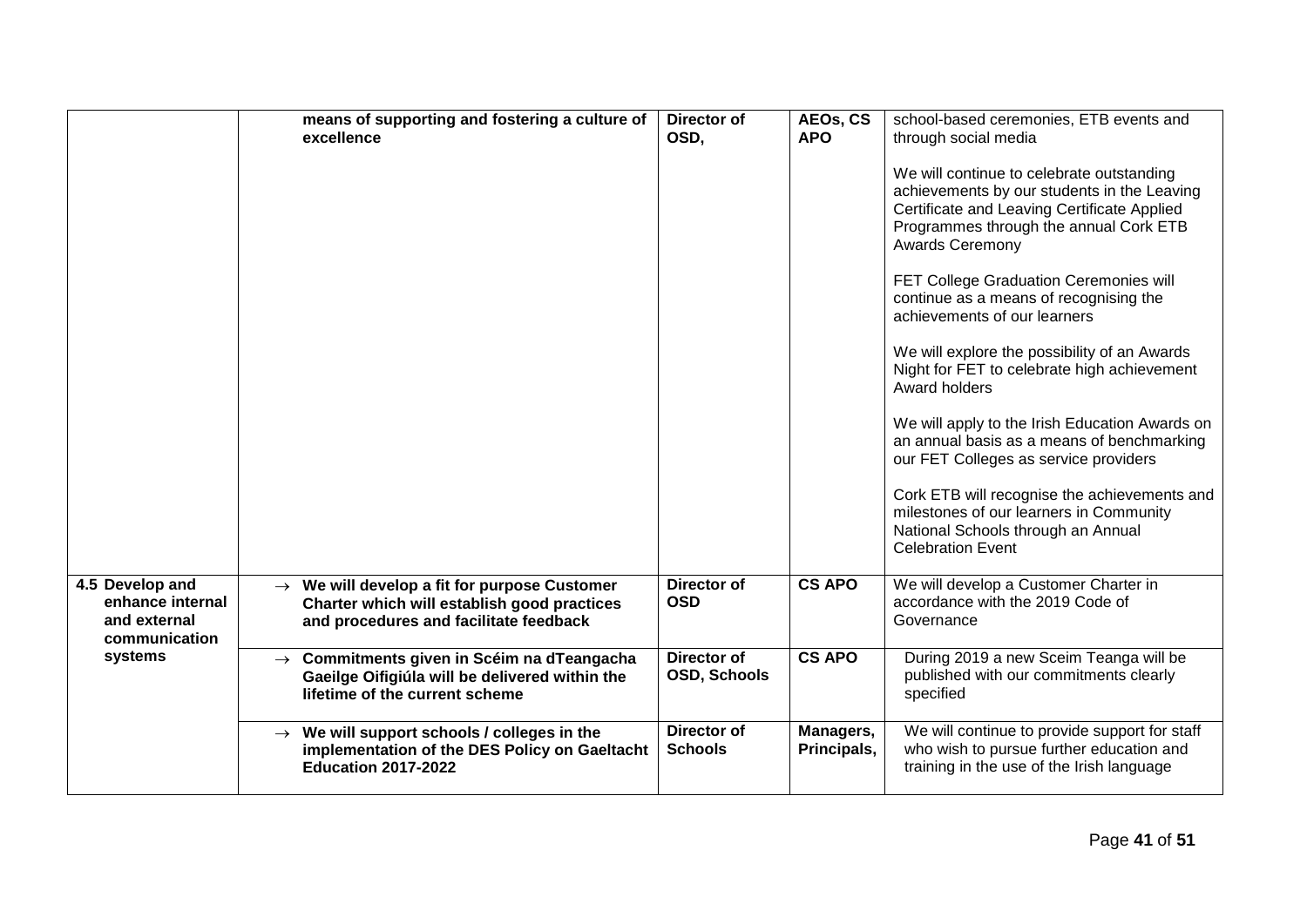|                                                             |                                                                                                                                                                                 |                                                                       |                                                                                         | We will review how the Fóram<br>Gaeloideachas is operating to continue to<br>improve and expand participation                                                           |
|-------------------------------------------------------------|---------------------------------------------------------------------------------------------------------------------------------------------------------------------------------|-----------------------------------------------------------------------|-----------------------------------------------------------------------------------------|-------------------------------------------------------------------------------------------------------------------------------------------------------------------------|
|                                                             | $\rightarrow$ We will ensure that all staff have a corporate<br>email account for effective communication,<br>security protection and access to ICT systems                     | Director of<br><b>OSD</b>                                             | <b>ICT</b><br><b>Manager</b>                                                            | We will as part of the intranet implementation<br>develop a plan for a corporate email solution                                                                         |
|                                                             | $\rightarrow$ We will positively and proactively utilise social<br>media for the promotion of Cork ETB and its<br>services                                                      | Director of<br><b>OSD</b>                                             | APO's,<br>Principals,<br>Managers,<br><b>AEOs</b>                                       | We will continue to actively promote all ETB /<br>College / Centre activity through Cork ETB<br>social media pages                                                      |
|                                                             | $\rightarrow$ We will develop and implement an effective<br>and comprehensive communication strategy<br>over the lifetime of the Strategic Plan                                 | Director of<br>OSD,<br>Corporate<br><b>Services</b><br><b>Manager</b> | $2017 -$<br>2021                                                                        |                                                                                                                                                                         |
| 4.6 Strategic<br>networking and<br>partnerships<br>with key | $\rightarrow$ We will ensure that Cork ETB is represented on<br>relevant Boards, Bodies and Fora related to the<br>provision of education and training                          | <b>CE, Directors</b>                                                  | $2017 -$<br>2021                                                                        | We will continue to ensure active<br>representation across a range of Fora                                                                                              |
| stakeholders                                                | $\rightarrow$ We will continue to develop relationships with<br>our stakeholders based on mutual respect and<br>shared professionalism in the best interests of<br>our learners | CE, Directors,                                                        | Principals,<br>APO's,<br>Managers,<br>AEOs,<br>ALO's,<br>Guidance<br>$Co-$<br>ordinator | We will continue to actively engage with<br>external stakeholders and develop<br>relationships and links through attendance on<br>various stakeholder bodies and events |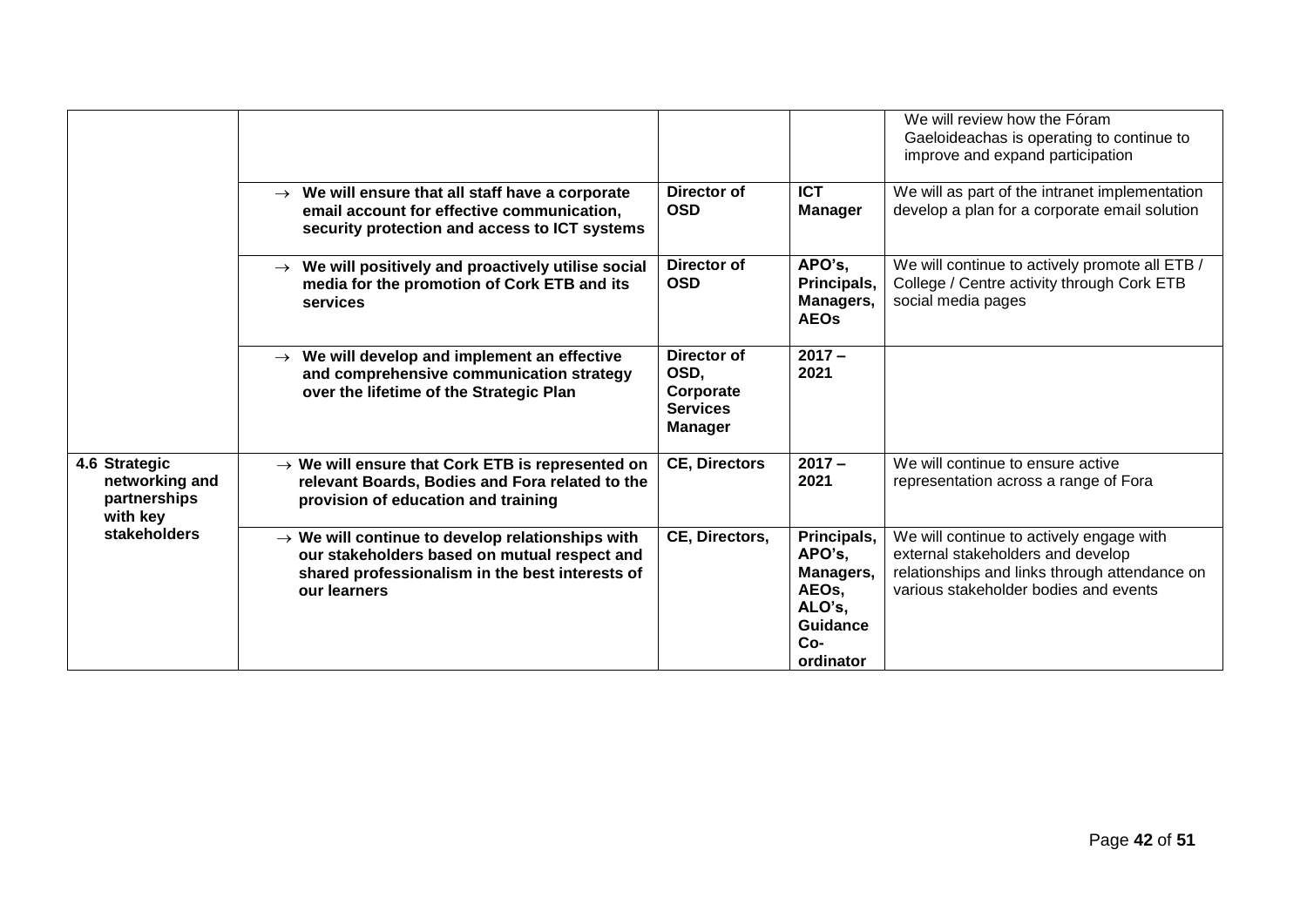# <span id="page-42-0"></span>**6. OVERVIEW OF SERVICES 2019**

### <span id="page-42-1"></span>*SCHOOLS*

#### <span id="page-42-2"></span>Primary Schools

Cork ETB is patron of 2 Community National Schools (CNS). For Cork ETB, our involvement in primary education in Ireland marks a new beginning.

- Scoil Aonghusa Community National School, Carrigoon, Mallow
- Scoil Chlíodhna Community National School, West End, Carrigtwohill

Cork ETB will continue to provide educational, financial, human resource and building advice and support to each of these schools in addition to support for their overall governance and management. Boards of Management have also been established and training has been provided to enable them to fulfil their functions.

#### <span id="page-42-3"></span>Primary Schools Reconfiguration

The Department of Education and Skills (DES) has established a Schools Reconfiguration for Diversity Process to address the 2016 Programme for Government commitment to increase the number of multi-denominational and non-denominational schools with a view to reaching 400 by 2030.

ETB's, as statutory authorities, have responsibilities under the Education and Training Boards Act 2013 to plan, provide, coordinate and review the provision of education in their functional areas.

During 2018 Cork ETB completed the initial identification phase for the Kinsale area. From this exercise a report was forwarded to the DES for publication.

#### <span id="page-42-4"></span>Post Primary Schools

Cork ETB is patron to 28 post primary colleges. This includes 4 Colleges of Further Education which are reported under the Further Education and Training section. Twelve of these colleges are designated Community colleges where there is an agreement with the local Roman Catholic bishop on diocesan involvement in the governance of the college. Cork ETB provides a range of services to these schools including financial, human resource, building, ICT, governance support as well as educational planning support.

Cork ETB is also co-patron with a diocese or religious order of 12 community schools in Cork.

It is projected that there will be an increase of 316 students across our recognised post primary schools in September 2019. This is a significant increase and CETB is actively engaged in the planning and delivery of a number of significant building projects to cater for the anticipated growth.

In addition, Cork ETB provides a number of educational settings of a post primary nature to support the provision of post primary education to students who are not in the main steam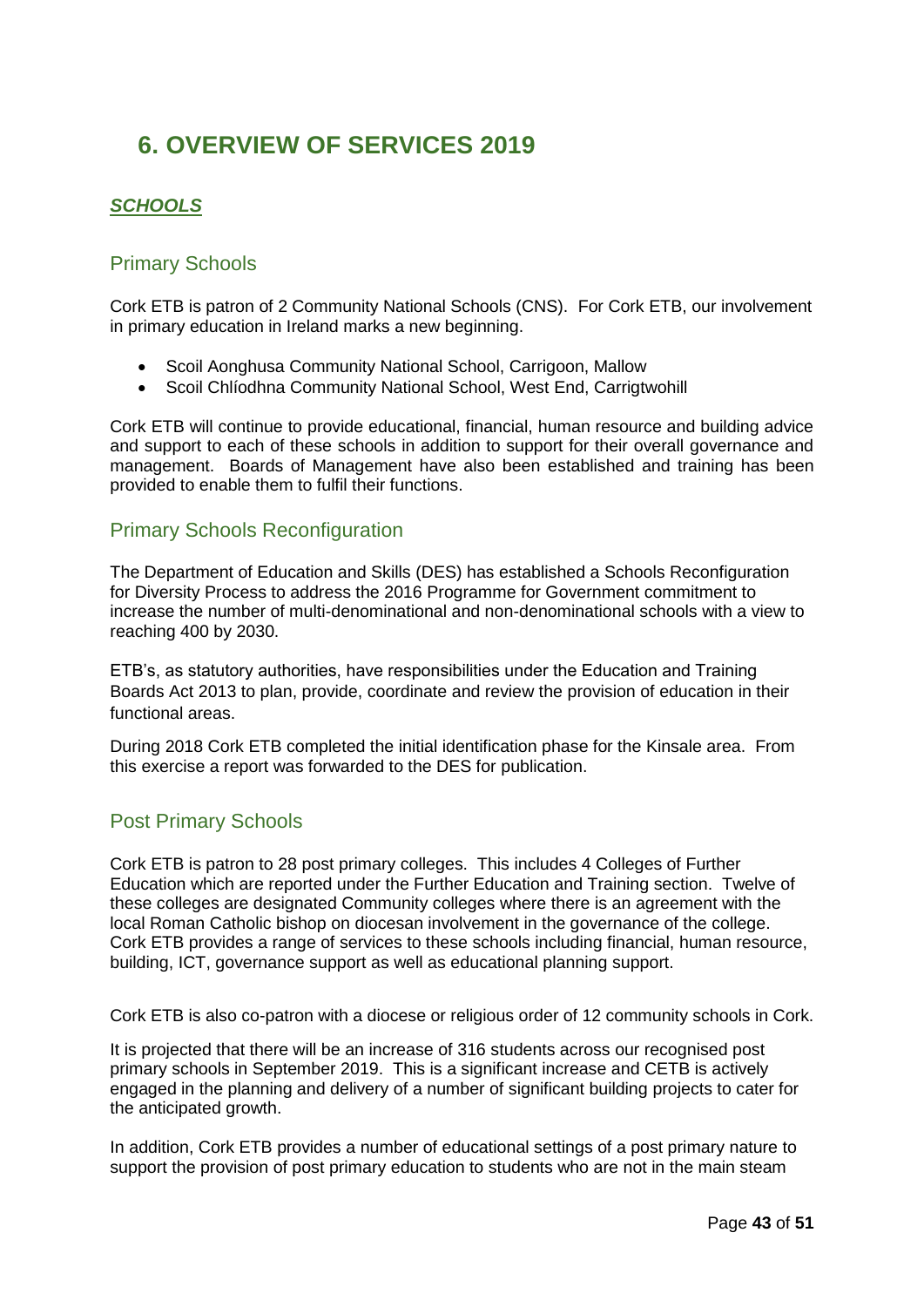provision. These settings are in the form of special care, high support and residential care units, Ard Alainn, St. Stephens, Glanmire and Eist Linn, Blackrock

#### <span id="page-43-0"></span>*FURTHER EDUCATION & TRAINING*

#### <span id="page-43-1"></span>Colleges of Further Education (PLC)

CETB's Colleges of Further Education have continued to deliver a range and profile of Post Leaving Certificate courses similar to those delivered in the previous year. While colleges did, wherever possible, adapt and modify courses to meet local labour market and learner needs, the capacity within the ETB to provide for the development and introduction of completely new course was significantly restricted, due to an overall lack of flexibility created by falling enrolments and reductions in the total teacher allocation occasioned by the previous year's fall in enrolments.

Enrolments across all colleges and centers offering PLC courses fell for the academic year 2018-2019 to 4,000, from 4,544 in the previous year. The changing economic situation, and the continuing policy adopted by the Higher Education sector to increase enrolments and reduce the CAO points requirements for a large number of course impacted significantly on enrolments into courses.

The PLC sector continues to engage with the introduction of Apprenticeships and Traineeships and have successfully engaged in introducing same into the Colleges. This is an area that will continue to be explored for growth as links with industry also grows to ensure a better alignment of PLC courses with the world of work

#### <span id="page-43-2"></span>Cork Training Centre (Training Services)

Cork Training Centre, located on Rossa Avenue, Bishopstown, is the operational centre and hub for all training services provided by CETB under FET. While the centre is the delivery location for a range of apprenticeship including off the job training (Phase 2), the centre also accommodates a range of specialist training programmes and acts as the coordinating and administrative centre for training provision, with a range of CETB FET support offices, including Quality Assurance, Guidance and Youth Services being located there.

In line with national FET planning parameters and requirements, CETB's training services will continue to seek to increase the volume of apprenticeship training capacity that can be delivered through the centre, through reconfiguration of existing training spaces and investment in additional capacity external to the centre. The Training Centre will place particular focus and emphasis on the development and delivery of additional training for people in employment in line with SOLAS polices as they are issued.

The CETB Training function provides programmes to skill, re-skill or up-skill unemployed persons as well as other job seekers to find a job and/or progress to higher/ further education and training that will equip them to compete in the labour market. These programmes are delivered through full time day courses, evenings or on-line courses. The volume of activity is declining in targeted provision for the unemployed in line with the live register. The training activity volume is reflected in the annual training budget.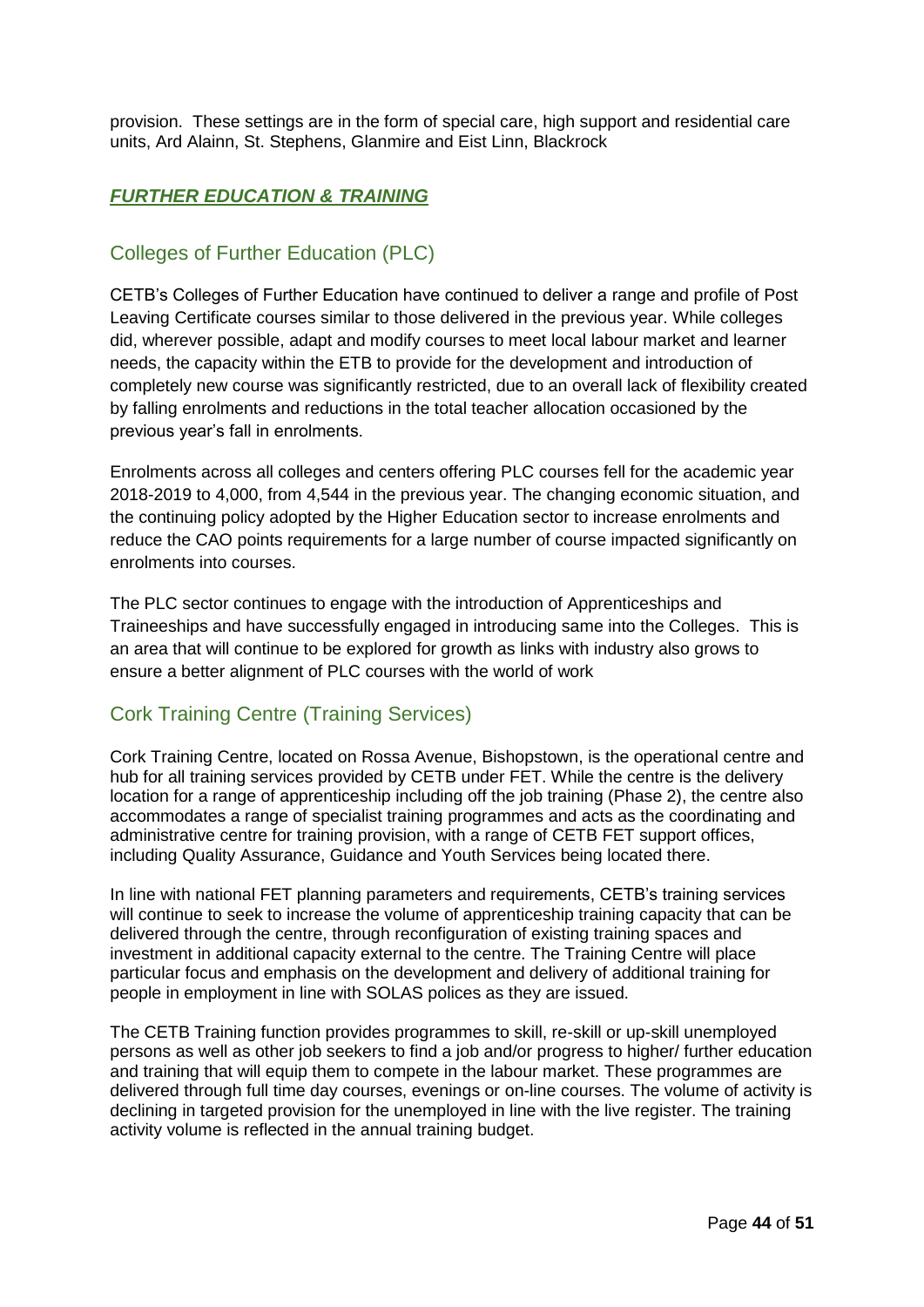#### <span id="page-44-0"></span>Youth Services

Cork ETB, through a number of funded Youth Service providers, delivers a range of youth services to young people across the region under a variety of Youth programmes funded by the Department of Children and Youth Affairs. With an annual Youth funding allocation of in excess of €2.5 million, Cork ETB's Youth Service aims to provide youth engagement activities outside of the formal education setting to encourage and support young people to become active within their communities, as citizens, role models and peer leaders.

Cork ETB, through its Youth Services Unit engages with a number of Youth organisations to deliver Youth Services on its behalf, including:

- YMCA
- Foróige
- Youthwork Ireland Cork
- Cobh Youth Services
- Cork Simon
- Meitheal Mara
- Good Shepherd Services
- Churchfield Trust.

Cork ETB has responsibility for administering funding to over 35 youth projects and services across Cork City and County.

Their work and delivery are supported and monitored by Cork ETB's Youth Officer and is overseen by a Cork ETB sub-committee which is responsible for strategic planning and monitoring.

#### <span id="page-44-1"></span>Youthreach

In line with the CETB strategic plan, we aim to deliver quality education and training that reflects the realities of the modern world and increase the progression opportunities of learners into employment and/or further education.

Youthreach is an educational and training programme for young people age 15- 20 years, whom need an alternative from the formal education setting. The Youthreach programme focuses equally on academic, vocational and soft skills development with opportunities for learners to acquire certification at Levels 3 and 4. The programme facilitates their access, transfer and progression to further education, training and employment.

Following a review of the Youthreach programme, a revised curriculum was developed in consultation with all centres. The Work Placement component of the programme was developed and enhanced to ensure its relevance to learners and employers; this has resulted in a more meaningful and engaging learning opportunity for participants and employers. The revised Youthreach Curriculum increasingly utilises a blended approach of learning combining classroom activity, personal development in a planned and structured fashion.

#### <span id="page-44-2"></span>Adult Literacy

Cork Education and Training Board focuses on offering an integrated Adult Literacy Education Service, with accreditation from Levels 1-6, on the National Framework of Qualifications. Within this remit CETB Literacy Service delivers a wide variety of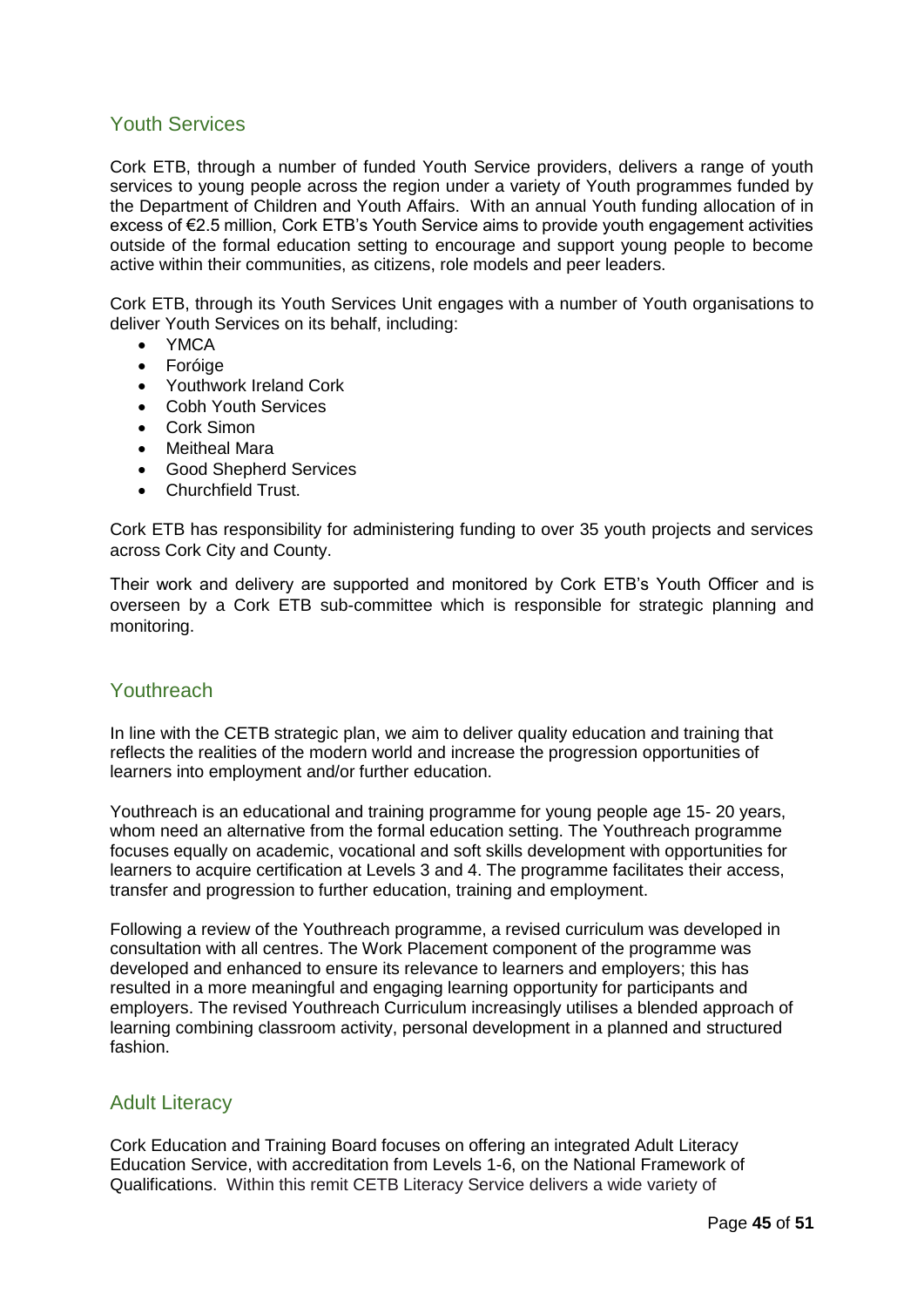programmes aimed at improving reading, writing, numeracy & ICT skills for adults who wish to improve their competencies and enhance their functional participation in personal, social, community and economic life. Programmes offered are varied and flexible and range from 1:1 Volunteer support to intensive group tuition and certification. Focus is on learning outcomes at NFQ levels 1-3.

The service works closely with the wider Adult Education Service to provide learner progression options specific to the needs of learners, employers and the geographical area. Liaising with colleagues during the planning process ensure delivery of appropriate feeder programmes at Level 3 with clear progression routes to Level 4 & 5 programmes.

Through the Skills for Work programme the literacy service engages with employers to deliver programmes aimed at raising the competency levels of employees with low levels of educational qualifications, enhance essential IT skills enabling employees to cope with frequent and ongoing changes in work practices. ESOL tuition is provided up to NFQ Level 3 and priority is given to asylum seekers and low-income EU immigrant or migrant workers. The Family Learning programme gives vital supports to parents whose own education has been limited, helping to break down barriers between learning in different contexts.

#### <span id="page-45-0"></span>Community Education

Community Education is delivered in partnership with community organisations to provide locally based learning opportunities. The aim is to build on the capacity of local communities to engage in developing responses to educational and structural disadvantage.

Cork ETB's Adult and Community Education services are managed and co-ordinated on a subregional basis, with four planning and delivery areas aligned to the Local Community Development Committee (LCDC) areas, Cork North, Cork South, Cork West and Cork City.

While the majority of the courses offered under these programmes are part-time, they are structured in a manner which facilitates access, transfer and progression onto full-time programmes, if the participants so desire. They offer a mixture of accredited/certified programmes, generally at Levels 2 to 4 of the NFQ, with some unaccredited capacity development programmes aimed at learners who have not completed formal education.

#### <span id="page-45-1"></span>Back to Education Initiative (BTEI)

The overall aim of the BTEI programme is to increase the participation of young people and adults with less than upper second level education in a range of part-time accredited learning opportunities leading to awards on the National Framework of Qualifications (NFQ) to facilitate their access, transfer and progression to other education or employment pathways.

Cork Education and Training Board focuses on offering an integrated Adult Education Service, with accreditation from Levels 1-6, on the National Framework of Qualifications. As part of this service, BTEI works closely with Adult Basic Education, VTOS and the Adult Education Service to provide learner progression options specific to the needs of the geographical area and the learners. BTEI liaise with PLCs, Training Provision and Youthreach Co-ordinators to ensure delivery of feeder programmes at Level 4 onto Level 5 PLC programmes.

BTEI focuses primarily on delivering QQI Level 4 courses with Levels 3 and 5 being delivered at a lesser level. These courses provide a progression route from lower level courses and also progression onto PLC and Training Centre courses.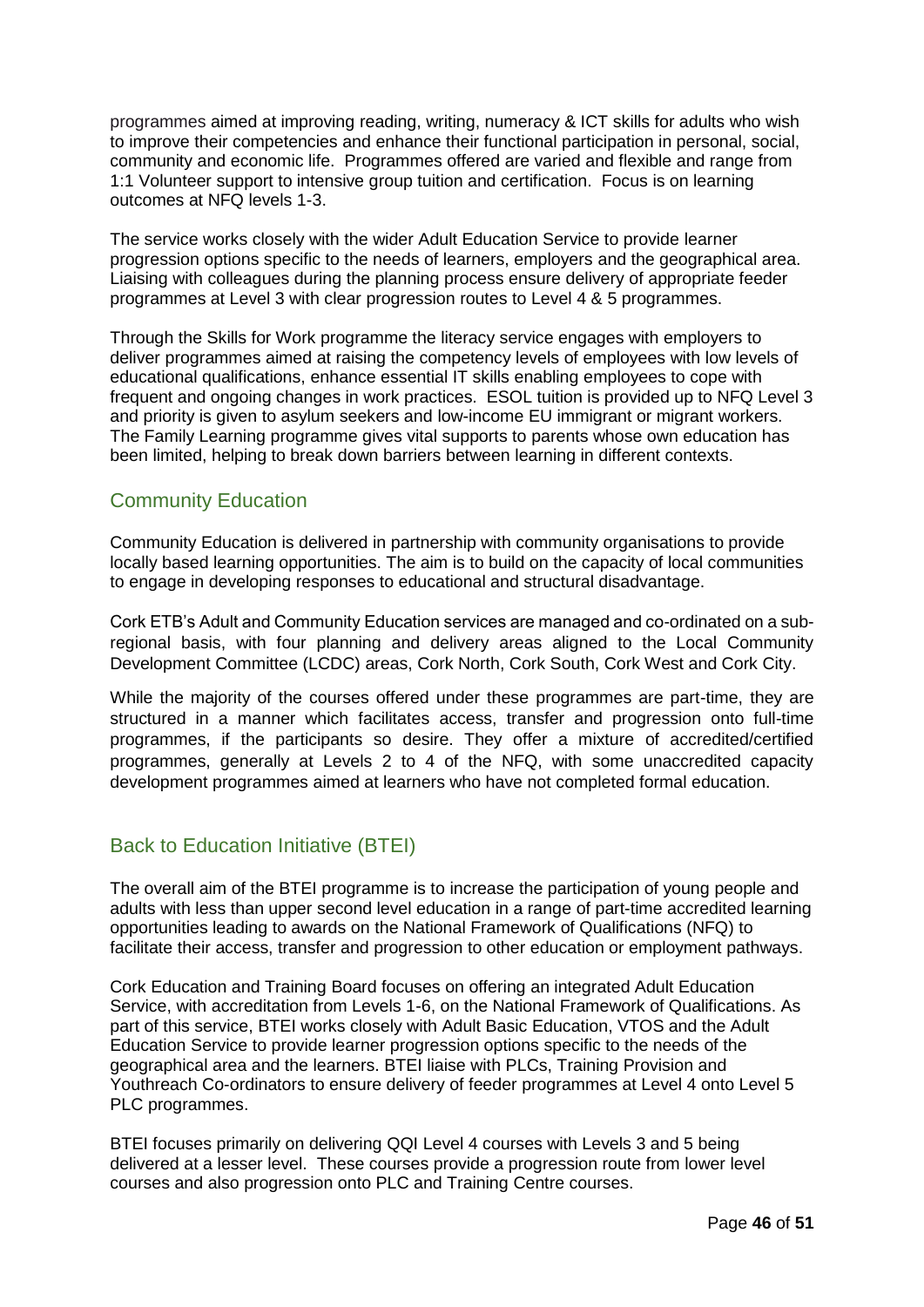#### <span id="page-46-0"></span>Cork Guidance Services

Cork ETB Guidance Service offers a free, impartial and confidential service which is available to current adult learners and unemployed adults with less than QQI Level 6 qualification(s). Our Guidance Personnel help learners to explore their interests and abilities and to identify the best course options.

#### <span id="page-46-1"></span>*ORGANISATIONAL SUPPORT*

The services delivered by organisational support are focused on the delivery of non-learning services which are essential to assist educators and trainers to focus on the delivery of direct services to learners to ensure they have a high-quality learning experience and that Cork ETB remains innovative, reactive and to the forefront of education and training provision.

Cork ETB has since its establishment reviewed and implemented changes to how nonlearning services are structured and delivered by Head Office to all area of learning provision.

These services are currently broken into five departments, all of which have a broad remit and are essential to ensure the organisation is compliant with requirements in relation to corporate governance while being in a position to fulfil requirements under the extensive range of legislation that impact on the organisation.

While organisational design is a continuous process of evolvement, there are a number of sectoral projects being undertaken by the DES on a national basis. These project and in particular shared services in both payroll and finances may impact how we are structured as an organisation, our ability to continue to deliver current services as well as our ability to expand services in response to internal and external pressures such as delivery of services to non-ETB schools.

Cork ETB continues to engage positively in national projects as it is recognised that for an organisation to grow and develop that change is an evolving process.

#### <span id="page-46-2"></span>Capital & Procurement

The Capital & Procurement Department provides a range of services to support Colleges and Centres in respect of building programmes and procurement requirements. The two areas are very distinct, and the range of services provided are;

**Buildings** 

- ETB Building Capital Projects for new schools, extensions, temporary accommodation etc
- Application for required planning permission and appeals
- School Summer Works Scheme
- Emergency Works Scheme
- ETB self-funded building matters
- Facilities Management organising of HO maintenance, CETB energy efficiency etc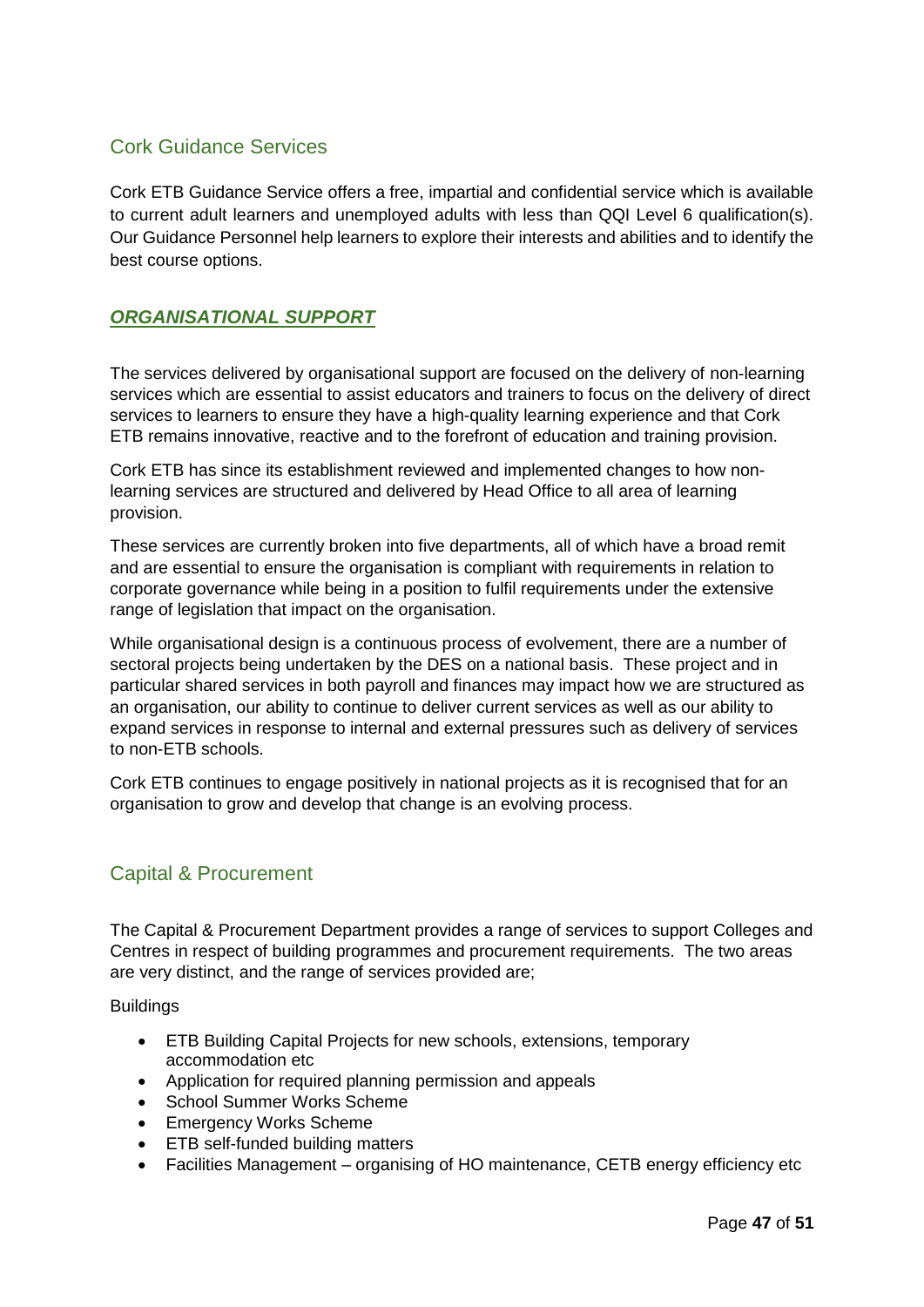• Assistance to non-ETB schools when requested by DES Building Unit Capital Projects

#### Procurement

- Development and monitoring of CETB procedures (HO and wider ETB) to ensure compliance with best practice and C&AG requirements
- Procurement of goods / services in accordance with policies and procedures
- Head Office orders / payments)
- Liaise with OGP, ETBI, procurement forums etc.
- Maintain contracts register and renewals

#### <span id="page-47-0"></span>Corporate Services

The primary function of Corporate Services is to ensure that governance structures are in place and that compliance with legislative and circular requirements is in place and is being built upon by the review of systems and work practices and the enhancement of the internal control environment. Some of the specific areas under the remit of the department are;

- Corporate Governance
- Data Protection
- Health, Safety and Welfare at Work
- Property and Lease Management
- Marketing
- Management of Service Level Agreements
- Scéim na dTeangacha Gaeilge Oificiúla
- Administration Support Services to Board and Executive

#### <span id="page-47-1"></span>Human Resources

The Human Resource Department provides a range of services that support Cork ETB Managers and staff. The services cover all aspects of employment from the "hiring to retiring" of a staff member to ensure that Cork ETB and its Managers are compliant with employment legislation and circular letters. Some of the services provided are;

- Recruitment
- Garda Vetting
- Staff Allocation and Utilisation
- Payroll Administration
- Leave Administration
- Occupational health
- Implementation of national agreements and/or systems
- Staff Relations
- Staff Training and Development
- Superannuation

#### <span id="page-47-2"></span>Information Communications Technology

The role of ICT continues to evolve across all facets of Cork ETB's services. Its importance in underpinning administration and governance along with teaching and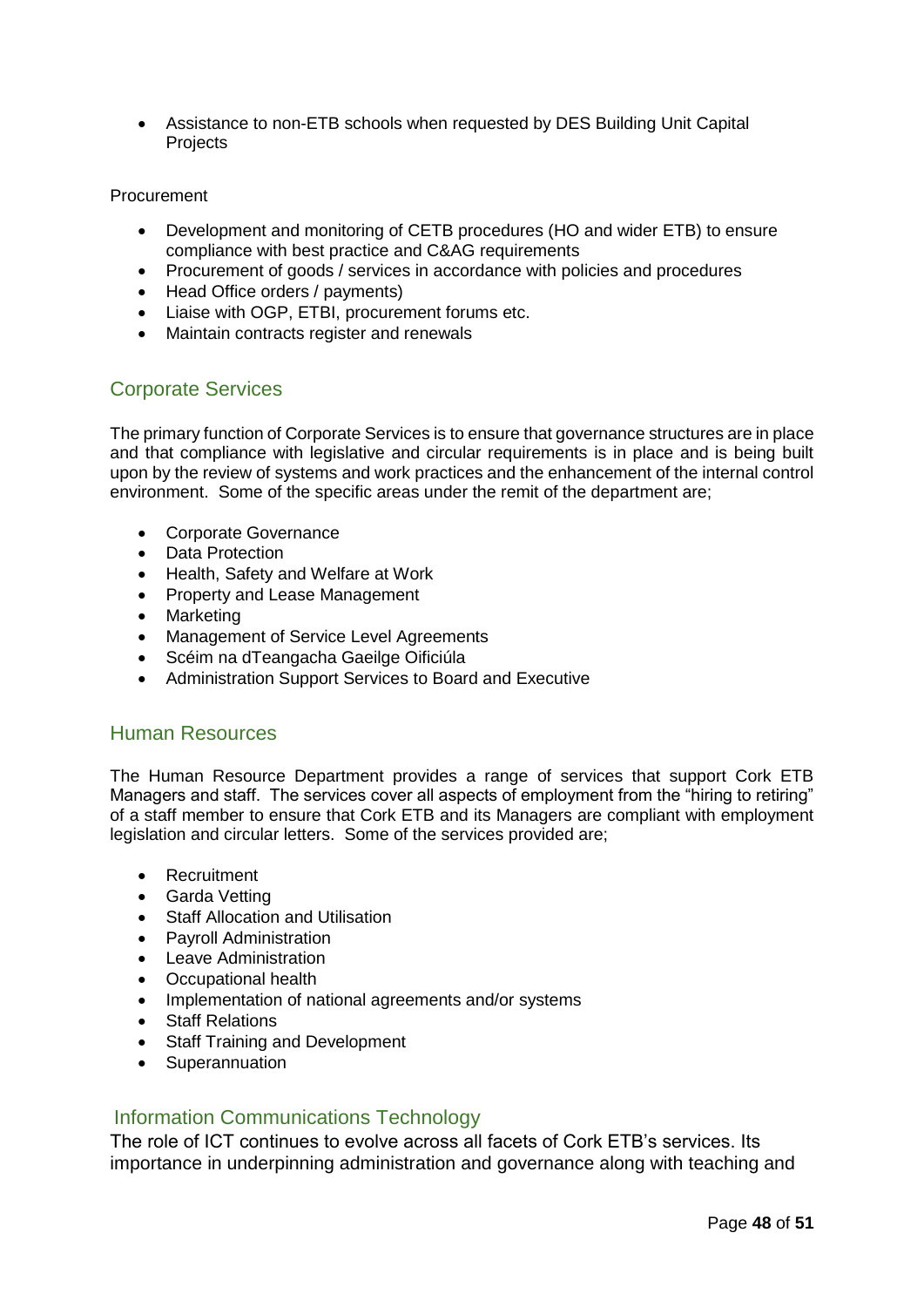learning has grown significantly. As a Department the range of services and supports to Colleges/Centres are;

- Project Management of new systems including upgrades
- Infrastructure development and management of same
- Identification of appropriate software systems and upgrades for same
- Development and maintenance of communication systems
- Technical Support
- Management of Contractors
- Advisory service to procurement
- Disaster Recovery Plans
- IT Data Protection and Security

#### <span id="page-48-0"></span>Finance

Cork ETB's Finance Department provides manages Cork ETB accounts while providing financial oversight and advise to ensure compliance with legislation and circular letters. Some of the services provided are;

- Payments and associated procedures, approvals, controls and compliance
- Banking
- Financial transaction reporting and reconciliation
- Preparation of Annual Financial Statements
- Budgeting and projections
- Management of ESF Claims
- Manage funding streams
- Co-ordination of C&AG and ESF Audits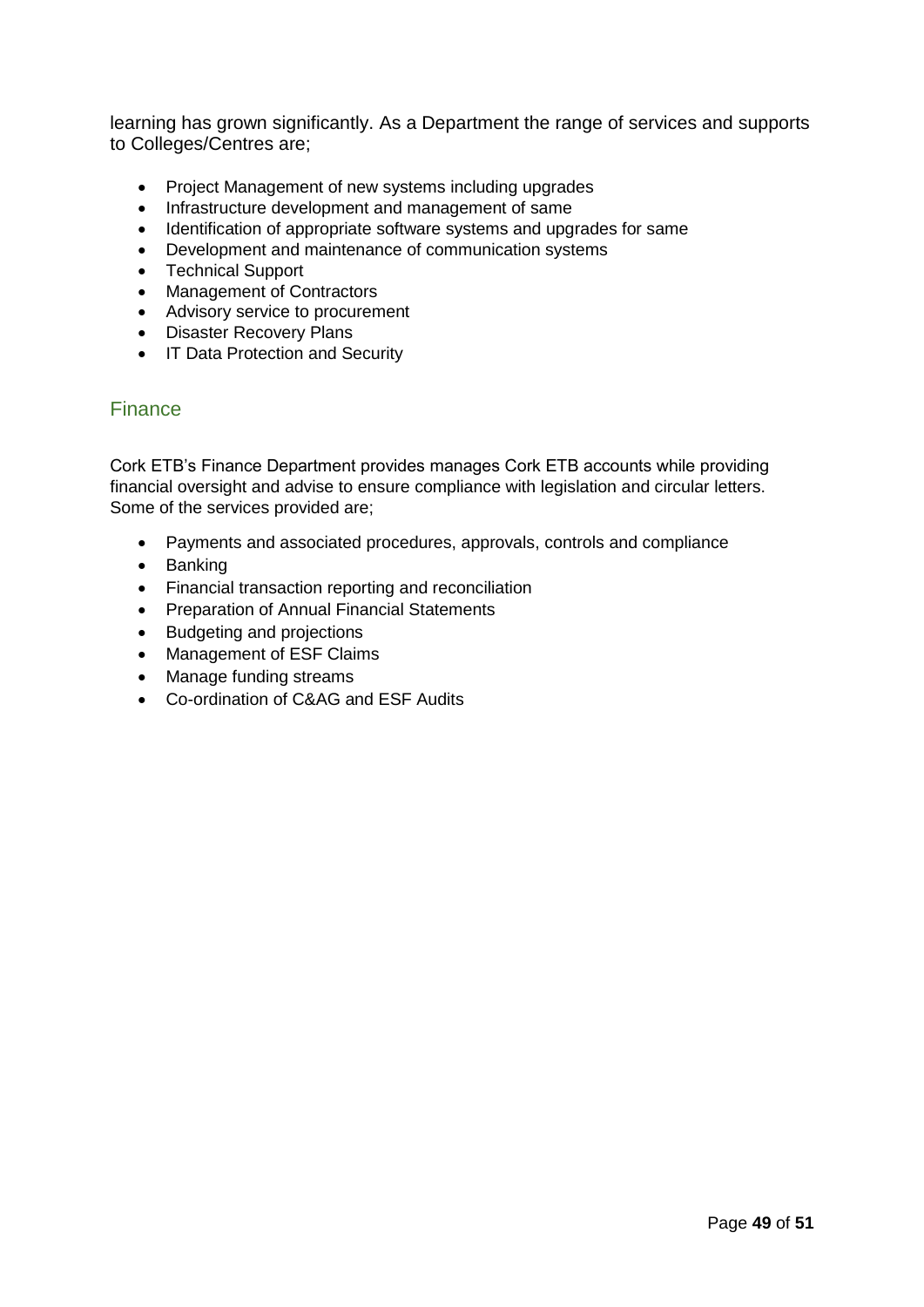### **Cork Education & Training Board**

## **Projected Receipts & Expenditures**

|                                               | <b>Projected Year</b><br>ended | *Draft Year<br>ended |
|-----------------------------------------------|--------------------------------|----------------------|
|                                               | 31/12/2019                     | 31/12/2018           |
|                                               | €                              | €                    |
| <b>RECEIPTS</b>                               |                                |                      |
| Schools & Head Office Grants                  | 119,616,410                    | 117,506,022          |
| <b>Further Education and Training Grants</b>  | 50,627,286                     | 48,794,562           |
| <b>Student Support Services Grants</b>        | 15,000                         | 15,277               |
| <b>Youth Services Grants</b>                  | 4,100,000                      | 4,008,590            |
| <b>Agencies &amp; Self-Financing Projects</b> | 10,650,000                     | 10,632,591           |
| Capital                                       | 8,500,000                      | 8,482,799            |
|                                               | 193,508,696                    | 189,439,841          |
| <b>PAYMENTS</b>                               |                                |                      |
| Schools & Head Office                         | 120,300,000                    | 117,440,111          |
| <b>Further Education and Training</b>         | 50,627,286                     | 50,272,263           |
| <b>Student Support Services</b>               | 9,000                          | 9,359                |
| <b>Youth Services</b>                         | 4,500,000                      | 4,332,197            |
| Agencies & Self-Financing Projects            | 10,300,000                     | 10,307,652           |
| Capital                                       | 8,200,000                      | 8,173,426            |
|                                               |                                |                      |
|                                               | 193,936,286                    | 190,535,008          |
| <b>Cash Surplus / (Deficit) For Period</b>    | (427, 590)                     | (1,095,167)          |

### **\*Unaudited**